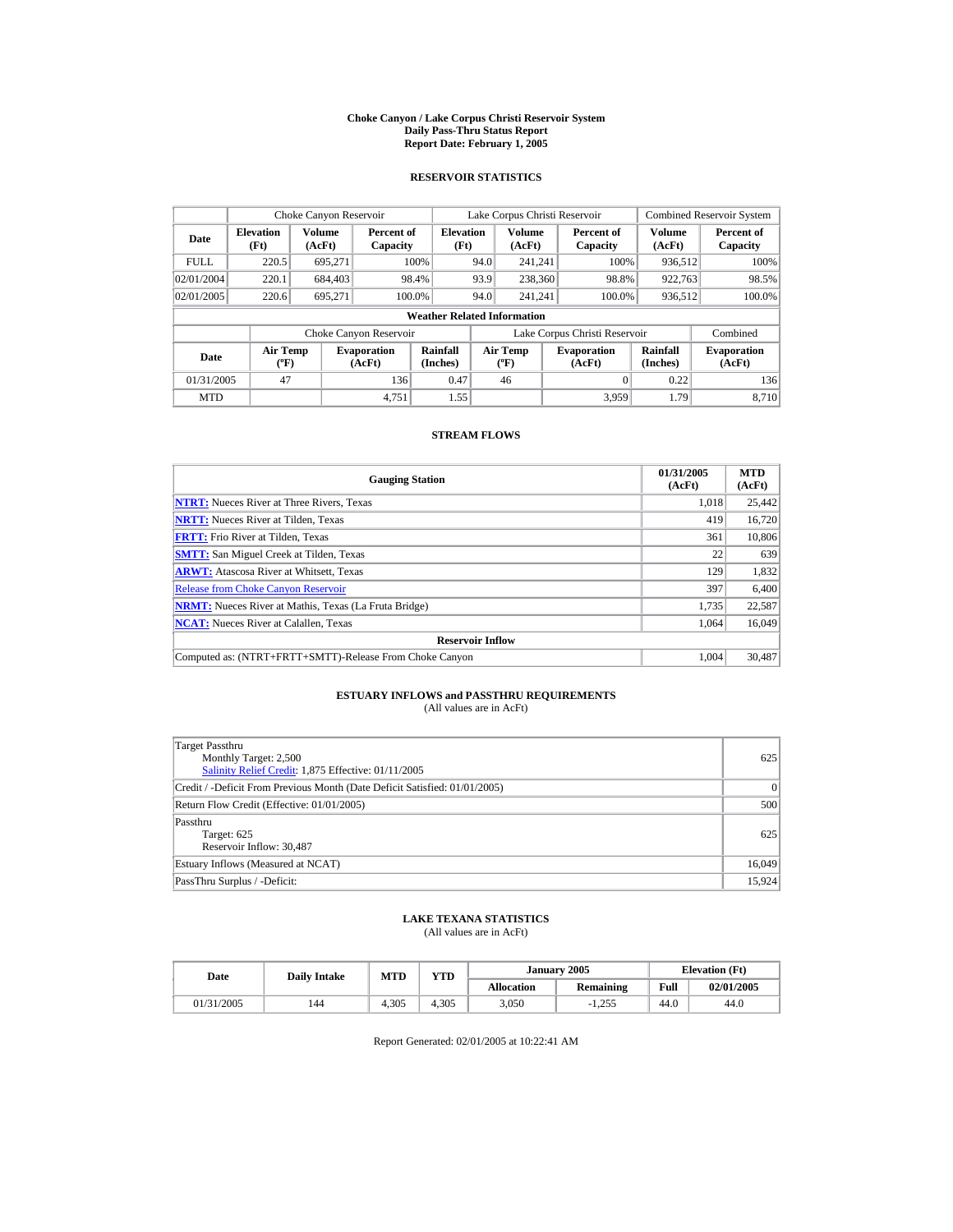#### **Choke Canyon / Lake Corpus Christi Reservoir System Daily Pass-Thru Status Report Report Date: February 2, 2005**

### **RESERVOIR STATISTICS**

| Choke Canyon Reservoir |                                             |                         |                              |                                    |      | Lake Corpus Christi Reservoir            |                               |                         | <b>Combined Reservoir System</b> |
|------------------------|---------------------------------------------|-------------------------|------------------------------|------------------------------------|------|------------------------------------------|-------------------------------|-------------------------|----------------------------------|
| Date                   | <b>Elevation</b><br>(Ft)                    | <b>Volume</b><br>(AcFt) | Percent of<br>Capacity       | <b>Elevation</b><br>(Ft)           |      | Volume<br>(AcFt)                         | Percent of<br>Capacity        | <b>Volume</b><br>(AcFt) | Percent of<br>Capacity           |
| <b>FULL</b>            | 220.5                                       | 695,271                 |                              | 100%                               | 94.0 | 241.241                                  | 100%                          | 936.512                 | 100%                             |
| 02/02/2004             | 220.1                                       | 684,403                 |                              | 98.4%                              | 93.9 | 238,360                                  | 98.8%                         | 922.763                 | 98.5%                            |
| 02/02/2005             | 220.6                                       | 695.271                 | 100.0%                       |                                    | 94.0 | 241.241                                  | 100.0%                        | 936,512                 | 100.0%                           |
|                        |                                             |                         |                              | <b>Weather Related Information</b> |      |                                          |                               |                         |                                  |
|                        |                                             |                         | Choke Canyon Reservoir       |                                    |      |                                          | Lake Corpus Christi Reservoir |                         | Combined                         |
| Date                   | <b>Air Temp</b><br>$({}^{\circ}\mathrm{F})$ |                         | <b>Evaporation</b><br>(AcFt) | Rainfall<br>(Inches)               |      | <b>Air Temp</b><br>$({}^{\circ}{\rm F})$ | <b>Evaporation</b><br>(AcFt)  | Rainfall<br>(Inches)    | <b>Evaporation</b><br>(AcFt)     |
| 02/01/2005             | 46                                          |                         | 45                           | 0.11                               |      | 47                                       | 67                            | 0.06                    | 112                              |
| <b>MTD</b>             |                                             |                         | 45                           | 0.11                               |      |                                          | 67                            | 0.06                    | 112                              |

### **STREAM FLOWS**

| <b>Gauging Station</b>                                       | 02/01/2005<br>(AcFt) | <b>MTD</b><br>(AcFt) |
|--------------------------------------------------------------|----------------------|----------------------|
| <b>NTRT:</b> Nueces River at Three Rivers, Texas             | 965                  | 965                  |
| <b>NRTT:</b> Nueces River at Tilden, Texas                   | 421                  | 421                  |
| <b>FRTT:</b> Frio River at Tilden, Texas                     | 409                  | 409                  |
| <b>SMTT:</b> San Miguel Creek at Tilden, Texas               | 40                   | 40                   |
| <b>ARWT:</b> Atascosa River at Whitsett, Texas               | 107                  | 107                  |
| <b>Release from Choke Canyon Reservoir</b>                   | 399                  | 399                  |
| <b>NRMT:</b> Nueces River at Mathis, Texas (La Fruta Bridge) | 1.378                | 1,378                |
| <b>NCAT:</b> Nueces River at Calallen, Texas                 | 1,566                | 1,566                |
| <b>Reservoir Inflow</b>                                      |                      |                      |
| Computed as: (NTRT+FRTT+SMTT)-Release From Choke Canyon      | 1.014                | 1.014                |

# **ESTUARY INFLOWS and PASSTHRU REQUIREMENTS**<br>(All values are in AcFt)

| Target Passthru<br>Monthly Target: 2,500<br>Salinity Relief Credit: 0 Effective: | 2,500 |
|----------------------------------------------------------------------------------|-------|
| Credit / -Deficit From Previous Month (Date Deficit Satisfied:)                  | 1,250 |
| Return Flow Credit (Effective: 02/01/2005)                                       | 500   |
| Passthru<br>Target: 2,500<br>Reservoir Inflow: 1,014                             | 1.014 |
| Estuary Inflows (Measured at NCAT)                                               | 1,566 |
| PassThru Surplus / -Deficit:                                                     | 0     |

## **LAKE TEXANA STATISTICS**

(All values are in AcFt)

| Date       | <b>Daily Intake</b> | <b>MTD</b> | $\mathbf{v}\mathbf{T}\mathbf{D}$ |                   | <b>February 2005</b> | <b>Elevation</b> (Ft) |            |
|------------|---------------------|------------|----------------------------------|-------------------|----------------------|-----------------------|------------|
|            |                     |            |                                  | <b>Allocation</b> | Remaining            | Full                  | 02/02/2005 |
| 02/01/2005 | 143                 | 143        | 4.447                            | 3,040             | 2,897                | 44.0                  | 44.1       |

Report Generated: 02/02/2005 at 8:35:12 AM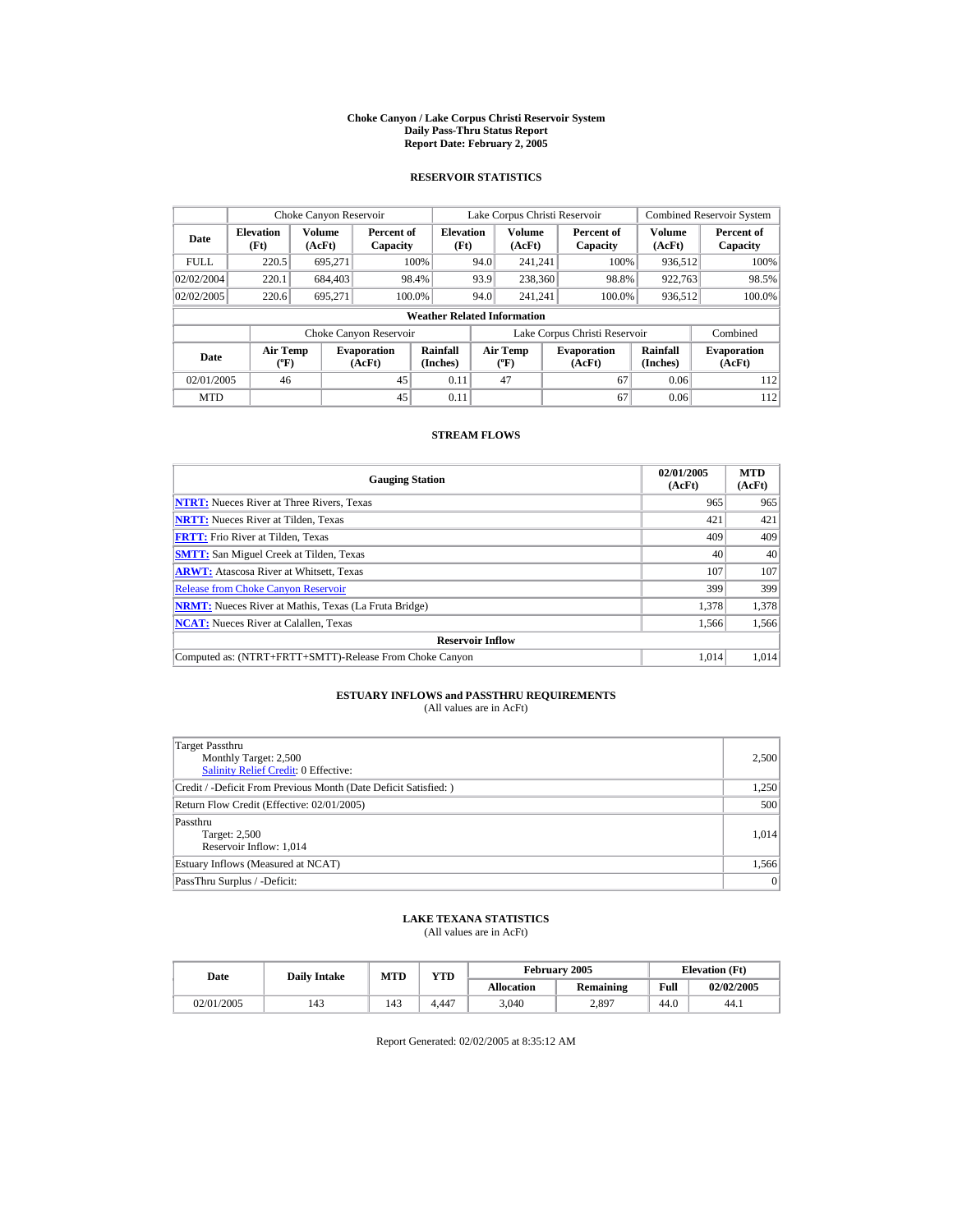#### **Choke Canyon / Lake Corpus Christi Reservoir System Daily Pass-Thru Status Report Report Date: February 3, 2005**

### **RESERVOIR STATISTICS**

| Choke Canyon Reservoir |                                             |                         |                              |                                    |      | Lake Corpus Christi Reservoir            |                               |                         | <b>Combined Reservoir System</b> |
|------------------------|---------------------------------------------|-------------------------|------------------------------|------------------------------------|------|------------------------------------------|-------------------------------|-------------------------|----------------------------------|
| Date                   | <b>Elevation</b><br>(Ft)                    | <b>Volume</b><br>(AcFt) | Percent of<br>Capacity       | <b>Elevation</b><br>(Ft)           |      | Volume<br>(AcFt)                         | Percent of<br>Capacity        | <b>Volume</b><br>(AcFt) | Percent of<br>Capacity           |
| <b>FULL</b>            | 220.5                                       | 695.271                 |                              | 100%                               | 94.0 | 241.241                                  | 100%                          | 936.512                 | 100%                             |
| 02/03/2004             | 220.1                                       | 684,146                 |                              | 98.4%                              | 93.8 | 237,977                                  | 98.6%                         | 922.123                 | 98.5%                            |
| 02/03/2005             | 220.6                                       | 695.271                 |                              | 100.0%                             | 94.0 | 241.241                                  | 100.0%                        | 936,512                 | 100.0%                           |
|                        |                                             |                         |                              | <b>Weather Related Information</b> |      |                                          |                               |                         |                                  |
|                        |                                             |                         | Choke Canyon Reservoir       |                                    |      |                                          | Lake Corpus Christi Reservoir |                         | Combined                         |
| Date                   | <b>Air Temp</b><br>$({}^{\circ}\mathrm{F})$ |                         | <b>Evaporation</b><br>(AcFt) | Rainfall<br>(Inches)               |      | <b>Air Temp</b><br>$({}^{\circ}{\rm F})$ | <b>Evaporation</b><br>(AcFt)  | Rainfall<br>(Inches)    | <b>Evaporation</b><br>(AcFt)     |
| 02/02/2005             | 48                                          |                         | 106                          | 0.00                               |      | 48                                       | 79                            | 0.00                    | 185                              |
| <b>MTD</b>             |                                             |                         | 151                          | 0.11                               |      |                                          | 146                           | 0.06                    | 297                              |

### **STREAM FLOWS**

| <b>Gauging Station</b>                                       | 02/02/2005<br>(AcFt) | <b>MTD</b><br>(AcFt) |
|--------------------------------------------------------------|----------------------|----------------------|
| <b>NTRT:</b> Nueces River at Three Rivers, Texas             | 989                  | 1,953                |
| <b>NRTT:</b> Nueces River at Tilden, Texas                   | 544                  | 965                  |
| <b>FRTT:</b> Frio River at Tilden, Texas                     | 459                  | 867                  |
| <b>SMTT:</b> San Miguel Creek at Tilden, Texas               | 48                   | 87                   |
| <b>ARWT:</b> Atascosa River at Whitsett, Texas               | 129                  | 236                  |
| <b>Release from Choke Canyon Reservoir</b>                   | 514                  | 913                  |
| <b>NRMT:</b> Nueces River at Mathis, Texas (La Fruta Bridge) | 1.322                | 2.700                |
| <b>NCAT:</b> Nueces River at Calallen, Texas                 | 1,358                | 2,924                |
| <b>Reservoir Inflow</b>                                      |                      |                      |
| Computed as: (NTRT+FRTT+SMTT)-Release From Choke Canyon      | 981                  | 1.995                |

# **ESTUARY INFLOWS and PASSTHRU REQUIREMENTS**<br>(All values are in AcFt)

| Target Passthru<br>Monthly Target: 2,500<br><b>Salinity Relief Credit: 0 Effective:</b> | 2,500 |
|-----------------------------------------------------------------------------------------|-------|
| Credit / -Deficit From Previous Month (Date Deficit Satisfied:)                         | 1,250 |
| Return Flow Credit (Effective: 02/01/2005)                                              | 500   |
| Passthru<br>Target: 2,500<br>Reservoir Inflow: 1,995                                    | 1.995 |
| Estuary Inflows (Measured at NCAT)                                                      | 2,924 |
| PassThru Surplus / -Deficit:                                                            | 2,679 |

## **LAKE TEXANA STATISTICS**

(All values are in AcFt)

| Date       | <b>Daily Intake</b> | <b>MTD</b> | $_{\rm VTD}$ |                   | February 2005 |      | <b>Elevation</b> (Ft) |
|------------|---------------------|------------|--------------|-------------------|---------------|------|-----------------------|
|            |                     |            |              | <b>Allocation</b> | Remaining     | Full | 02/03/2005            |
| 02/02/2005 | 143                 | 286        | 4.591        | 3,040             | 2.754         | 44.0 | 44.0                  |

Report Generated: 02/03/2005 at 8:31:42 AM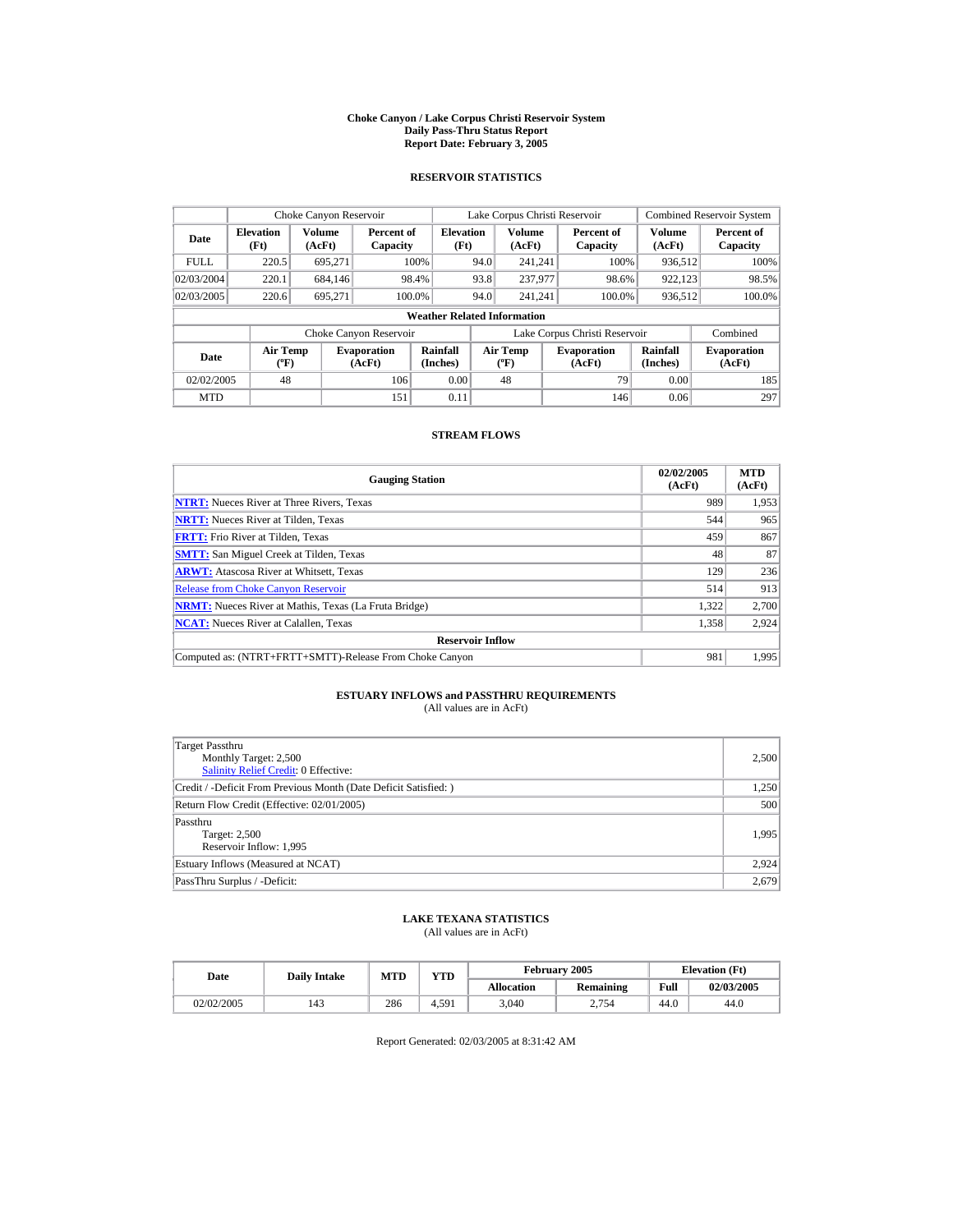#### **Choke Canyon / Lake Corpus Christi Reservoir System Daily Pass-Thru Status Report Report Date: February 4, 2005**

### **RESERVOIR STATISTICS**

|                                                             | Choke Canyon Reservoir                      |         |                              |                          |      | Lake Corpus Christi Reservoir            |      |                               |                         | <b>Combined Reservoir System</b> |  |  |
|-------------------------------------------------------------|---------------------------------------------|---------|------------------------------|--------------------------|------|------------------------------------------|------|-------------------------------|-------------------------|----------------------------------|--|--|
| <b>Volume</b><br><b>Elevation</b><br>Date<br>(AcFt)<br>(Ft) |                                             |         | Percent of<br>Capacity       | <b>Elevation</b><br>(Ft) |      | Volume<br>(AcFt)                         |      | Percent of<br>Capacity        | <b>Volume</b><br>(AcFt) | Percent of<br>Capacity           |  |  |
| <b>FULL</b>                                                 | 220.5                                       | 695.271 |                              | 100%                     | 94.0 | 241.241                                  |      | 100%                          | 936.512                 | 100%                             |  |  |
| 02/04/2004                                                  | 220.1                                       | 684,146 |                              | 98.4%                    | 93.8 | 237.494                                  |      | 98.4%                         | 921,640                 | 98.4%                            |  |  |
| 02/04/2005                                                  | 220.6                                       | 695.271 | 100.0%                       |                          | 94.0 | 241.241                                  |      | 100.0%                        | 936,512                 | 100.0%                           |  |  |
|                                                             | <b>Weather Related Information</b>          |         |                              |                          |      |                                          |      |                               |                         |                                  |  |  |
|                                                             |                                             |         | Choke Canyon Reservoir       |                          |      |                                          |      | Lake Corpus Christi Reservoir |                         | Combined                         |  |  |
| Date                                                        | <b>Air Temp</b><br>$({}^{\circ}\mathrm{F})$ |         | <b>Evaporation</b><br>(AcFt) | Rainfall<br>(Inches)     |      | <b>Air Temp</b><br>$({}^{\circ}{\rm F})$ |      | <b>Evaporation</b><br>(AcFt)  | Rainfall<br>(Inches)    | <b>Evaporation</b><br>(AcFt)     |  |  |
| 91<br>02/03/2005<br>52                                      |                                             | 0.00    |                              | 56                       |      | 79                                       | 0.00 | 170                           |                         |                                  |  |  |
| <b>MTD</b>                                                  |                                             |         | 242                          | 0.11                     |      |                                          |      | 225                           | 0.06                    | 467                              |  |  |

### **STREAM FLOWS**

| <b>Gauging Station</b>                                       | 02/03/2005<br>(AcFt) | <b>MTD</b><br>(AcFt) |
|--------------------------------------------------------------|----------------------|----------------------|
| <b>NTRT:</b> Nueces River at Three Rivers, Texas             | 1,233                | 3,186                |
| <b>NRTT:</b> Nueces River at Tilden, Texas                   | 498                  | 1,463                |
| <b>FRTT:</b> Frio River at Tilden, Texas                     | 425                  | 1,292                |
| <b>SMTT:</b> San Miguel Creek at Tilden, Texas               | 40                   | 127                  |
| <b>ARWT:</b> Atascosa River at Whitsett, Texas               | 204                  | 441                  |
| <b>Release from Choke Canyon Reservoir</b>                   | 597                  | 1,511                |
| <b>NRMT:</b> Nueces River at Mathis, Texas (La Fruta Bridge) | 1.060                | 3.760                |
| <b>NCAT:</b> Nueces River at Calallen, Texas                 | 1,163                | 4,087                |
| <b>Reservoir Inflow</b>                                      |                      |                      |
| Computed as: (NTRT+FRTT+SMTT)-Release From Choke Canyon      | 1.100                | 3.095                |

# **ESTUARY INFLOWS and PASSTHRU REQUIREMENTS**<br>(All values are in AcFt)

| Target Passthru<br>Monthly Target: 2,500<br>Salinity Relief Credit: 0 Effective: | 2,500 |
|----------------------------------------------------------------------------------|-------|
| Credit / -Deficit From Previous Month (Date Deficit Satisfied:)                  | 1,250 |
| Return Flow Credit (Effective: 02/01/2005)                                       | 500   |
| Passthru<br>Target: 2,500<br>Reservoir Inflow: 3,095                             | 2,500 |
| Estuary Inflows (Measured at NCAT)                                               | 4,087 |
| PassThru Surplus / -Deficit:                                                     | 3,337 |

## **LAKE TEXANA STATISTICS**

(All values are in AcFt)

| Date       | <b>Daily Intake</b> | <b>MTD</b> |            |                   | February 2005 | <b>Elevation</b> (Ft) |            |
|------------|---------------------|------------|------------|-------------------|---------------|-----------------------|------------|
|            |                     |            | YTD        | <b>Allocation</b> | Remaining     | Full                  | 02/04/2005 |
| 02/03/2005 | 144                 | 430        | .734<br>4. | 3.040             | 2.610         | 44.U                  | 44.0       |

Report Generated: 02/04/2005 at 8:41:46 AM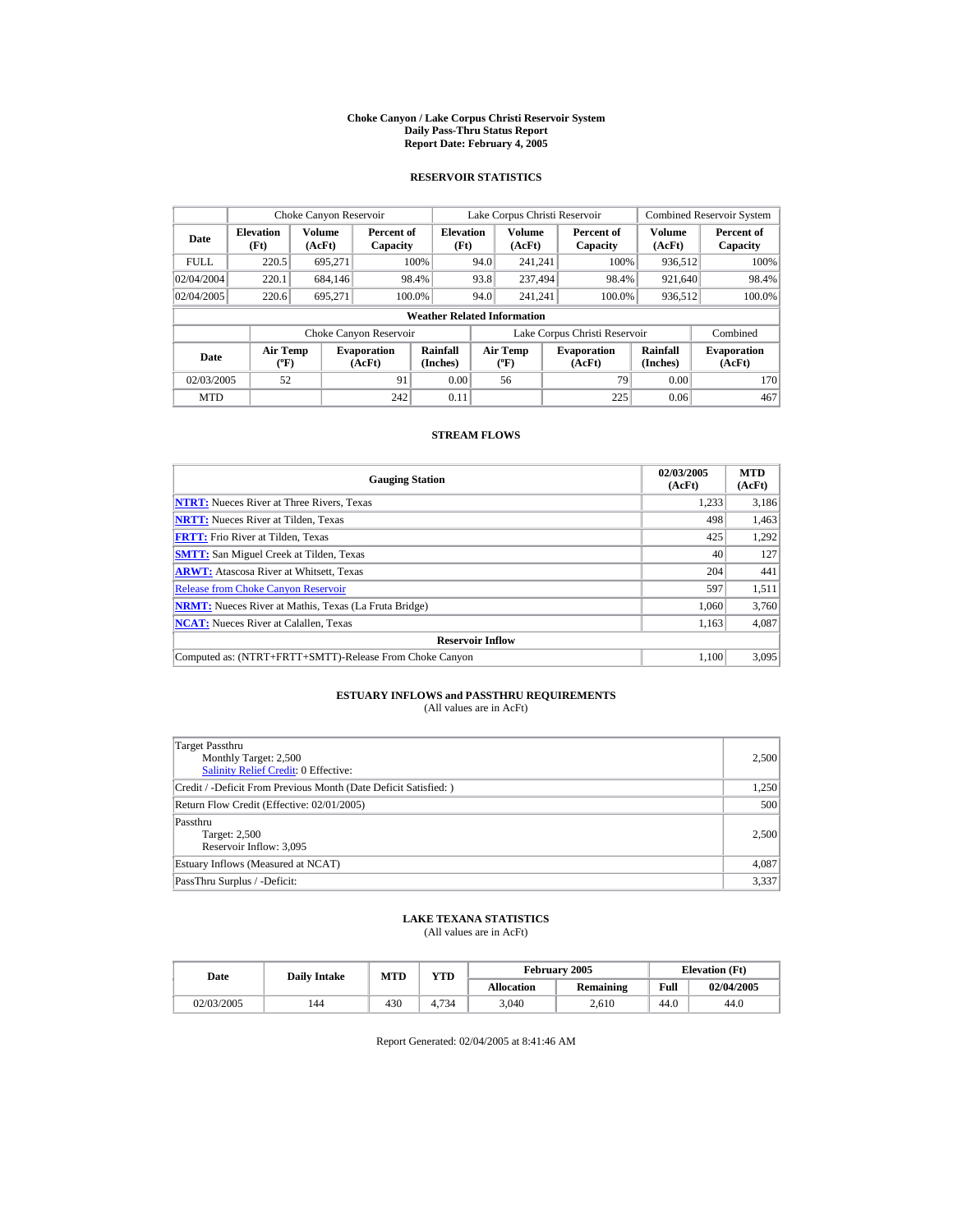#### **Choke Canyon / Lake Corpus Christi Reservoir System Daily Pass-Thru Status Report Report Date: February 5, 2005**

### **RESERVOIR STATISTICS**

|                                                      | Choke Canyon Reservoir                      |         |                              |                          | Lake Corpus Christi Reservoir |                                          |      |                               |                         | <b>Combined Reservoir System</b> |  |  |
|------------------------------------------------------|---------------------------------------------|---------|------------------------------|--------------------------|-------------------------------|------------------------------------------|------|-------------------------------|-------------------------|----------------------------------|--|--|
| Volume<br><b>Elevation</b><br>Date<br>(AcFt)<br>(Ft) |                                             |         | Percent of<br>Capacity       | <b>Elevation</b><br>(Ft) |                               | Volume<br>(AcFt)                         |      | Percent of<br>Capacity        | <b>Volume</b><br>(AcFt) | Percent of<br>Capacity           |  |  |
| <b>FULL</b>                                          | 220.5                                       | 695,271 |                              | 100%                     | 94.0                          | 241.241                                  |      | 100%                          | 936.512                 | 100%                             |  |  |
| 02/05/2004                                           | 220.1                                       | 684,403 |                              | 98.4%                    | 93.9                          | 238,360                                  |      | 98.8%                         | 922.763                 | 98.5%                            |  |  |
| 02/05/2005                                           | 220.6                                       | 695.271 | 100.0%                       |                          | 94.0                          | 241.241                                  |      | 100.0%                        | 936,512                 | 100.0%                           |  |  |
|                                                      | <b>Weather Related Information</b>          |         |                              |                          |                               |                                          |      |                               |                         |                                  |  |  |
|                                                      |                                             |         | Choke Canyon Reservoir       |                          |                               |                                          |      | Lake Corpus Christi Reservoir |                         | Combined                         |  |  |
| Date                                                 | <b>Air Temp</b><br>$({}^{\circ}\mathrm{F})$ |         | <b>Evaporation</b><br>(AcFt) | Rainfall<br>(Inches)     |                               | <b>Air Temp</b><br>$({}^{\circ}{\rm F})$ |      | <b>Evaporation</b><br>(AcFt)  | Rainfall<br>(Inches)    | <b>Evaporation</b><br>(AcFt)     |  |  |
| 76<br>02/04/2005<br>56                               |                                             | 0.00    |                              | 57                       |                               | 67                                       | 0.00 | 143                           |                         |                                  |  |  |
| <b>MTD</b>                                           |                                             |         | 318                          | 0.11                     |                               |                                          |      | 292                           | 0.06                    | 610                              |  |  |

### **STREAM FLOWS**

| <b>Gauging Station</b>                                       | 02/04/2005<br>(AcFt) | <b>MTD</b><br>(AcFt) |
|--------------------------------------------------------------|----------------------|----------------------|
| <b>NTRT:</b> Nueces River at Three Rivers, Texas             | 1.292                | 4,478                |
| <b>NRTT:</b> Nueces River at Tilden, Texas                   | 510                  | 1,973                |
| <b>FRTT:</b> Frio River at Tilden, Texas                     | 393                  | 1,685                |
| <b>SMTT:</b> San Miguel Creek at Tilden, Texas               | 36                   | 163                  |
| <b>ARWT:</b> Atascosa River at Whitsett, Texas               | 147                  | 588                  |
| <b>Release from Choke Canyon Reservoir</b>                   | 597                  | 2.108                |
| <b>NRMT:</b> Nueces River at Mathis, Texas (La Fruta Bridge) | 907                  | 4,667                |
| <b>NCAT:</b> Nueces River at Calallen, Texas                 | 889                  | 4,976                |
| <b>Reservoir Inflow</b>                                      |                      |                      |
| Computed as: (NTRT+FRTT+SMTT)-Release From Choke Canyon      | 1.124                | 4,218                |

# **ESTUARY INFLOWS and PASSTHRU REQUIREMENTS**<br>(All values are in AcFt)

| Target Passthru<br>Monthly Target: 2,500<br><b>Salinity Relief Credit: 0 Effective:</b> | 2,500 |
|-----------------------------------------------------------------------------------------|-------|
| Credit / -Deficit From Previous Month (Date Deficit Satisfied:)                         | 1,250 |
| Return Flow Credit (Effective: 02/01/2005)                                              | 500   |
| Passthru<br>Target: 2,500<br>Reservoir Inflow: 4.218                                    | 2,500 |
| Estuary Inflows (Measured at NCAT)                                                      | 4,976 |
| PassThru Surplus / -Deficit:                                                            | 4,226 |

## **LAKE TEXANA STATISTICS**

(All values are in AcFt)

| Date       | <b>Daily Intake</b> | MTD        | VTD   |                   | February 2005    |      | <b>Elevation</b> (Ft) |
|------------|---------------------|------------|-------|-------------------|------------------|------|-----------------------|
|            |                     |            |       | <b>Allocation</b> | <b>Remaining</b> | Full | 02/05/2005            |
| 02/04/2005 | 143                 | <u>. .</u> | 4.878 | 3.040             | 2.467            | 44.0 | 44.0                  |

Report Generated: 02/05/2005 at 8:25:08 AM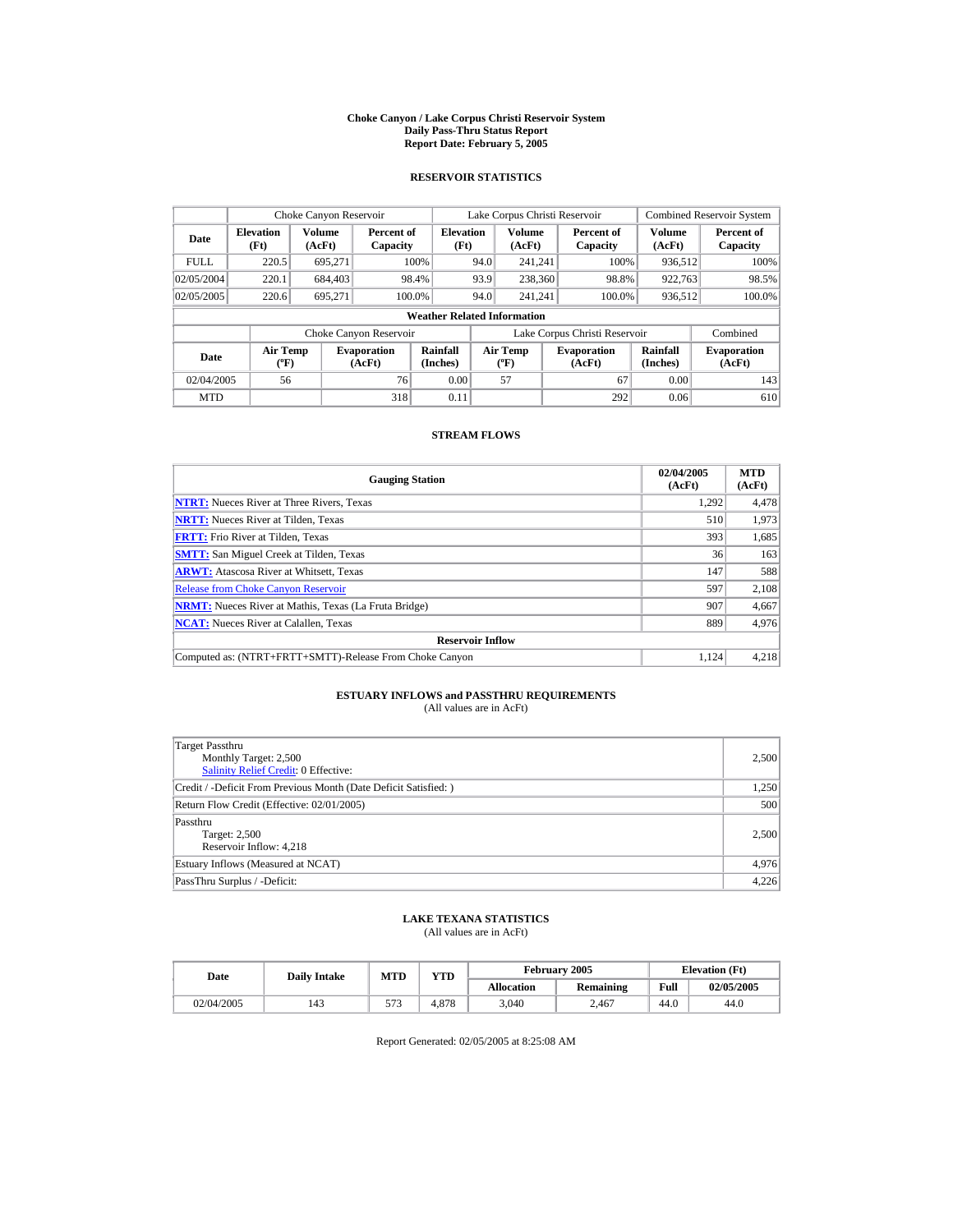#### **Choke Canyon / Lake Corpus Christi Reservoir System Daily Pass-Thru Status Report Report Date: February 6, 2005**

### **RESERVOIR STATISTICS**

|                                                      | Choke Canyon Reservoir                      |         |                              |                          | Lake Corpus Christi Reservoir |                                          |      |                               |                         | <b>Combined Reservoir System</b> |  |  |
|------------------------------------------------------|---------------------------------------------|---------|------------------------------|--------------------------|-------------------------------|------------------------------------------|------|-------------------------------|-------------------------|----------------------------------|--|--|
| Volume<br><b>Elevation</b><br>Date<br>(AcFt)<br>(Ft) |                                             |         | Percent of<br>Capacity       | <b>Elevation</b><br>(Ft) |                               | Volume<br>(AcFt)                         |      | Percent of<br>Capacity        | <b>Volume</b><br>(AcFt) | Percent of<br>Capacity           |  |  |
| <b>FULL</b>                                          | 220.5                                       | 695,271 |                              | 100%                     | 94.0                          | 241.241                                  |      | 100%                          | 936.512                 | 100%                             |  |  |
| 02/06/2004                                           | 220.1                                       | 684,403 |                              | 98.4%                    | 93.8                          | 238.168                                  |      | 98.7%                         | 922.571                 | 98.5%                            |  |  |
| 02/06/2005                                           | 220.6                                       | 695.271 |                              | 100.0%                   | 94.0                          | 241.241                                  |      | 100.0%                        | 936,512                 | 100.0%                           |  |  |
|                                                      | <b>Weather Related Information</b>          |         |                              |                          |                               |                                          |      |                               |                         |                                  |  |  |
|                                                      |                                             |         | Choke Canyon Reservoir       |                          |                               |                                          |      | Lake Corpus Christi Reservoir |                         | Combined                         |  |  |
| Date                                                 | <b>Air Temp</b><br>$({}^{\circ}\mathrm{F})$ |         | <b>Evaporation</b><br>(AcFt) | Rainfall<br>(Inches)     |                               | <b>Air Temp</b><br>$({}^{\circ}{\rm F})$ |      | <b>Evaporation</b><br>(AcFt)  | Rainfall<br>(Inches)    | <b>Evaporation</b><br>(AcFt)     |  |  |
| 02/05/2005<br>62<br>61                               |                                             | 0.13    |                              | 66                       |                               | 34                                       | 0.07 | 95                            |                         |                                  |  |  |
| <b>MTD</b>                                           |                                             |         | 379                          | 0.24                     |                               |                                          |      | 326                           | 0.13                    | 705                              |  |  |

### **STREAM FLOWS**

| <b>Gauging Station</b>                                       | 02/05/2005<br>(AcFt) | <b>MTD</b><br>(AcFt) |
|--------------------------------------------------------------|----------------------|----------------------|
| <b>NTRT:</b> Nueces River at Three Rivers, Texas             | 1,253                | 5,731                |
| <b>NRTT:</b> Nueces River at Tilden, Texas                   | 516                  | 2,489                |
| <b>FRTT:</b> Frio River at Tilden, Texas                     | 381                  | 2,066                |
| <b>SMTT:</b> San Miguel Creek at Tilden, Texas               | 34                   | 197                  |
| <b>ARWT:</b> Atascosa River at Whitsett, Texas               | 109                  | 697                  |
| <b>Release from Choke Canyon Reservoir</b>                   | 597                  | 2.706                |
| <b>NRMT:</b> Nueces River at Mathis, Texas (La Fruta Bridge) | 1.070                | 5,737                |
| <b>NCAT:</b> Nueces River at Calallen, Texas                 | 762                  | 5,739                |
| <b>Reservoir Inflow</b>                                      |                      |                      |
| Computed as: (NTRT+FRTT+SMTT)-Release From Choke Canyon      | 1.070                | 5,288                |

# **ESTUARY INFLOWS and PASSTHRU REQUIREMENTS**<br>(All values are in AcFt)

| Target Passthru<br>Monthly Target: 2,500<br><b>Salinity Relief Credit: 0 Effective:</b> | 2,500 |
|-----------------------------------------------------------------------------------------|-------|
| Credit / -Deficit From Previous Month (Date Deficit Satisfied:)                         | 1,250 |
| Return Flow Credit (Effective: 02/01/2005)                                              | 500   |
| Passthru<br>Target: 2,500<br>Reservoir Inflow: 5,288                                    | 2,500 |
| Estuary Inflows (Measured at NCAT)                                                      | 5,739 |
| PassThru Surplus / -Deficit:                                                            | 4,989 |

## **LAKE TEXANA STATISTICS**

(All values are in AcFt)

| Date       | <b>Daily Intake</b> | MTD | $_{\rm VTD}$ |                   | February 2005    | <b>Elevation</b> (Ft) |            |
|------------|---------------------|-----|--------------|-------------------|------------------|-----------------------|------------|
|            |                     |     |              | <b>Allocation</b> | <b>Remaining</b> | Full                  | 02/06/2005 |
| 02/05/2005 | 143                 | 716 | 5.021        | 3.040             | 2,324            | 44.0                  | 44.0       |

Report Generated: 02/06/2005 at 8:24:17 AM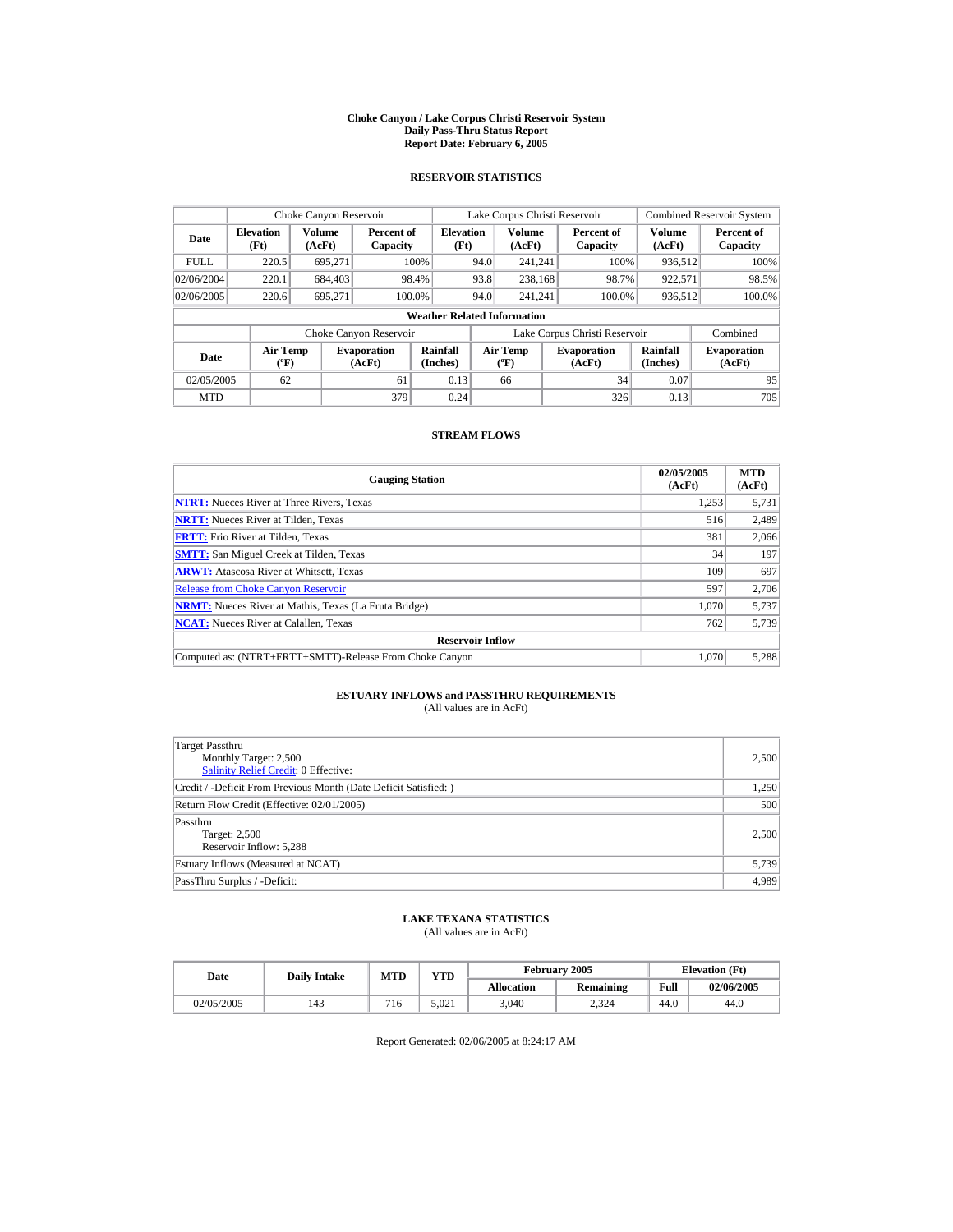#### **Choke Canyon / Lake Corpus Christi Reservoir System Daily Pass-Thru Status Report Report Date: February 7, 2005**

### **RESERVOIR STATISTICS**

|             | Choke Canyon Reservoir                      |                         |                              |                          | Lake Corpus Christi Reservoir            |                  |  |                               |                         | <b>Combined Reservoir System</b> |  |  |
|-------------|---------------------------------------------|-------------------------|------------------------------|--------------------------|------------------------------------------|------------------|--|-------------------------------|-------------------------|----------------------------------|--|--|
| Date        | <b>Elevation</b><br>(Ft)                    | <b>Volume</b><br>(AcFt) | Percent of<br>Capacity       | <b>Elevation</b><br>(Ft) |                                          | Volume<br>(AcFt) |  | Percent of<br>Capacity        | <b>Volume</b><br>(AcFt) | Percent of<br>Capacity           |  |  |
| <b>FULL</b> | 220.5                                       | 695.271                 |                              | 100%                     | 94.0                                     | 241.241          |  | 100%                          | 936.512                 | 100%                             |  |  |
| 02/07/2004  | 220.1                                       | 684,146                 |                              | 98.4%                    | 93.8                                     | 237.494          |  | 98.4%                         | 921,640                 | 98.4%                            |  |  |
| 02/07/2005  | 220.6                                       | 695.271                 |                              | 100.0%                   | 94.0                                     | 241.241          |  | 100.0%                        | 936,512                 | 100.0%                           |  |  |
|             | <b>Weather Related Information</b>          |                         |                              |                          |                                          |                  |  |                               |                         |                                  |  |  |
|             |                                             |                         | Choke Canyon Reservoir       |                          |                                          |                  |  | Lake Corpus Christi Reservoir |                         | Combined                         |  |  |
| Date        | <b>Air Temp</b><br>$({}^{\circ}\mathrm{F})$ |                         | <b>Evaporation</b><br>(AcFt) | Rainfall<br>(Inches)     | <b>Air Temp</b><br>$({}^{\circ}{\rm F})$ |                  |  | <b>Evaporation</b><br>(AcFt)  | Rainfall<br>(Inches)    | <b>Evaporation</b><br>(AcFt)     |  |  |
| 02/06/2005  | 70                                          |                         | 61                           | 0.01                     |                                          | 75               |  | 67                            | 0.00                    | 128                              |  |  |
| <b>MTD</b>  |                                             |                         | 440                          | 0.25                     |                                          |                  |  | 393                           | 0.13                    | 833                              |  |  |

### **STREAM FLOWS**

| <b>Gauging Station</b>                                       | 02/06/2005<br>(AcFt) | <b>MTD</b><br>(AcFt) |
|--------------------------------------------------------------|----------------------|----------------------|
| <b>NTRT:</b> Nueces River at Three Rivers, Texas             | 1.227                | 6,957                |
| <b>NRTT:</b> Nueces River at Tilden, Texas                   | 518                  | 3.007                |
| <b>FRTT:</b> Frio River at Tilden, Texas                     | 377                  | 2,444                |
| <b>SMTT:</b> San Miguel Creek at Tilden, Texas               | 32                   | 228                  |
| <b>ARWT:</b> Atascosa River at Whitsett, Texas               | 85                   | 782                  |
| <b>Release from Choke Canyon Reservoir</b>                   | 597                  | 3,303                |
| <b>NRMT:</b> Nueces River at Mathis, Texas (La Fruta Bridge) | 1.380                | 7.116                |
| <b>NCAT:</b> Nueces River at Calallen, Texas                 | 998                  | 6,737                |
| <b>Reservoir Inflow</b>                                      |                      |                      |
| Computed as: (NTRT+FRTT+SMTT)-Release From Choke Canyon      | 1.038                | 6,326                |

# **ESTUARY INFLOWS and PASSTHRU REQUIREMENTS**<br>(All values are in AcFt)

| Target Passthru<br>Monthly Target: 2,500<br><b>Salinity Relief Credit: 0 Effective:</b> | 2,500 |
|-----------------------------------------------------------------------------------------|-------|
| Credit / -Deficit From Previous Month (Date Deficit Satisfied:)                         | 1,250 |
| Return Flow Credit (Effective: 02/01/2005)                                              | 500   |
| Passthru<br>Target: 2,500<br>Reservoir Inflow: 6,326                                    | 2,500 |
| Estuary Inflows (Measured at NCAT)                                                      | 6,737 |
| PassThru Surplus / -Deficit:                                                            | 5,987 |

## **LAKE TEXANA STATISTICS**

(All values are in AcFt)

| Date       | <b>Daily Intake</b> | <b>MTD</b> | $_{\rm VTD}$ |                   | February 2005 | <b>Elevation</b> (Ft) |            |
|------------|---------------------|------------|--------------|-------------------|---------------|-----------------------|------------|
|            |                     |            |              | <b>Allocation</b> | Remaining     | Full                  | 02/07/2005 |
| 02/06/2005 | 143                 | 860        | 5.165        | 3,040             | 2.180         | 44.0                  | 44.0       |

Report Generated: 02/07/2005 at 8:30:31 AM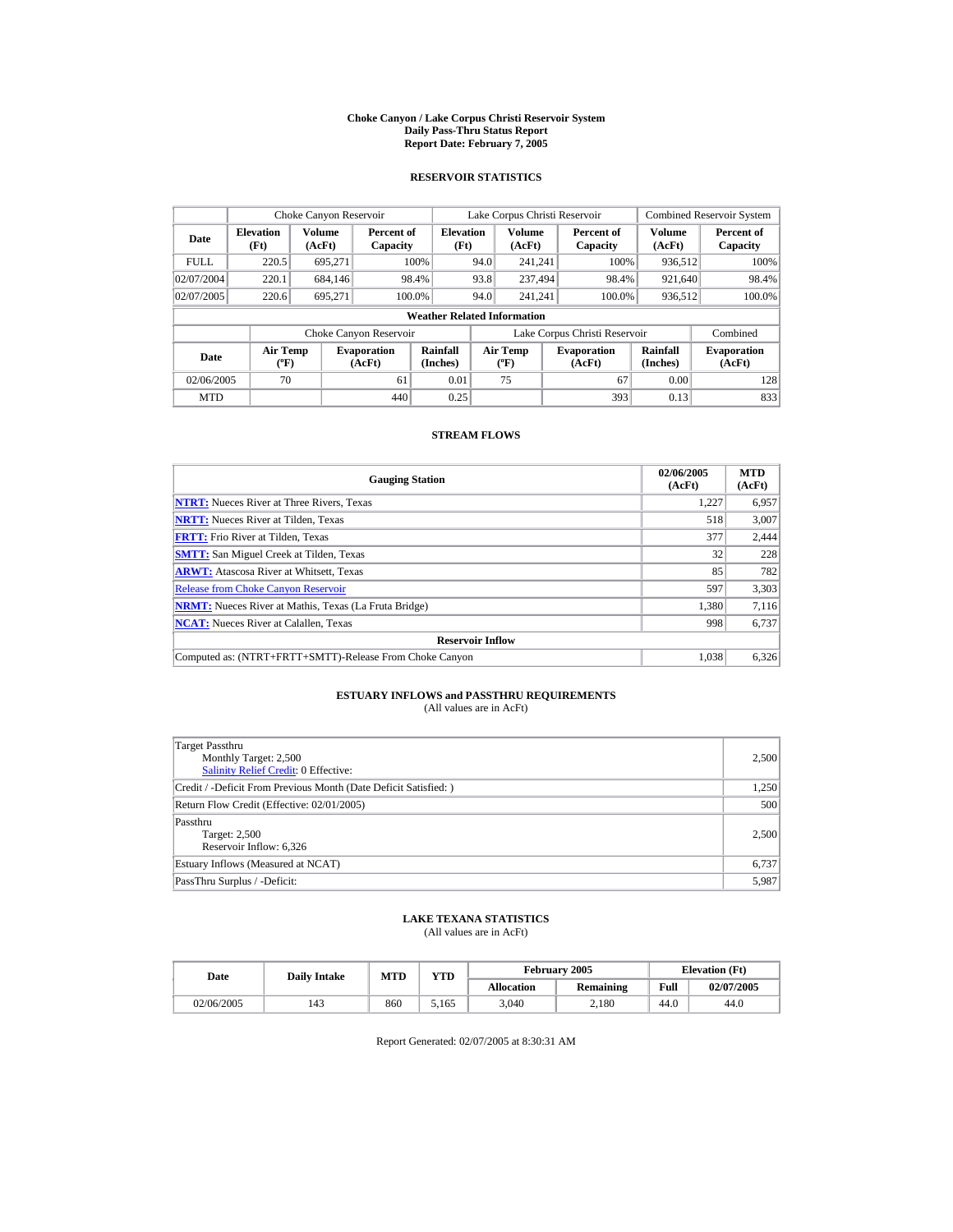#### **Choke Canyon / Lake Corpus Christi Reservoir System Daily Pass-Thru Status Report Report Date: February 8, 2005**

### **RESERVOIR STATISTICS**

|             | Choke Canyon Reservoir                      |                  |                              |                          | Lake Corpus Christi Reservoir |                                          |  |                               | <b>Combined Reservoir System</b> |                              |  |  |
|-------------|---------------------------------------------|------------------|------------------------------|--------------------------|-------------------------------|------------------------------------------|--|-------------------------------|----------------------------------|------------------------------|--|--|
| Date        | <b>Elevation</b><br>(Ft)                    | Volume<br>(AcFt) | Percent of<br>Capacity       | <b>Elevation</b><br>(Ft) |                               | <b>Volume</b><br>(AcFt)                  |  | Percent of<br>Capacity        | <b>Volume</b><br>(AcFt)          | Percent of<br>Capacity       |  |  |
| <b>FULL</b> | 220.5                                       | 695,271          |                              | 100%                     | 94.0                          | 241.241                                  |  | 100%                          | 936.512                          | 100%                         |  |  |
| 02/08/2004  | 220.1                                       | 683,889          |                              | 98.4%                    | 93.8                          | 237.494                                  |  | 98.4%                         | 921,383                          | 98.4%                        |  |  |
| 02/08/2005  | 220.6                                       | 695.271          |                              | 100.0%                   | 94.0                          | 241.241                                  |  | 100.0%                        | 936,512                          | 100.0%                       |  |  |
|             | <b>Weather Related Information</b>          |                  |                              |                          |                               |                                          |  |                               |                                  |                              |  |  |
|             |                                             |                  | Choke Canyon Reservoir       |                          |                               |                                          |  | Lake Corpus Christi Reservoir |                                  | Combined                     |  |  |
| Date        | <b>Air Temp</b><br>$({}^{\circ}\mathrm{F})$ |                  | <b>Evaporation</b><br>(AcFt) | Rainfall<br>(Inches)     |                               | <b>Air Temp</b><br>$({}^{\circ}{\rm F})$ |  | <b>Evaporation</b><br>(AcFt)  | Rainfall<br>(Inches)             | <b>Evaporation</b><br>(AcFt) |  |  |
| 02/07/2005  | 66                                          |                  | 76                           | 0.00                     |                               | 79                                       |  | 90                            | 0.02                             | 166                          |  |  |
| <b>MTD</b>  |                                             |                  | 516                          | 0.25                     |                               |                                          |  | 483                           | 0.15                             | 999                          |  |  |

### **STREAM FLOWS**

| <b>Gauging Station</b>                                       | 02/07/2005<br>(AcFt) | <b>MTD</b><br>(AcFt) |
|--------------------------------------------------------------|----------------------|----------------------|
| <b>NTRT:</b> Nueces River at Three Rivers, Texas             | 1,205                | 8,162                |
| <b>NRTT:</b> Nueces River at Tilden, Texas                   | 520                  | 3,527                |
| <b>FRTT:</b> Frio River at Tilden, Texas                     | 379                  | 2,823                |
| <b>SMTT:</b> San Miguel Creek at Tilden, Texas               | 38                   | 266                  |
| <b>ARWT:</b> Atascosa River at Whitsett, Texas               | 73                   | 856                  |
| <b>Release from Choke Canyon Reservoir</b>                   | 596                  | 3,899                |
| <b>NRMT:</b> Nueces River at Mathis, Texas (La Fruta Bridge) | 1.316                | 8,432                |
| <b>NCAT:</b> Nueces River at Calallen, Texas                 | 1,324                | 8,061                |
| <b>Reservoir Inflow</b>                                      |                      |                      |
| Computed as: (NTRT+FRTT+SMTT)-Release From Choke Canyon      | 1.026                | 7,352                |

# **ESTUARY INFLOWS and PASSTHRU REQUIREMENTS**<br>(All values are in AcFt)

| Target Passthru<br>Monthly Target: 2,500<br><b>Salinity Relief Credit: 0 Effective:</b> | 2,500 |
|-----------------------------------------------------------------------------------------|-------|
| Credit / -Deficit From Previous Month (Date Deficit Satisfied:)                         | 1,250 |
| Return Flow Credit (Effective: 02/01/2005)                                              | 500   |
| Passthru<br>Target: 2,500<br>Reservoir Inflow: 7,352                                    | 2,500 |
| Estuary Inflows (Measured at NCAT)                                                      | 8,061 |
| PassThru Surplus / -Deficit:                                                            | 7,311 |

## **LAKE TEXANA STATISTICS**

(All values are in AcFt)

| Date       | <b>Daily Intake</b> | <b>MTD</b> | YTD   |                   | February 2005 | <b>Elevation</b> (Ft) |            |
|------------|---------------------|------------|-------|-------------------|---------------|-----------------------|------------|
|            |                     |            |       | <b>Allocation</b> | Remaining     | Full                  | 02/08/2005 |
| 02/07/2005 |                     | 936        | 5.241 | 3.040             | 2.104         | 44.U                  | 44.0       |

Report Generated: 02/08/2005 at 8:42:11 AM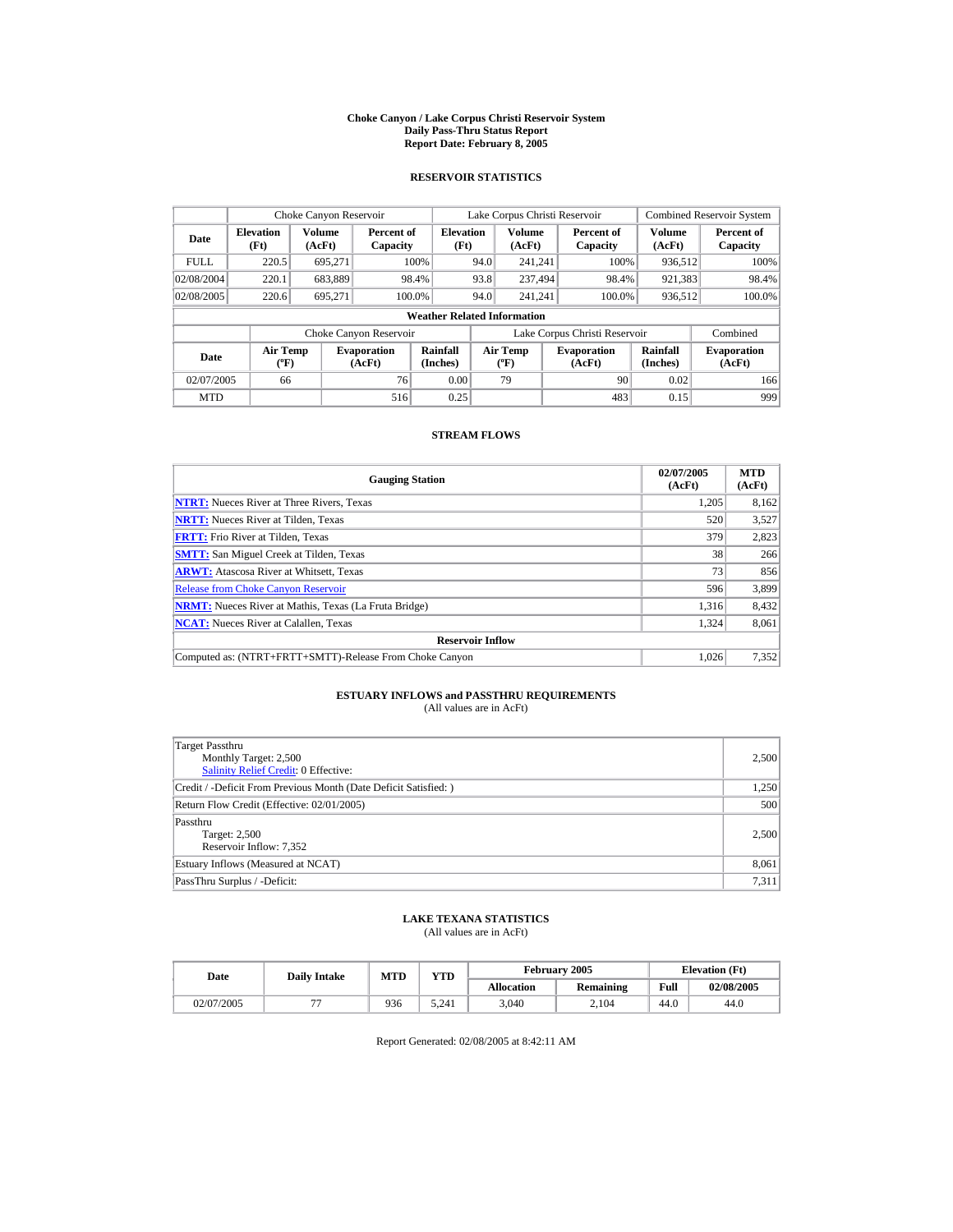#### **Choke Canyon / Lake Corpus Christi Reservoir System Daily Pass-Thru Status Report Report Date: February 9, 2005**

### **RESERVOIR STATISTICS**

|             | Choke Canyon Reservoir                      |                  |                              |                          | Lake Corpus Christi Reservoir |                                   |  |                               |                      | <b>Combined Reservoir System</b> |  |  |
|-------------|---------------------------------------------|------------------|------------------------------|--------------------------|-------------------------------|-----------------------------------|--|-------------------------------|----------------------|----------------------------------|--|--|
| Date        | <b>Elevation</b><br>(Ft)                    | Volume<br>(AcFt) | Percent of<br>Capacity       | <b>Elevation</b><br>(Ft) |                               | Volume<br>(AcFt)                  |  | Percent of<br>Capacity        | Volume<br>(AcFt)     | Percent of<br>Capacity           |  |  |
| <b>FULL</b> | 220.5                                       | 695.271          |                              | 100%                     | 94.0                          | 241.241                           |  | 100%                          | 936.512              | 100%                             |  |  |
| 02/09/2004  | 220.1                                       | 683,889          |                              | 98.4%                    | 93.8                          | 237,403                           |  | 98.4%                         | 921.292              | 98.4%                            |  |  |
| 02/09/2005  | 220.6                                       | 695.271          | 100.0%                       |                          | 94.0                          | 241.241                           |  | 100.0%                        | 936,512              | 100.0%                           |  |  |
|             | <b>Weather Related Information</b>          |                  |                              |                          |                               |                                   |  |                               |                      |                                  |  |  |
|             |                                             |                  | Choke Canyon Reservoir       |                          |                               |                                   |  | Lake Corpus Christi Reservoir |                      | Combined                         |  |  |
| Date        | <b>Air Temp</b><br>$({}^{\circ}\mathrm{F})$ |                  | <b>Evaporation</b><br>(AcFt) | Rainfall<br>(Inches)     |                               | Air Temp<br>$({}^{\circ}{\rm F})$ |  | <b>Evaporation</b><br>(AcFt)  | Rainfall<br>(Inches) | <b>Evaporation</b><br>(AcFt)     |  |  |
| 02/08/2005  | 65                                          |                  | 15                           | 0.03                     |                               | 71                                |  | 45                            | 0.00                 | 60                               |  |  |
| <b>MTD</b>  |                                             |                  | 531                          | 0.28                     |                               |                                   |  | 528                           | 0.15                 | 1.059                            |  |  |

### **STREAM FLOWS**

| <b>Gauging Station</b>                                       | 02/08/2005<br>(AcFt) | <b>MTD</b><br>(AcFt) |
|--------------------------------------------------------------|----------------------|----------------------|
| <b>NTRT:</b> Nueces River at Three Rivers, Texas             | 1.191                | 9,353                |
| <b>NRTT:</b> Nueces River at Tilden, Texas                   | 504                  | 4,032                |
| <b>FRTT:</b> Frio River at Tilden, Texas                     | 377                  | 3,200                |
| <b>SMTT:</b> San Miguel Creek at Tilden, Texas               | 40                   | 306                  |
| <b>ARWT:</b> Atascosa River at Whitsett, Texas               | 67                   | 923                  |
| <b>Release from Choke Canvon Reservoir</b>                   | 596                  | 4,494                |
| <b>NRMT:</b> Nueces River at Mathis, Texas (La Fruta Bridge) | 1,215                | 9,647                |
| <b>NCAT:</b> Nueces River at Calallen, Texas                 | 1,213                | 9,274                |
| <b>Reservoir Inflow</b>                                      |                      |                      |
| Computed as: (NTRT+FRTT+SMTT)-Release From Choke Canyon      | 1.012                | 8,365                |

# **ESTUARY INFLOWS and PASSTHRU REQUIREMENTS**<br>(All values are in AcFt)

| Target Passthru<br>Monthly Target: 2,500<br><b>Salinity Relief Credit: 0 Effective:</b> | 2,500 |
|-----------------------------------------------------------------------------------------|-------|
| Credit / -Deficit From Previous Month (Date Deficit Satisfied:)                         | 1,250 |
| Return Flow Credit (Effective: 02/01/2005)                                              | 500   |
| Passthru<br>Target: 2,500<br>Reservoir Inflow: 8,365                                    | 2,500 |
| Estuary Inflows (Measured at NCAT)                                                      | 9,274 |
| PassThru Surplus / -Deficit:                                                            | 8,524 |

## **LAKE TEXANA STATISTICS**

(All values are in AcFt)

| Date       | <b>Daily Intake</b> | <b>MTD</b> | YTD   |                   | February 2005 | <b>Elevation</b> (Ft) |            |
|------------|---------------------|------------|-------|-------------------|---------------|-----------------------|------------|
|            |                     |            |       | <b>Allocation</b> | Remaining     | Full                  | 02/09/2005 |
| 02/08/2005 | ر ر                 | 07         | 5.276 | 3.040             | 2.069         | 44.U                  | 44.1       |

Report Generated: 02/09/2005 at 8:41:30 AM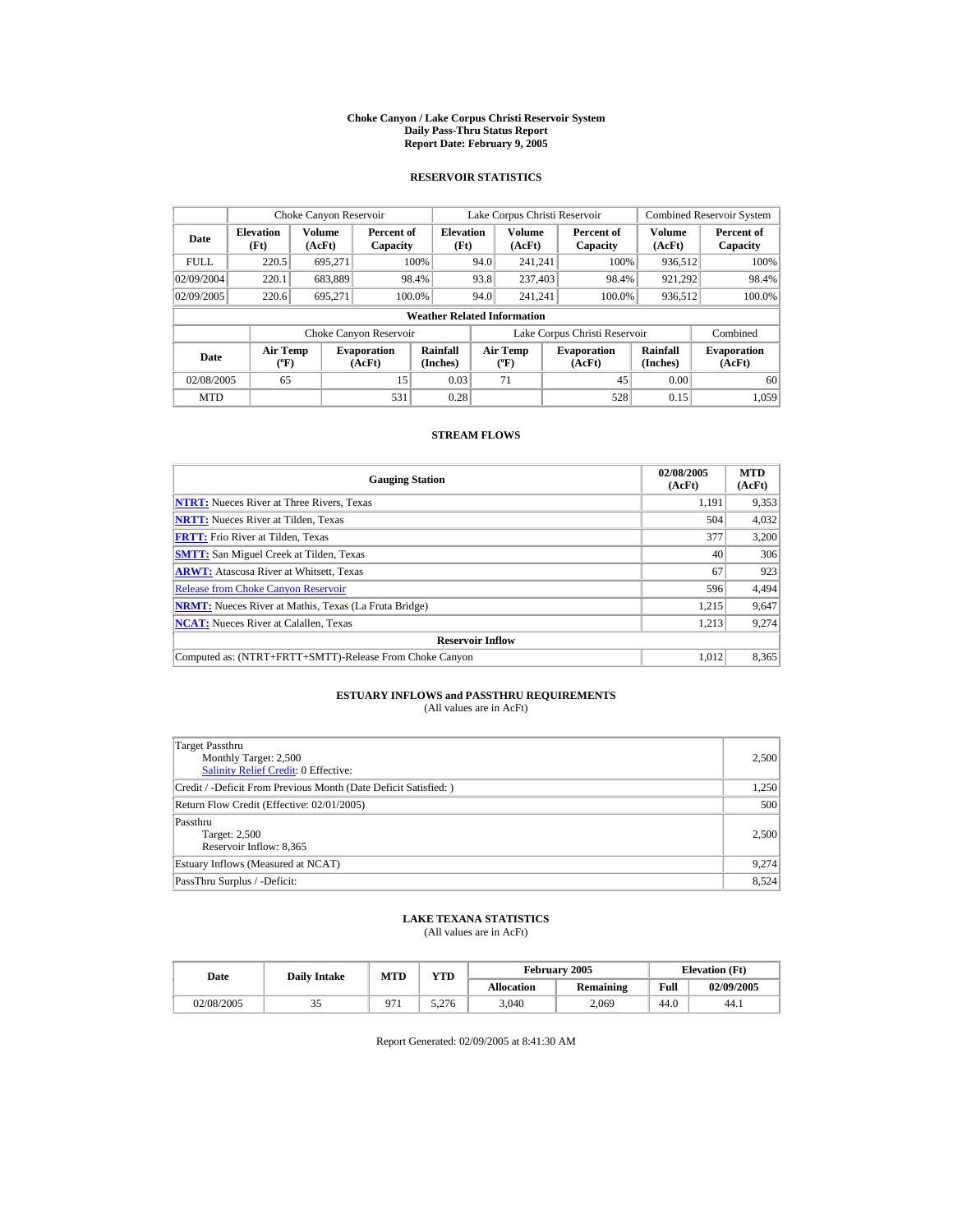#### **Choke Canyon / Lake Corpus Christi Reservoir System Daily Pass-Thru Status Report Report Date: February 10, 2005**

### **RESERVOIR STATISTICS**

| Choke Canyon Reservoir           |                                             |                  |                              |                                    |      | Lake Corpus Christi Reservoir            |                               |                         | <b>Combined Reservoir System</b> |
|----------------------------------|---------------------------------------------|------------------|------------------------------|------------------------------------|------|------------------------------------------|-------------------------------|-------------------------|----------------------------------|
| <b>Elevation</b><br>Date<br>(Ft) |                                             | Volume<br>(AcFt) | Percent of<br>Capacity       | <b>Elevation</b><br>(Ft)           |      | <b>Volume</b><br>(AcFt)                  | Percent of<br>Capacity        | <b>Volume</b><br>(AcFt) | Percent of<br>Capacity           |
| <b>FULL</b>                      | 220.5                                       | 695.271          |                              | 100%                               | 94.0 | 241.241                                  | 100%                          | 936.512                 | 100%                             |
| 02/10/2004                       | 220.1                                       | 683,632          |                              | 98.3%                              | 93.8 | 237,977                                  | 98.6%                         | 921,609                 | 98.4%                            |
| 02/10/2005                       | 220.6                                       | 695.271          |                              | 100.0%                             | 94.0 | 241.241                                  | 100.0%                        | 936,512                 | 100.0%                           |
|                                  |                                             |                  |                              | <b>Weather Related Information</b> |      |                                          |                               |                         |                                  |
|                                  |                                             |                  | Choke Canyon Reservoir       |                                    |      |                                          | Lake Corpus Christi Reservoir |                         | Combined                         |
| Date                             | <b>Air Temp</b><br>$({}^{\circ}\mathrm{F})$ |                  | <b>Evaporation</b><br>(AcFt) | Rainfall<br>(Inches)               |      | <b>Air Temp</b><br>$({}^{\circ}{\rm F})$ | <b>Evaporation</b><br>(AcFt)  | Rainfall<br>(Inches)    | <b>Evaporation</b><br>(AcFt)     |
| 02/09/2005                       | 59                                          |                  | 212                          | 0.00                               |      | 65                                       | 146                           | 0.00                    | 358                              |
| <b>MTD</b>                       |                                             |                  | 743                          | 0.28                               |      |                                          | 674                           | 0.15                    | 1.417                            |

### **STREAM FLOWS**

| <b>Gauging Station</b>                                       | 02/09/2005<br>(AcFt) | <b>MTD</b><br>(AcFt) |
|--------------------------------------------------------------|----------------------|----------------------|
| <b>NTRT:</b> Nueces River at Three Rivers, Texas             | 1.183                | 10,536               |
| <b>NRTT:</b> Nueces River at Tilden, Texas                   | 492                  | 4,524                |
| <b>FRTT:</b> Frio River at Tilden, Texas                     | 375                  | 3,575                |
| <b>SMTT:</b> San Miguel Creek at Tilden, Texas               | 36                   | 341                  |
| <b>ARWT:</b> Atascosa River at Whitsett, Texas               | 66                   | 989                  |
| <b>Release from Choke Canyon Reservoir</b>                   | 596                  | 5,090                |
| <b>NRMT:</b> Nueces River at Mathis, Texas (La Fruta Bridge) | 1.257                | 10.904               |
| <b>NCAT:</b> Nueces River at Calallen, Texas                 | 1.066                | 10.340               |
| <b>Reservoir Inflow</b>                                      |                      |                      |
| Computed as: (NTRT+FRTT+SMTT)-Release From Choke Canyon      | 998                  | 9,363                |

# **ESTUARY INFLOWS and PASSTHRU REQUIREMENTS**<br>(All values are in AcFt)

| Target Passthru<br>Monthly Target: 2,500<br>Salinity Relief Credit: 0 Effective: | 2,500  |
|----------------------------------------------------------------------------------|--------|
| Credit / -Deficit From Previous Month (Date Deficit Satisfied: )                 | 1,250  |
| Return Flow Credit (Effective: 02/01/2005)                                       | 500    |
| Passthru<br>Target: 2,500<br>Reservoir Inflow: 9,363                             | 2,500  |
| Estuary Inflows (Measured at NCAT)                                               | 10,340 |
| PassThru Surplus / -Deficit:                                                     | 9,590  |

## **LAKE TEXANA STATISTICS**

(All values are in AcFt)

| Date       | <b>Daily Intake</b> | <b>MTD</b> |            |                   | February 2005 |      | <b>Elevation</b> (Ft) |
|------------|---------------------|------------|------------|-------------------|---------------|------|-----------------------|
|            |                     |            | <b>YTD</b> | <b>Allocation</b> | Remaining     | Full | 02/10/2005            |
| 02/09/2005 |                     | .006       | 5.311      | 3,040             | 2.034         | 44.0 | 44.1                  |

Report Generated: 02/10/2005 at 8:28:33 AM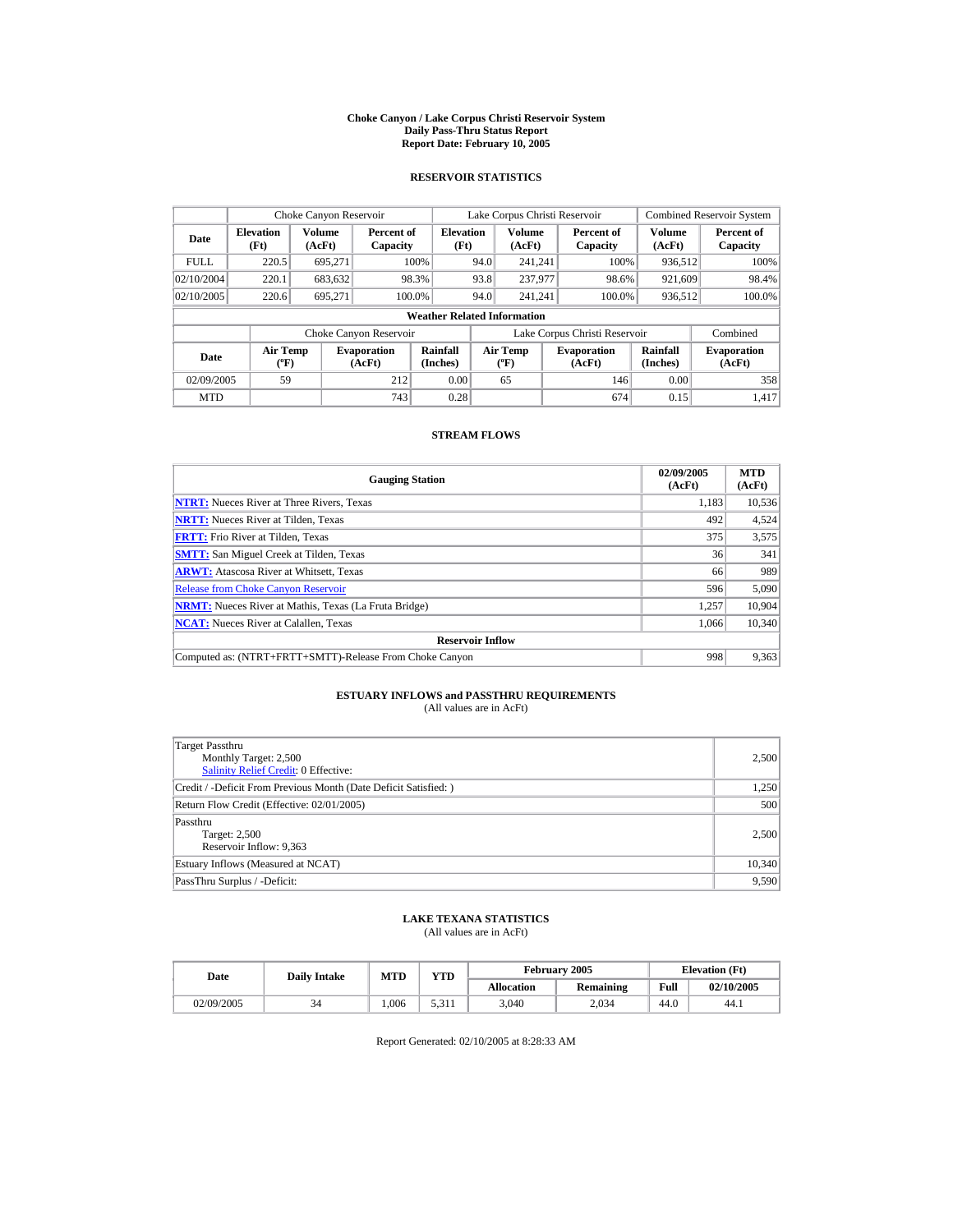#### **Choke Canyon / Lake Corpus Christi Reservoir System Daily Pass-Thru Status Report Report Date: February 11, 2005**

### **RESERVOIR STATISTICS**

| Choke Canyon Reservoir |                                                  |                  |                              |                                    |      | Lake Corpus Christi Reservoir |                               |                      | <b>Combined Reservoir System</b> |
|------------------------|--------------------------------------------------|------------------|------------------------------|------------------------------------|------|-------------------------------|-------------------------------|----------------------|----------------------------------|
| Date                   | <b>Elevation</b><br>(Ft)                         | Volume<br>(AcFt) | Percent of<br>Capacity       | <b>Elevation</b><br>(Ft)           |      | <b>Volume</b><br>(AcFt)       | Percent of<br>Capacity        | Volume<br>(AcFt)     | Percent of<br>Capacity           |
| <b>FULL</b>            | 220.5                                            | 695.271          |                              | 100%                               | 94.0 | 241.241                       | 100%                          | 936.512              | 100%                             |
| 02/11/2004             | 220.1                                            | 683,889          |                              | 98.4%                              | 93.9 | 238,551                       | 98.9%                         | 922,440              | 98.5%                            |
| 02/11/2005             | 220.6                                            | 695,271          | 100.0%                       |                                    | 94.0 | 241.241                       | 100.0%                        | 936,512              | 100.0%                           |
|                        |                                                  |                  |                              | <b>Weather Related Information</b> |      |                               |                               |                      |                                  |
|                        |                                                  |                  | Choke Canyon Reservoir       |                                    |      |                               | Lake Corpus Christi Reservoir |                      | Combined                         |
| Date                   | <b>Air Temp</b><br>$({}^{\mathrm{o}}\mathrm{F})$ |                  | <b>Evaporation</b><br>(AcFt) | Rainfall<br>(Inches)               |      | Air Temp<br>$(^{o}\text{F})$  | <b>Evaporation</b><br>(AcFt)  | Rainfall<br>(Inches) | <b>Evaporation</b><br>(AcFt)     |
| 02/10/2005             | 59                                               |                  | 167                          | 0.00                               |      | 60                            | 90                            | 0.00                 | 257                              |
| <b>MTD</b>             |                                                  |                  | 910                          | 0.28                               |      |                               | 764                           | 0.15                 | 1.674                            |

### **STREAM FLOWS**

| <b>Gauging Station</b>                                       | 02/10/2005<br>(AcFt) | <b>MTD</b><br>(AcFt) |
|--------------------------------------------------------------|----------------------|----------------------|
| <b>NTRT:</b> Nueces River at Three Rivers, Texas             | 1,133                | 11,670               |
| <b>NRTT:</b> Nueces River at Tilden, Texas                   | 486                  | 5,010                |
| <b>FRTT:</b> Frio River at Tilden, Texas                     | 371                  | 3,946                |
| <b>SMTT:</b> San Miguel Creek at Tilden, Texas               | 32                   | 373                  |
| <b>ARWT:</b> Atascosa River at Whitsett, Texas               | 62                   | 1,050                |
| <b>Release from Choke Canyon Reservoir</b>                   | 399                  | 5,489                |
| <b>NRMT:</b> Nueces River at Mathis, Texas (La Fruta Bridge) | 1.251                | 12,154               |
| <b>NCAT:</b> Nueces River at Calallen, Texas                 | 1,191                | 11,531               |
| <b>Reservoir Inflow</b>                                      |                      |                      |
| Computed as: (NTRT+FRTT+SMTT)-Release From Choke Canyon      | 1.137                | 10.501               |

# **ESTUARY INFLOWS and PASSTHRU REQUIREMENTS**<br>(All values are in AcFt)

| Target Passthru<br>Monthly Target: 2,500<br><b>Salinity Relief Credit: 0 Effective:</b> | 2,500  |
|-----------------------------------------------------------------------------------------|--------|
| Credit / -Deficit From Previous Month (Date Deficit Satisfied:)                         | 1,250  |
| Return Flow Credit (Effective: 02/01/2005)                                              | 500    |
| Passthru<br>Target: 2,500<br>Reservoir Inflow: 10,501                                   | 2,500  |
| Estuary Inflows (Measured at NCAT)                                                      | 11,531 |
| PassThru Surplus / -Deficit:                                                            | 10,781 |

## **LAKE TEXANA STATISTICS**

(All values are in AcFt)

| Date       | <b>Daily Intake</b> | <b>MTD</b> | February 2005<br><b>YTD</b> |                   |           |      | <b>Elevation</b> (Ft) |
|------------|---------------------|------------|-----------------------------|-------------------|-----------|------|-----------------------|
|            |                     |            |                             | <b>Allocation</b> | Remaining | Full | 02/11/2005            |
| 02/10/2005 |                     | .039       | 5.344                       | 3,040             | 2.001     | 44.0 | 44.1                  |

Report Generated: 02/11/2005 at 8:16:13 AM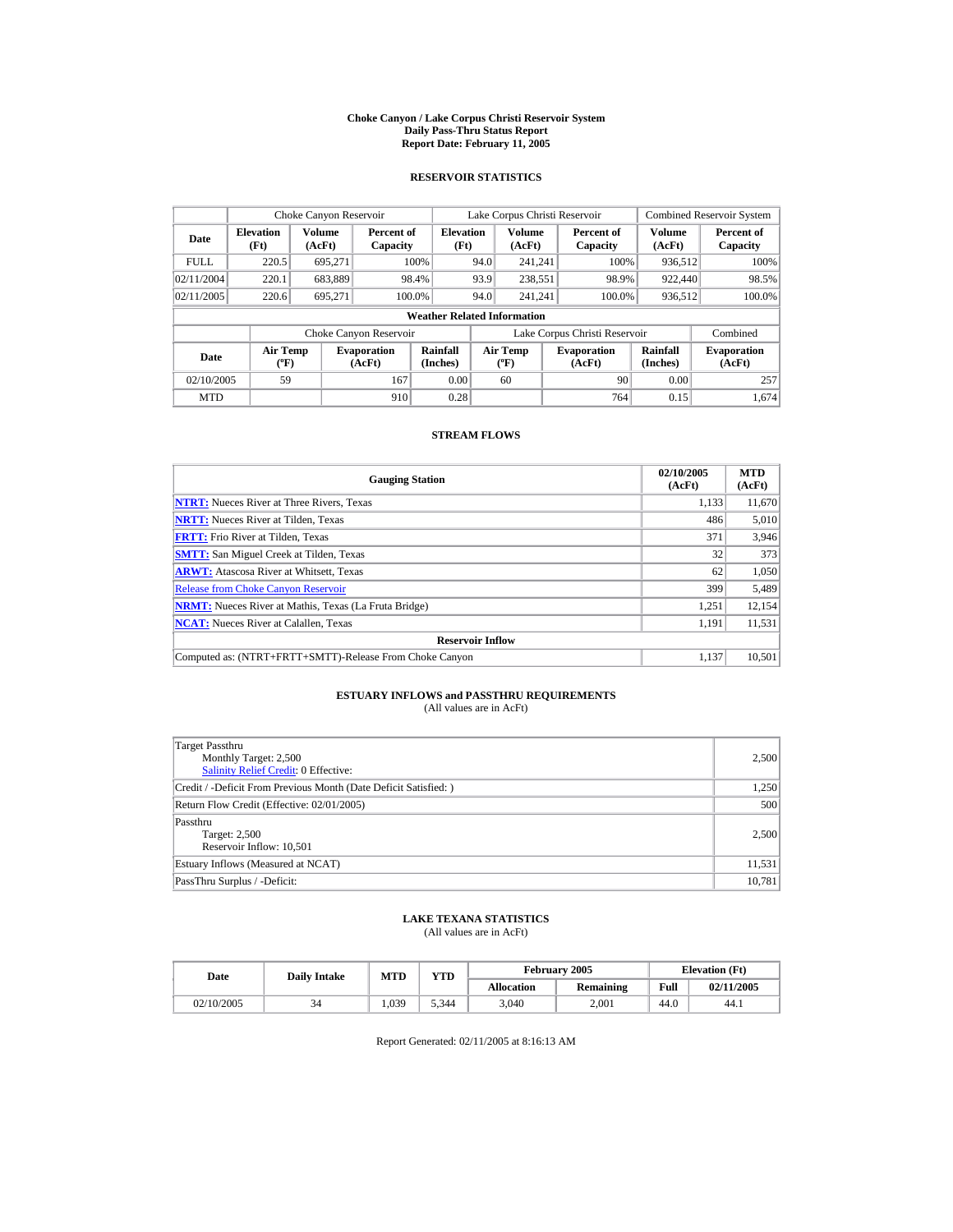#### **Choke Canyon / Lake Corpus Christi Reservoir System Daily Pass-Thru Status Report Report Date: February 12, 2005**

### **RESERVOIR STATISTICS**

| Choke Canyon Reservoir           |                                      |                         |                              |                                    |      | Lake Corpus Christi Reservoir        |                               |                      | <b>Combined Reservoir System</b> |
|----------------------------------|--------------------------------------|-------------------------|------------------------------|------------------------------------|------|--------------------------------------|-------------------------------|----------------------|----------------------------------|
| <b>Elevation</b><br>Date<br>(Ft) |                                      | <b>Volume</b><br>(AcFt) | Percent of<br>Capacity       | <b>Elevation</b><br>(Ft)           |      | <b>Volume</b><br>(AcFt)              | Percent of<br>Capacity        | Volume<br>(AcFt)     | Percent of<br>Capacity           |
| <b>FULL</b>                      | 220.5                                | 695.271                 |                              | 100%                               | 94.0 | 241.241                              | 100%                          | 936,512              | 100%                             |
| 02/12/2004                       | 220.0                                | 683,374                 |                              | 98.3%                              | 93.9 | 239,702                              | 99.4%                         | 923,076              | 98.6%                            |
| 02/12/2005                       | 220.5                                | 695.271                 |                              | 100.0%                             | 94.0 | 241.241                              | 100.0%                        | 936,512              | 100.0%                           |
|                                  |                                      |                         |                              | <b>Weather Related Information</b> |      |                                      |                               |                      |                                  |
|                                  |                                      |                         | Choke Canyon Reservoir       |                                    |      |                                      | Lake Corpus Christi Reservoir |                      | Combined                         |
| Date                             | Air Temp<br>$({}^{\circ}\mathrm{F})$ |                         | <b>Evaporation</b><br>(AcFt) | Rainfall<br>(Inches)               |      | Air Temp<br>$({}^{\circ}\mathbf{F})$ | <b>Evaporation</b><br>(AcFt)  | Rainfall<br>(Inches) | <b>Evaporation</b><br>(AcFt)     |
| 02/11/2005<br>62<br>151          |                                      |                         |                              | 0.00                               |      | 66                                   | 168                           | 0.00                 | 319                              |
| <b>MTD</b>                       |                                      |                         | 1.061                        | 0.28                               |      |                                      | 932                           | 0.15                 | 1.993                            |

### **STREAM FLOWS**

| <b>Gauging Station</b>                                       | 02/11/2005<br>(AcFt) | <b>MTD</b><br>(AcFt) |
|--------------------------------------------------------------|----------------------|----------------------|
| <b>NTRT:</b> Nueces River at Three Rivers, Texas             | 788                  | 12,458               |
| <b>NRTT:</b> Nueces River at Tilden, Texas                   | 482                  | 5,492                |
| <b>FRTT:</b> Frio River at Tilden, Texas                     | 377                  | 4,323                |
| <b>SMTT:</b> San Miguel Creek at Tilden, Texas               | 28                   | 401                  |
| <b>ARWT:</b> Atascosa River at Whitsett, Texas               | 58                   | 1,108                |
| <b>Release from Choke Canyon Reservoir</b>                   | 199                  | 5,687                |
| <b>NRMT:</b> Nueces River at Mathis, Texas (La Fruta Bridge) | 865                  | 13,020               |
| <b>NCAT:</b> Nueces River at Calallen, Texas                 | 989                  | 12,519               |
| <b>Reservoir Inflow</b>                                      |                      |                      |
| Computed as: (NTRT+FRTT+SMTT)-Release From Choke Canyon      | 994                  | 11.495               |

# **ESTUARY INFLOWS and PASSTHRU REQUIREMENTS**<br>(All values are in AcFt)

| Target Passthru<br>Monthly Target: 2,500<br>Salinity Relief Credit: 0 Effective: | 2,500  |
|----------------------------------------------------------------------------------|--------|
| Credit / -Deficit From Previous Month (Date Deficit Satisfied: )                 | 1,250  |
| Return Flow Credit (Effective: 02/01/2005)                                       | 500    |
| Passthru<br>Target: 2,500<br>Reservoir Inflow: 11,495                            | 2,500  |
| Estuary Inflows (Measured at NCAT)                                               | 12,519 |
| PassThru Surplus / -Deficit:                                                     | 11,769 |

## **LAKE TEXANA STATISTICS**

(All values are in AcFt)

| Date       | <b>Daily Intake</b> | MTD   | <b>VTD</b> |                   | February 2005 |      | <b>Elevation</b> (Ft) |  |
|------------|---------------------|-------|------------|-------------------|---------------|------|-----------------------|--|
|            |                     |       |            | <b>Allocation</b> | Remaining     | Full | 02/12/2005            |  |
| 02/11/2005 | 68                  | 1.107 | 5.412      | 3.040             | .933          | 44.0 | 44.0                  |  |

Report Generated: 02/18/2005 at 11:20:23 AM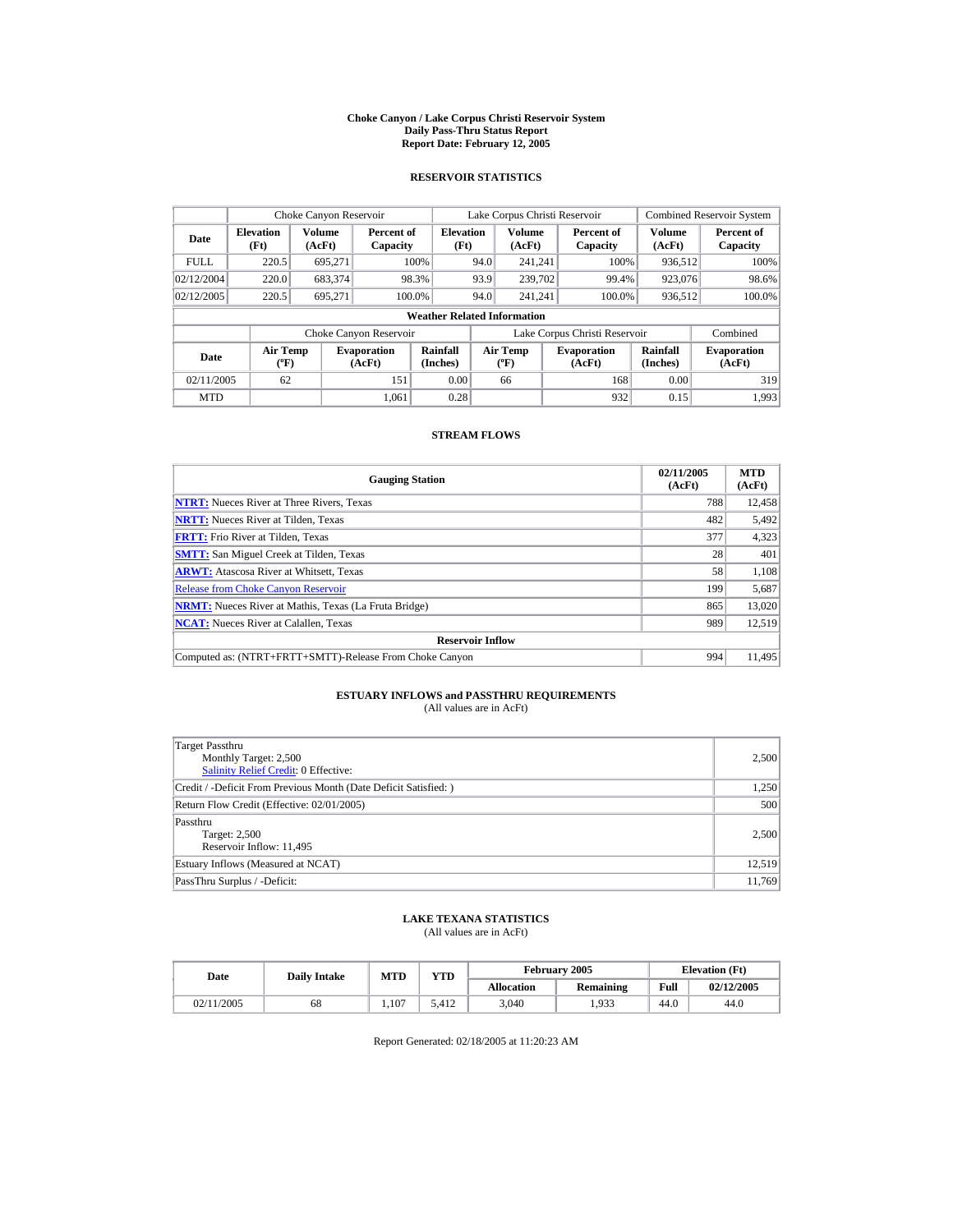#### **Choke Canyon / Lake Corpus Christi Reservoir System Daily Pass-Thru Status Report Report Date: February 13, 2005**

### **RESERVOIR STATISTICS**

| Choke Canyon Reservoir                                                              |       |                  |                        |                                    |                               | Lake Corpus Christi Reservoir     |  |                              |                      | <b>Combined Reservoir System</b> |
|-------------------------------------------------------------------------------------|-------|------------------|------------------------|------------------------------------|-------------------------------|-----------------------------------|--|------------------------------|----------------------|----------------------------------|
| <b>Elevation</b><br>Date<br>(Ft)                                                    |       | Volume<br>(AcFt) | Percent of<br>Capacity | <b>Elevation</b><br>(Ft)           |                               | Volume<br>(AcFt)                  |  | Percent of<br>Capacity       | Volume<br>(AcFt)     | Percent of<br>Capacity           |
| <b>FULL</b>                                                                         | 220.5 | 695.271          |                        | 100%                               | 94.0                          | 241.241                           |  | 100%                         | 936,512              | 100%                             |
| 02/13/2004                                                                          | 220.0 | 683.117          |                        | 98.3%                              | 93.9                          | 238,360                           |  | 98.8%                        | 921.477              | 98.4%                            |
| 02/13/2005                                                                          | 220.5 | 695.271          |                        | 100.0%                             | 94.0                          | 241.241                           |  | 100.0%                       | 936,512              | 100.0%                           |
|                                                                                     |       |                  |                        | <b>Weather Related Information</b> |                               |                                   |  |                              |                      |                                  |
|                                                                                     |       |                  | Choke Canyon Reservoir |                                    | Lake Corpus Christi Reservoir |                                   |  |                              |                      | Combined                         |
| <b>Air Temp</b><br><b>Evaporation</b><br>Date<br>$({}^{\circ}\mathrm{F})$<br>(AcFt) |       |                  |                        | Rainfall<br>(Inches)               |                               | Air Temp<br>$({}^{\circ}{\rm F})$ |  | <b>Evaporation</b><br>(AcFt) | Rainfall<br>(Inches) | <b>Evaporation</b><br>(AcFt)     |
| 02/12/2005                                                                          | 77    |                  | 136                    | 0.00                               |                               | 76                                |  | 112                          | 0.04                 | 248                              |
| <b>MTD</b>                                                                          |       |                  | 1.197                  | 0.28                               |                               |                                   |  | 1.044                        | 0.19                 | 2.241                            |

### **STREAM FLOWS**

| <b>Gauging Station</b>                                       | 02/12/2005<br>(AcFt) | <b>MTD</b><br>(AcFt) |
|--------------------------------------------------------------|----------------------|----------------------|
| <b>NTRT:</b> Nueces River at Three Rivers, Texas             | 768                  | 13,226               |
| <b>NRTT:</b> Nueces River at Tilden, Texas                   | 478                  | 5,971                |
| <b>FRTT:</b> Frio River at Tilden, Texas                     | 403                  | 4,726                |
| <b>SMTT:</b> San Miguel Creek at Tilden, Texas               | 36                   | 437                  |
| <b>ARWT:</b> Atascosa River at Whitsett, Texas               | 60                   | 1,167                |
| <b>Release from Choke Canvon Reservoir</b>                   | 199                  | 5,886                |
| <b>NRMT:</b> Nueces River at Mathis, Texas (La Fruta Bridge) | 584                  | 13,603               |
| <b>NCAT:</b> Nueces River at Calallen, Texas                 | 727                  | 13,246               |
| <b>Reservoir Inflow</b>                                      |                      |                      |
| Computed as: (NTRT+FRTT+SMTT)-Release From Choke Canyon      | 1.008                | 12.504               |

# **ESTUARY INFLOWS and PASSTHRU REQUIREMENTS**<br>(All values are in AcFt)

| Target Passthru<br>Monthly Target: 2,500<br><b>Salinity Relief Credit: 0 Effective:</b> | 2,500  |
|-----------------------------------------------------------------------------------------|--------|
| Credit / -Deficit From Previous Month (Date Deficit Satisfied:)                         | 1,250  |
| Return Flow Credit (Effective: 02/01/2005)                                              | 500    |
| Passthru<br>Target: 2,500<br>Reservoir Inflow: 12,504                                   | 2,500  |
| Estuary Inflows (Measured at NCAT)                                                      | 13,246 |
| PassThru Surplus / -Deficit:                                                            | 12,496 |

## **LAKE TEXANA STATISTICS**

(All values are in AcFt)

| Date       | <b>Daily Intake</b> | <b>MTD</b>   | <b>YTD</b> |                   | February 2005 |      | <b>Elevation</b> (Ft) |
|------------|---------------------|--------------|------------|-------------------|---------------|------|-----------------------|
|            |                     |              |            | <b>Allocation</b> | Remaining     | Full | 02/13/2005            |
| 02/12/2005 | 143                 | 251<br>1.231 | 5.555      | 3,040             | .789          | 44.0 | 44.0                  |

Report Generated: 02/18/2005 at 11:23:51 AM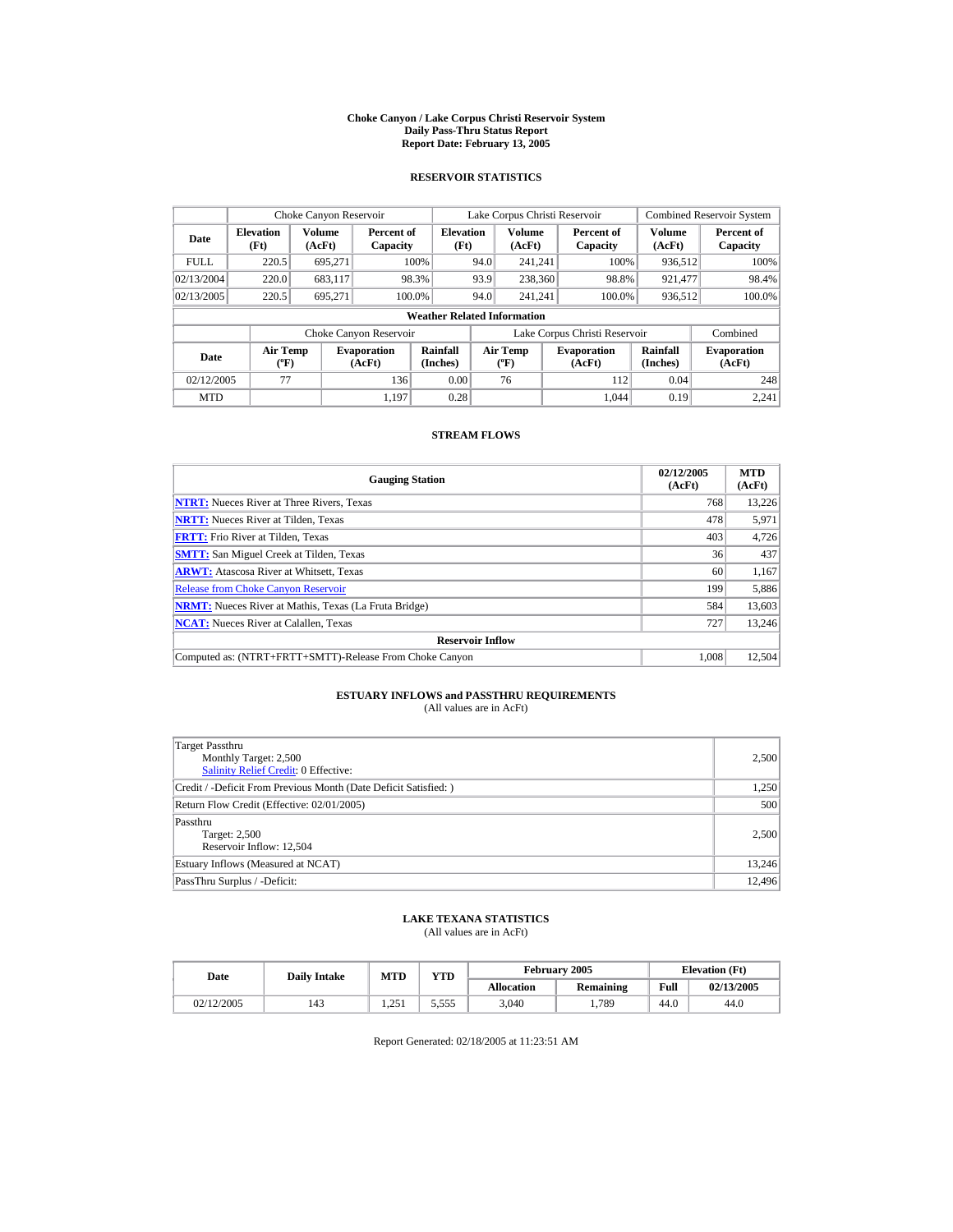#### **Choke Canyon / Lake Corpus Christi Reservoir System Daily Pass-Thru Status Report Report Date: February 14, 2005**

### **RESERVOIR STATISTICS**

|                                  | Choke Canyon Reservoir                |                  |                              |                                    |      | Lake Corpus Christi Reservoir                    |                               |                      | <b>Combined Reservoir System</b> |
|----------------------------------|---------------------------------------|------------------|------------------------------|------------------------------------|------|--------------------------------------------------|-------------------------------|----------------------|----------------------------------|
| <b>Elevation</b><br>Date<br>(Ft) |                                       | Volume<br>(AcFt) | Percent of<br>Capacity       | <b>Elevation</b><br>(Ft)           |      | <b>Volume</b><br>(AcFt)                          | Percent of<br>Capacity        | Volume<br>(AcFt)     | Percent of<br>Capacity           |
| <b>FULL</b>                      | 220.5                                 | 695.271          |                              | 100%                               | 94.0 | 241.241                                          | 100%                          | 936.512              | 100%                             |
| 02/14/2004                       | 220.1                                 | 683,632          |                              | 98.3%                              | 93.9 | 239,127                                          | 99.1%                         | 922.759              | 98.5%                            |
| 02/14/2005                       | 220.5                                 | 695.271          | 100.0%                       |                                    | 94.0 | 241.241                                          | 100.0%                        | 936,512              | 100.0%                           |
|                                  |                                       |                  |                              | <b>Weather Related Information</b> |      |                                                  |                               |                      |                                  |
|                                  |                                       |                  | Choke Canyon Reservoir       |                                    |      |                                                  | Lake Corpus Christi Reservoir |                      | Combined                         |
| Date                             | <b>Air Temp</b><br>$({}^o\mathrm{F})$ |                  | <b>Evaporation</b><br>(AcFt) | Rainfall<br>(Inches)               |      | <b>Air Temp</b><br>$({}^{\mathrm{o}}\mathrm{F})$ | <b>Evaporation</b><br>(AcFt)  | Rainfall<br>(Inches) | <b>Evaporation</b><br>(AcFt)     |
| 02/13/2005                       | 77                                    |                  | 273                          | 0.00                               |      | 82                                               | 224                           | 0.00                 | 497                              |
| <b>MTD</b>                       |                                       |                  | 1.470                        | 0.28                               |      |                                                  | 1.268                         | 0.19                 | 2.738                            |

### **STREAM FLOWS**

| <b>Gauging Station</b>                                       | 02/13/2005<br>(AcFt) | <b>MTD</b><br>(AcFt) |
|--------------------------------------------------------------|----------------------|----------------------|
| <b>NTRT:</b> Nueces River at Three Rivers, Texas             | 766                  | 13,992               |
| <b>NRTT:</b> Nueces River at Tilden, Texas                   | 474                  | 6,445                |
| <b>FRTT:</b> Frio River at Tilden, Texas                     | 403                  | 5,129                |
| <b>SMTT:</b> San Miguel Creek at Tilden, Texas               | 46                   | 482                  |
| <b>ARWT:</b> Atascosa River at Whitsett, Texas               | 56                   | 1.223                |
| <b>Release from Choke Canvon Reservoir</b>                   | 199                  | 6.084                |
| <b>NRMT:</b> Nueces River at Mathis, Texas (La Fruta Bridge) | 516                  | 14,119               |
| <b>NCAT:</b> Nueces River at Calallen, Texas                 | 524                  | 13,770               |
| <b>Reservoir Inflow</b>                                      |                      |                      |
| Computed as: (NTRT+FRTT+SMTT)-Release From Choke Canyon      | 1.016                | 13.520               |

# **ESTUARY INFLOWS and PASSTHRU REQUIREMENTS**<br>(All values are in AcFt)

| <b>Target Passthru</b><br>Monthly Target: 2,500<br>Salinity Relief Credit: 0 Effective: | 2,500  |
|-----------------------------------------------------------------------------------------|--------|
| Credit / -Deficit From Previous Month (Date Deficit Satisfied:)                         | 1,250  |
| Return Flow Credit (Effective: 02/01/2005)                                              | 500    |
| Passthru<br>Target: 2,500<br>Reservoir Inflow: 13,520                                   | 2,500  |
| Estuary Inflows (Measured at NCAT)                                                      | 13,770 |
| PassThru Surplus / -Deficit:                                                            | 13,020 |

## **LAKE TEXANA STATISTICS**

(All values are in AcFt)

| Date       | <b>Daily Intake</b> | <b>MTD</b> | <b>VTD</b> |                   | February 2005 | <b>Elevation</b> (Ft) |            |
|------------|---------------------|------------|------------|-------------------|---------------|-----------------------|------------|
|            |                     |            |            | <b>Allocation</b> | Remaining     | Full                  | 02/14/2005 |
| 02/13/2005 | 143                 | 1.394      | -698. د    | 3,040             | .646          | 44.0                  | 44.0       |

Report Generated: 02/18/2005 at 11:26:28 AM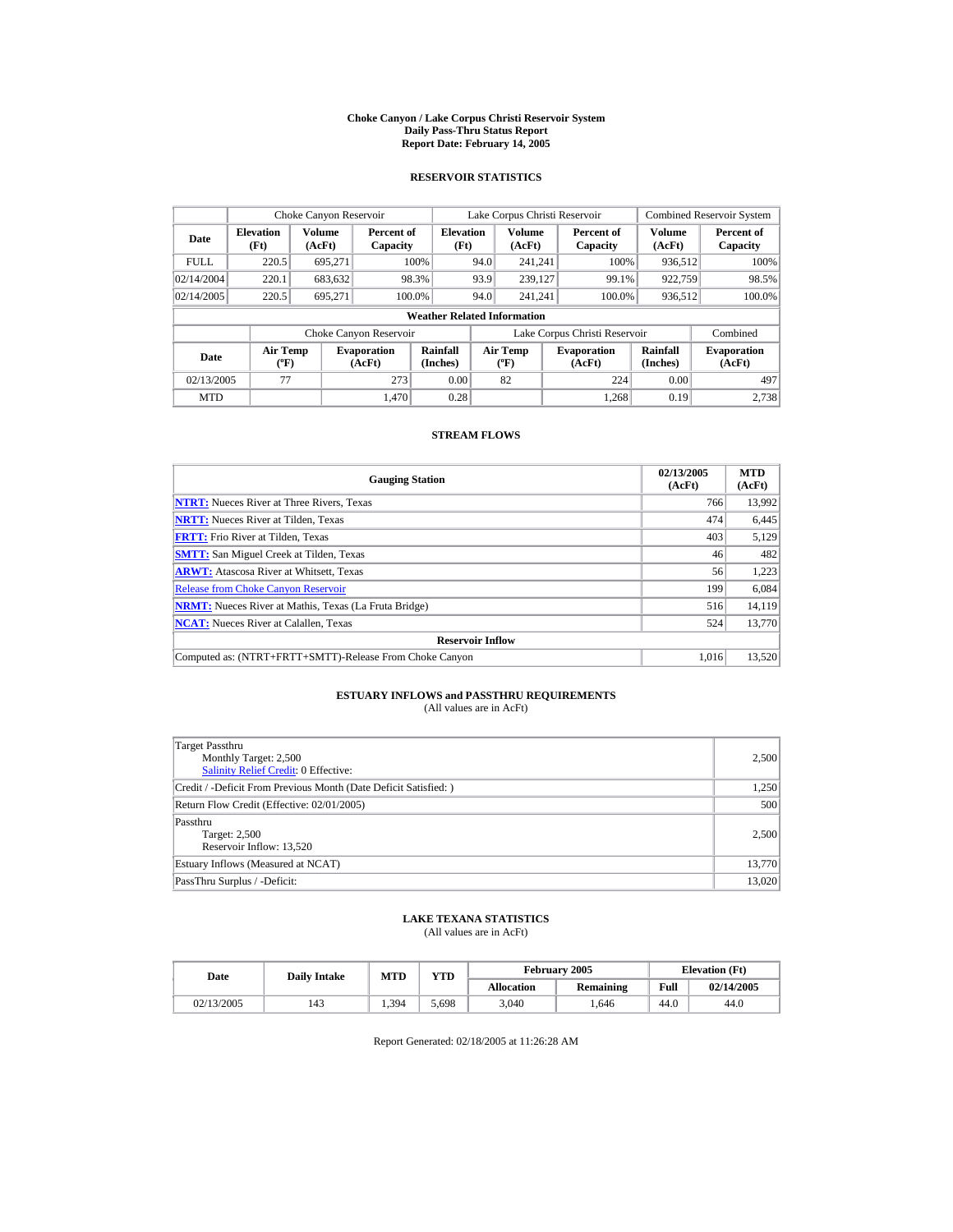#### **Choke Canyon / Lake Corpus Christi Reservoir System Daily Pass-Thru Status Report Report Date: February 15, 2005**

### **RESERVOIR STATISTICS**

|                                                             | Choke Canyon Reservoir                      |         |                              |                                    |      | Lake Corpus Christi Reservoir     |                               |                         | <b>Combined Reservoir System</b> |
|-------------------------------------------------------------|---------------------------------------------|---------|------------------------------|------------------------------------|------|-----------------------------------|-------------------------------|-------------------------|----------------------------------|
| <b>Volume</b><br><b>Elevation</b><br>Date<br>(AcFt)<br>(Ft) |                                             |         | Percent of<br>Capacity       | <b>Elevation</b><br>(Ft)           |      | <b>Volume</b><br>(AcFt)           | Percent of<br>Capacity        | <b>Volume</b><br>(AcFt) | Percent of<br>Capacity           |
| <b>FULL</b>                                                 | 220.5                                       | 695.271 |                              | 100%                               | 94.0 | 241.241                           | 100%                          | 936,512                 | 100%                             |
| 02/15/2004                                                  | 220.0                                       | 683,117 |                              | 98.3%                              | 93.8 | 237,785                           | 98.6%                         | 920,902                 | 98.3%                            |
| 02/15/2005                                                  | 220.6                                       | 695.271 |                              | 100.0%                             | 94.0 | 241.241                           | 100.0%                        | 936,512                 | 100.0%                           |
|                                                             |                                             |         |                              | <b>Weather Related Information</b> |      |                                   |                               |                         |                                  |
|                                                             |                                             |         | Choke Canyon Reservoir       |                                    |      |                                   | Lake Corpus Christi Reservoir |                         | Combined                         |
| Date                                                        | <b>Air Temp</b><br>$({}^{\circ}\mathrm{F})$ |         | <b>Evaporation</b><br>(AcFt) | Rainfall<br>(Inches)               |      | Air Temp<br>$({}^{\circ}{\rm F})$ | <b>Evaporation</b><br>(AcFt)  | Rainfall<br>(Inches)    | <b>Evaporation</b><br>(AcFt)     |
| 02/14/2005                                                  | 84                                          |         | 288                          | 0.00                               |      | 86                                | 280                           | 0.00                    | 568                              |
| <b>MTD</b>                                                  |                                             |         | 1.758                        | 0.28                               |      |                                   | 1.548                         | 0.19                    | 3,306                            |

### **STREAM FLOWS**

| <b>Gauging Station</b>                                       | 02/14/2005<br>(AcFt) | <b>MTD</b><br>(AcFt) |
|--------------------------------------------------------------|----------------------|----------------------|
| <b>NTRT:</b> Nueces River at Three Rivers, Texas             | 756                  | 14,749               |
| <b>NRTT:</b> Nueces River at Tilden, Texas                   | 468                  | 6,914                |
| <b>FRTT:</b> Frio River at Tilden, Texas                     | 383                  | 5,512                |
| <b>SMTT:</b> San Miguel Creek at Tilden, Texas               | 38                   | 520                  |
| <b>ARWT:</b> Atascosa River at Whitsett, Texas               | 52                   | 1,274                |
| <b>Release from Choke Canyon Reservoir</b>                   | 199                  | 6,283                |
| <b>NRMT:</b> Nueces River at Mathis, Texas (La Fruta Bridge) | 490                  | 14,610               |
| <b>NCAT:</b> Nueces River at Calallen, Texas                 | 401                  | 14,171               |
| <b>Reservoir Inflow</b>                                      |                      |                      |
| Computed as: (NTRT+FRTT+SMTT)-Release From Choke Canyon      | 979                  | 14.498               |

# **ESTUARY INFLOWS and PASSTHRU REQUIREMENTS**<br>(All values are in AcFt)

| Target Passthru<br>Monthly Target: 2,500<br>Salinity Relief Credit: 1,875 Effective: 02/15/2005 | 625    |
|-------------------------------------------------------------------------------------------------|--------|
| Credit / -Deficit From Previous Month (Date Deficit Satisfied:)                                 | 0      |
| Return Flow Credit (Effective: 02/01/2005)                                                      | 500    |
| Passthru<br>Target: 625<br>Reservoir Inflow: 14,498                                             | 625    |
| Estuary Inflows (Measured at NCAT)                                                              | 14,171 |
| PassThru Surplus / -Deficit:                                                                    | 14,046 |

## **LAKE TEXANA STATISTICS**

(All values are in AcFt)

| Date       | <b>Daily Intake</b> | MTD  | <b>VTD</b> |                   | February 2005 |      | <b>Elevation</b> (Ft) |
|------------|---------------------|------|------------|-------------------|---------------|------|-----------------------|
|            |                     |      |            | <b>Allocation</b> | Remaining     | Full | 02/15/2005            |
| 02/14/2005 |                     | .480 | 5.785      | 3.040             | .560          | 44.0 | 44.1                  |

Report Generated: 02/18/2005 at 11:30:46 AM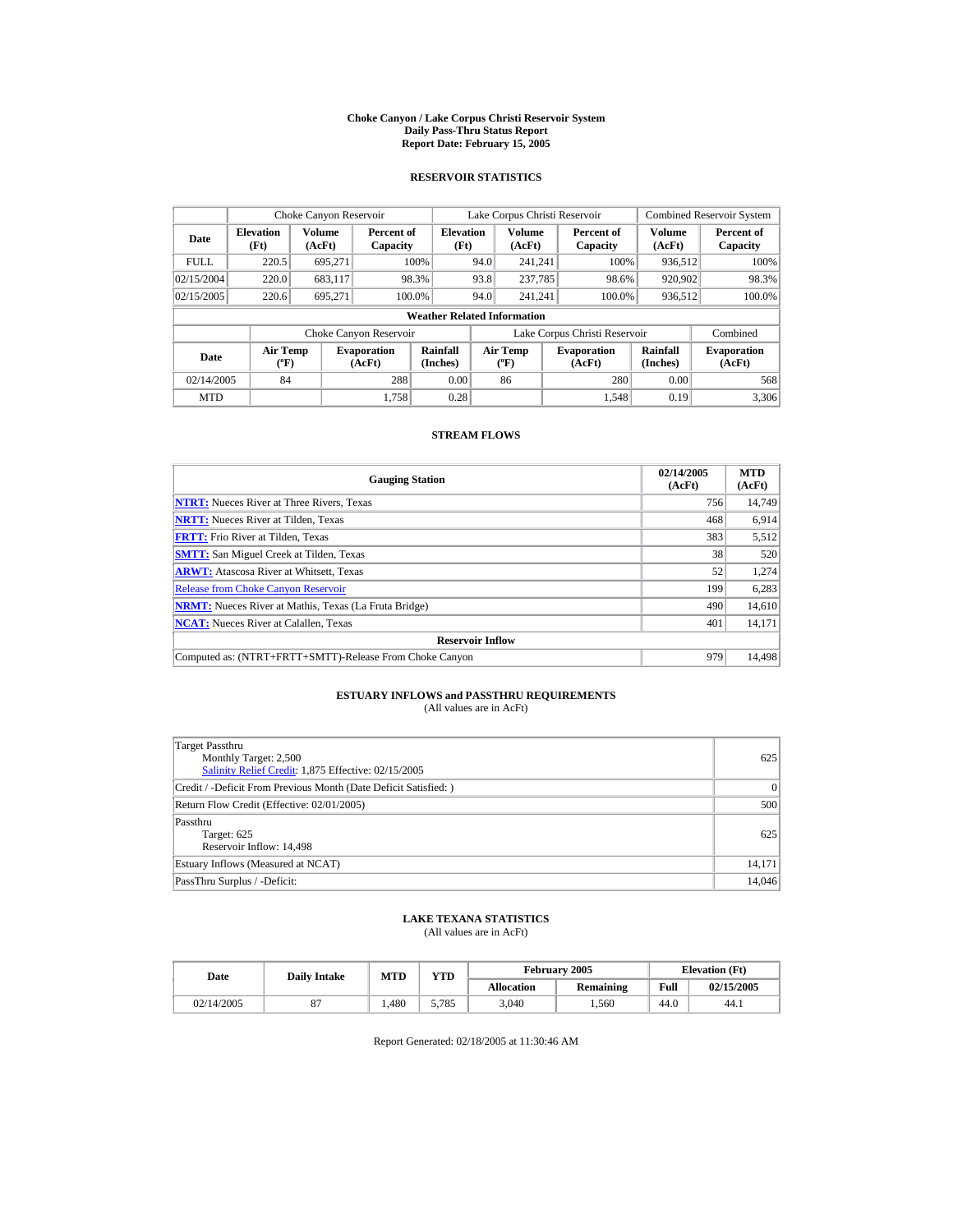#### **Choke Canyon / Lake Corpus Christi Reservoir System Daily Pass-Thru Status Report Report Date: February 16, 2005**

### **RESERVOIR STATISTICS**

|                                                                                     | Choke Canyon Reservoir |                      |                        |                                          |                              | Lake Corpus Christi Reservoir |                               |                  | <b>Combined Reservoir System</b> |
|-------------------------------------------------------------------------------------|------------------------|----------------------|------------------------|------------------------------------------|------------------------------|-------------------------------|-------------------------------|------------------|----------------------------------|
| Volume<br><b>Elevation</b><br>Date<br>(AcFt)<br>(Ft)                                |                        |                      | Percent of<br>Capacity | <b>Elevation</b><br>(Ft)                 |                              | <b>Volume</b><br>(AcFt)       | Percent of<br>Capacity        | Volume<br>(AcFt) | Percent of<br>Capacity           |
| <b>FULL</b>                                                                         | 220.5                  | 695.271              |                        | 100%                                     | 94.0                         | 241.241                       | 100%                          | 936.512          | 100%                             |
| 02/16/2004                                                                          | 220.0                  | 682,860              |                        | 98.2%                                    | 93.8                         | 237,977                       | 98.6%                         | 920,837          | 98.3%                            |
| 02/16/2005                                                                          | 220.6                  | 695.271              |                        | 100.0%                                   | 94.0                         | 241.241                       | 100.0%                        | 936,512          | 100.0%                           |
|                                                                                     |                        |                      |                        | <b>Weather Related Information</b>       |                              |                               |                               |                  |                                  |
|                                                                                     |                        |                      | Choke Canyon Reservoir |                                          |                              |                               | Lake Corpus Christi Reservoir |                  | Combined                         |
| <b>Air Temp</b><br><b>Evaporation</b><br>Date<br>$({}^{\circ}\mathrm{F})$<br>(AcFt) |                        | Rainfall<br>(Inches) |                        | <b>Air Temp</b><br>$({}^{\circ}{\rm F})$ | <b>Evaporation</b><br>(AcFt) | Rainfall<br>(Inches)          | <b>Evaporation</b><br>(AcFt)  |                  |                                  |
| 87<br>02/15/2005<br>318                                                             |                        | 0.00                 |                        | 87                                       | 325                          | 0.00                          | 643                           |                  |                                  |
| <b>MTD</b>                                                                          |                        |                      | 2.076                  | 0.28                                     |                              |                               | 1.873                         | 0.19             | 3.949                            |

### **STREAM FLOWS**

| <b>Gauging Station</b>                                       | 02/15/2005<br>(AcFt) | <b>MTD</b><br>(AcFt) |
|--------------------------------------------------------------|----------------------|----------------------|
| <b>NTRT:</b> Nueces River at Three Rivers, Texas             | 748                  | 15,497               |
| <b>NRTT:</b> Nueces River at Tilden, Texas                   | 463                  | 7.376                |
| <b>FRTT:</b> Frio River at Tilden, Texas                     | 371                  | 5,884                |
| <b>SMTT:</b> San Miguel Creek at Tilden, Texas               | 34                   | 554                  |
| <b>ARWT:</b> Atascosa River at Whitsett, Texas               | 50                   | 1.324                |
| <b>Release from Choke Canvon Reservoir</b>                   | 199                  | 6,481                |
| <b>NRMT:</b> Nueces River at Mathis, Texas (La Fruta Bridge) | 486                  | 15,096               |
| <b>NCAT:</b> Nueces River at Calallen, Texas                 | 306                  | 14,477               |
| <b>Reservoir Inflow</b>                                      |                      |                      |
| Computed as: (NTRT+FRTT+SMTT)-Release From Choke Canyon      | 955                  | 15.453               |

# **ESTUARY INFLOWS and PASSTHRU REQUIREMENTS**<br>(All values are in AcFt)

| Target Passthru<br>Monthly Target: 2,500<br>Salinity Relief Credit: 1,875 Effective: 02/15/2005 | 625    |
|-------------------------------------------------------------------------------------------------|--------|
| Credit / -Deficit From Previous Month (Date Deficit Satisfied: )                                | 0      |
| Return Flow Credit (Effective: 02/01/2005)                                                      | 500    |
| Passthru<br>Target: 625<br>Reservoir Inflow: 15,453                                             | 625    |
| Estuary Inflows (Measured at NCAT)                                                              | 14,477 |
| PassThru Surplus / -Deficit:                                                                    | 14,352 |

### **LAKE TEXANA STATISTICS**

(All values are in AcFt)

| Date       | <b>Daily Intake</b> | <b>MTD</b> | VTD-  |                   | February 2005 |      | <b>Elevation</b> (Ft) |
|------------|---------------------|------------|-------|-------------------|---------------|------|-----------------------|
|            |                     |            |       | <b>Allocation</b> | Remaining     | Full | 02/16/2005            |
| 02/15/2005 | 36                  | 1.516      | 5.821 | 3,040             | . . 524       | 44.0 | 44.1                  |

Report Generated: 02/18/2005 at 11:33:13 AM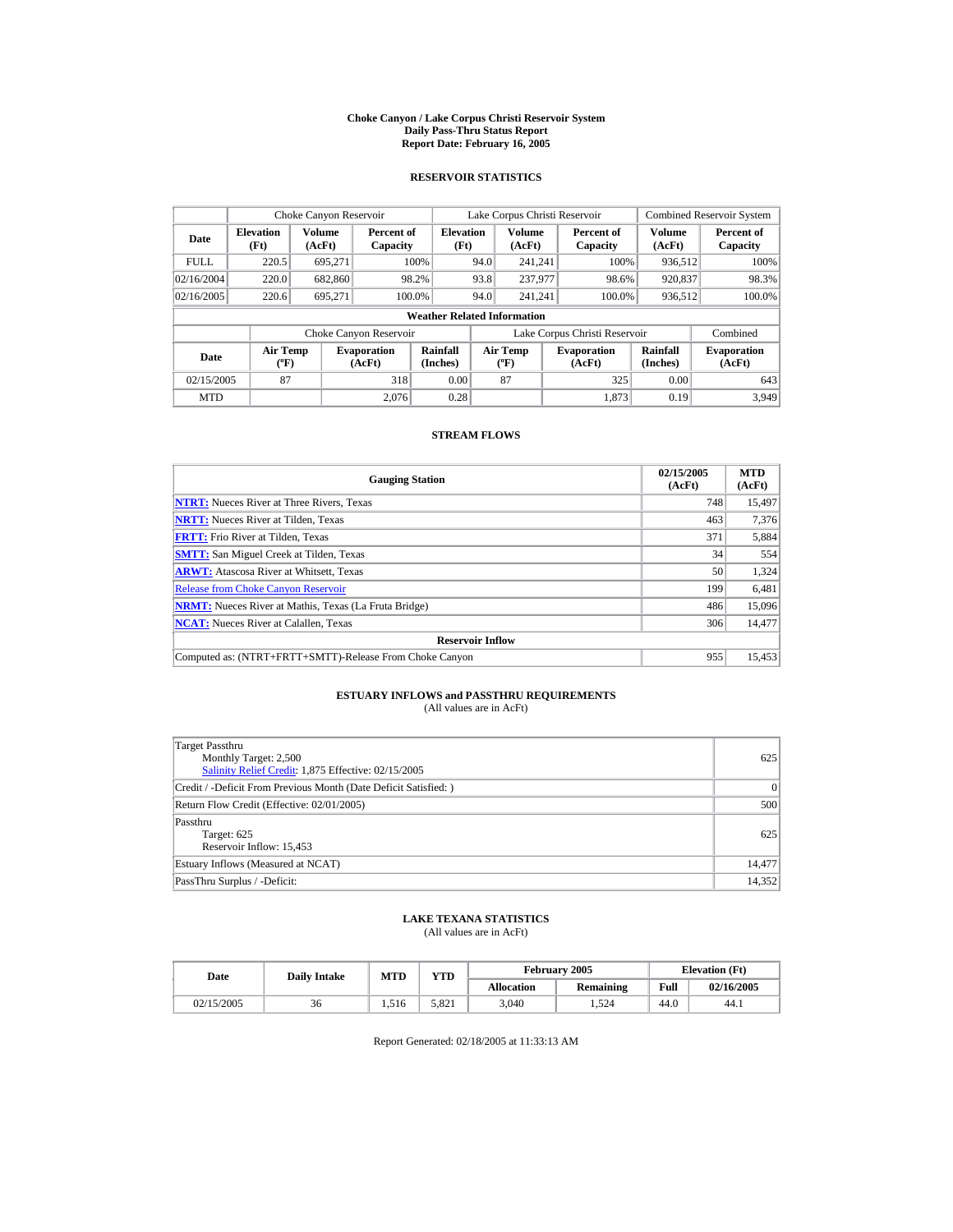#### **Choke Canyon / Lake Corpus Christi Reservoir System Daily Pass-Thru Status Report Report Date: February 17, 2005**

### **RESERVOIR STATISTICS**

|                                                                                     | Choke Canyon Reservoir |                  |                        |                                    |                                          | Lake Corpus Christi Reservoir |                               |                              | <b>Combined Reservoir System</b> |
|-------------------------------------------------------------------------------------|------------------------|------------------|------------------------|------------------------------------|------------------------------------------|-------------------------------|-------------------------------|------------------------------|----------------------------------|
| <b>Elevation</b><br>Date<br>(Ft)                                                    |                        | Volume<br>(AcFt) | Percent of<br>Capacity | <b>Elevation</b><br>(Ft)           |                                          | <b>Volume</b><br>(AcFt)       | Percent of<br>Capacity        | Volume<br>(AcFt)             | Percent of<br>Capacity           |
| <b>FULL</b>                                                                         | 220.5                  | 695.271          |                        | 100%                               | 94.0                                     | 241.241                       | 100%                          | 936.512                      | 100%                             |
| 02/17/2004                                                                          | 220.0                  | 682,603          |                        | 98.2%                              | 93.8                                     | 237,977                       | 98.6%                         | 920,580                      | 98.3%                            |
| 02/17/2005                                                                          | 220.6                  | 695.271          |                        | 100.0%                             | 94.0                                     | 241.241                       | 100.0%                        | 936,512                      | 100.0%                           |
|                                                                                     |                        |                  |                        | <b>Weather Related Information</b> |                                          |                               |                               |                              |                                  |
|                                                                                     |                        |                  | Choke Canyon Reservoir |                                    |                                          |                               | Lake Corpus Christi Reservoir |                              | Combined                         |
| <b>Air Temp</b><br><b>Evaporation</b><br>Date<br>$({}^{\circ}\mathrm{F})$<br>(AcFt) |                        |                  | Rainfall<br>(Inches)   |                                    | <b>Air Temp</b><br>$({}^{\circ}{\rm F})$ | <b>Evaporation</b><br>(AcFt)  | Rainfall<br>(Inches)          | <b>Evaporation</b><br>(AcFt) |                                  |
| 73<br>227<br>02/16/2005                                                             |                        | 0.00             |                        | 77                                 | 146                                      | 0.00                          | 373                           |                              |                                  |
| <b>MTD</b>                                                                          |                        |                  | 2.303                  | 0.28                               |                                          |                               | 2.019                         | 0.19                         | 4.322                            |

### **STREAM FLOWS**

| <b>Gauging Station</b>                                       | 02/16/2005<br>(AcFt) | <b>MTD</b><br>(AcFt) |
|--------------------------------------------------------------|----------------------|----------------------|
| <b>NTRT:</b> Nueces River at Three Rivers, Texas             | 734                  | 16,231               |
| <b>NRTT:</b> Nueces River at Tilden, Texas                   | 463                  | 7,839                |
| <b>FRTT:</b> Frio River at Tilden, Texas                     | 365                  | 6,249                |
| <b>SMTT:</b> San Miguel Creek at Tilden, Texas               | 34                   | 588                  |
| <b>ARWT:</b> Atascosa River at Whitsett, Texas               | 50                   | 1,374                |
| <b>Release from Choke Canvon Reservoir</b>                   | 199                  | 6,680                |
| <b>NRMT:</b> Nueces River at Mathis, Texas (La Fruta Bridge) | 544                  | 15,640               |
| <b>NCAT:</b> Nueces River at Calallen, Texas                 | 244                  | 14,721               |
| <b>Reservoir Inflow</b>                                      |                      |                      |
| Computed as: (NTRT+FRTT+SMTT)-Release From Choke Canyon      | 935                  | 16.388               |

# **ESTUARY INFLOWS and PASSTHRU REQUIREMENTS**<br>(All values are in AcFt)

| <b>Target Passthru</b><br>Monthly Target: 2,500<br>Salinity Relief Credit: 1,875 Effective: 02/15/2005 | 625       |
|--------------------------------------------------------------------------------------------------------|-----------|
| Credit / -Deficit From Previous Month (Date Deficit Satisfied:)                                        | $\vert$ 0 |
| Return Flow Credit (Effective: 02/01/2005)                                                             | 500       |
| Passthru<br>Target: 625<br>Reservoir Inflow: 16,388                                                    | 625       |
| Estuary Inflows (Measured at NCAT)                                                                     | 14,721    |
| PassThru Surplus / -Deficit:                                                                           | 14,596    |

## **LAKE TEXANA STATISTICS**

(All values are in AcFt)

| Date       | <b>Daily Intake</b> | <b>MTD</b> | $_{\rm VTD}$ |                   | February 2005 |      | <b>Elevation</b> (Ft) |
|------------|---------------------|------------|--------------|-------------------|---------------|------|-----------------------|
|            |                     |            |              | <b>Allocation</b> | Remaining     | Full | 02/17/2005            |
| 02/16/2005 | ر ر                 | 1.552      | 5.856        | 3,040             | .488          | 44.0 | 44.1                  |

Report Generated: 02/18/2005 at 11:38:14 AM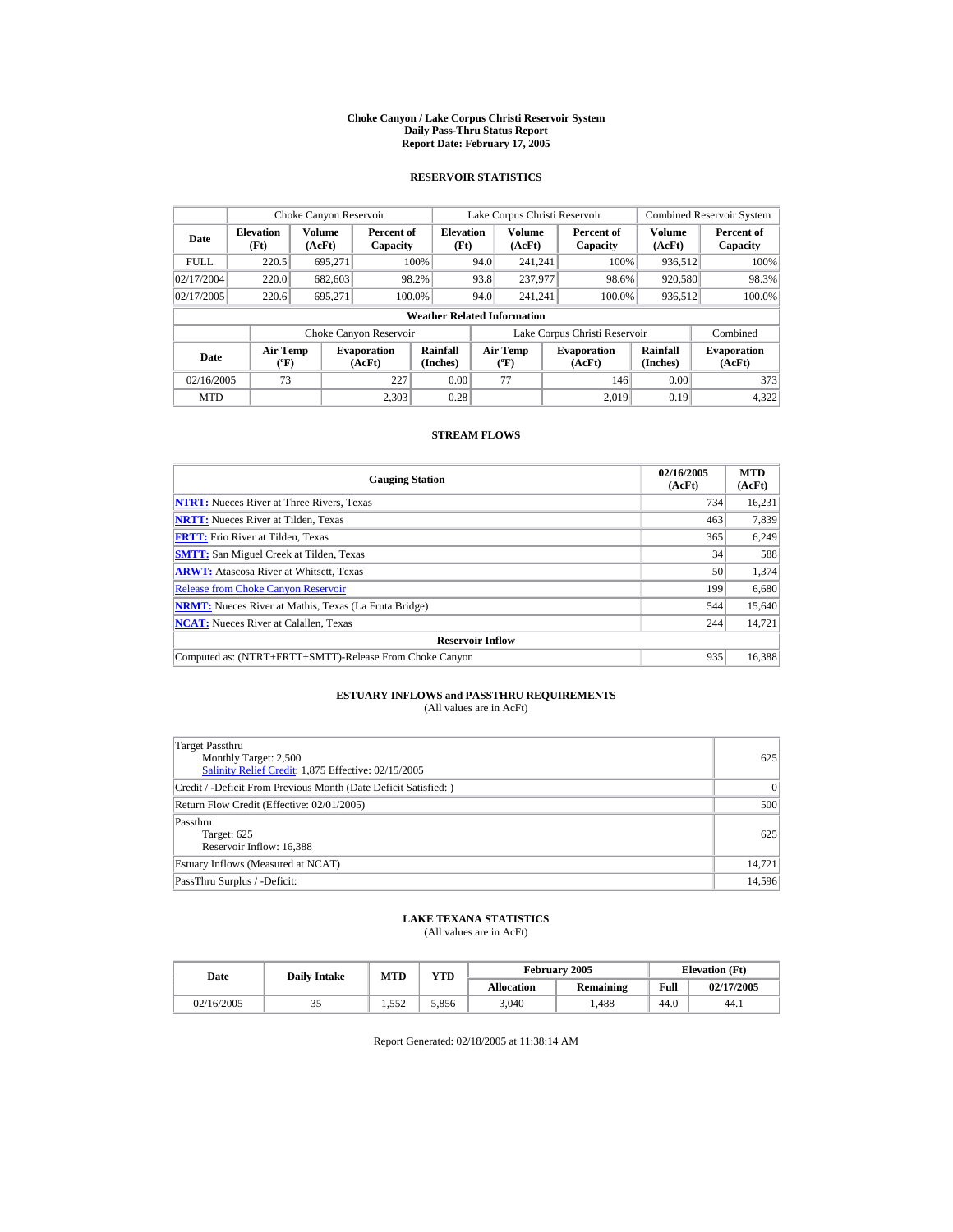#### **Choke Canyon / Lake Corpus Christi Reservoir System Daily Pass-Thru Status Report Report Date: February 18, 2005**

### **RESERVOIR STATISTICS**

|                                                                                     | Choke Canyon Reservoir |                  |                        |                                    |                                          | Lake Corpus Christi Reservoir |                               |                              | <b>Combined Reservoir System</b> |
|-------------------------------------------------------------------------------------|------------------------|------------------|------------------------|------------------------------------|------------------------------------------|-------------------------------|-------------------------------|------------------------------|----------------------------------|
| <b>Elevation</b><br>Date<br>(Ft)                                                    |                        | Volume<br>(AcFt) | Percent of<br>Capacity | <b>Elevation</b><br>(Ft)           |                                          | <b>Volume</b><br>(AcFt)       | Percent of<br>Capacity        | Volume<br>(AcFt)             | Percent of<br>Capacity           |
| <b>FULL</b>                                                                         | 220.5                  | 695.271          |                        | 100%                               | 94.0                                     | 241.241                       | 100%                          | 936.512                      | 100%                             |
| 02/18/2004                                                                          | 220.0                  | 683,374          |                        | 98.3%                              | 93.8                                     | 237,785                       | 98.6%                         | 921,159                      | 98.4%                            |
| 02/18/2005                                                                          | 220.6                  | 695.271          |                        | 100.0%                             | 94.0                                     | 241.241                       | 100.0%                        | 936,512                      | 100.0%                           |
|                                                                                     |                        |                  |                        | <b>Weather Related Information</b> |                                          |                               |                               |                              |                                  |
|                                                                                     |                        |                  | Choke Canyon Reservoir |                                    |                                          |                               | Lake Corpus Christi Reservoir |                              | Combined                         |
| <b>Air Temp</b><br><b>Evaporation</b><br>Date<br>$({}^{\circ}\mathrm{F})$<br>(AcFt) |                        |                  | Rainfall<br>(Inches)   |                                    | <b>Air Temp</b><br>$({}^{\circ}{\rm F})$ | <b>Evaporation</b><br>(AcFt)  | Rainfall<br>(Inches)          | <b>Evaporation</b><br>(AcFt) |                                  |
| 02/17/2005<br>227<br>62                                                             |                        | 0.00             |                        | 64                                 | 168                                      | 0.00                          | 395                           |                              |                                  |
| <b>MTD</b>                                                                          |                        |                  | 2.530                  | 0.28                               |                                          |                               | 2.187                         | 0.19                         | 4.717                            |

### **STREAM FLOWS**

| <b>Gauging Station</b>                                       | 02/17/2005<br>(AcFt) | <b>MTD</b><br>(AcFt) |
|--------------------------------------------------------------|----------------------|----------------------|
| <b>NTRT:</b> Nueces River at Three Rivers, Texas             | 723                  | 16,954               |
| <b>NRTT:</b> Nueces River at Tilden, Texas                   | 457                  | 8.295                |
| <b>FRTT:</b> Frio River at Tilden, Texas                     | 365                  | 6,614                |
| <b>SMTT:</b> San Miguel Creek at Tilden, Texas               | 30                   | 617                  |
| <b>ARWT:</b> Atascosa River at Whitsett, Texas               | 48                   | 1,421                |
| <b>Release from Choke Canyon Reservoir</b>                   | 199                  | 6,878                |
| <b>NRMT:</b> Nueces River at Mathis, Texas (La Fruta Bridge) | 617                  | 16,257               |
| <b>NCAT:</b> Nueces River at Calallen, Texas                 | 326                  | 15,046               |
| <b>Reservoir Inflow</b>                                      |                      |                      |
| Computed as: (NTRT+FRTT+SMTT)-Release From Choke Canyon      | 919                  | 17.307               |

# **ESTUARY INFLOWS and PASSTHRU REQUIREMENTS**<br>(All values are in AcFt)

| Target Passthru<br>Monthly Target: 2,500<br>Salinity Relief Credit: 1,875 Effective: 02/15/2005 | 625    |
|-------------------------------------------------------------------------------------------------|--------|
| Credit / -Deficit From Previous Month (Date Deficit Satisfied: )                                | 0      |
| Return Flow Credit (Effective: 02/01/2005)                                                      | 500    |
| Passthru<br>Target: 625<br>Reservoir Inflow: 17,307                                             | 625    |
| Estuary Inflows (Measured at NCAT)                                                              | 15,046 |
| PassThru Surplus / -Deficit:                                                                    | 14,921 |

### **LAKE TEXANA STATISTICS**

(All values are in AcFt)

| Date       | <b>Daily Intake</b> | <b>MTD</b> | $\mathbf{v}\mathbf{T}\mathbf{D}$ |                   | <b>February 2005</b> |      | <b>Elevation</b> (Ft) |
|------------|---------------------|------------|----------------------------------|-------------------|----------------------|------|-----------------------|
|            |                     |            |                                  | <b>Allocation</b> | Remaining            | Full | 02/18/2005            |
| 02/17/2005 | 101                 | .653       | 5.958                            | 3,040             | .387                 | 44.0 | 44.1                  |

Report Generated: 02/18/2005 at 11:43:38 AM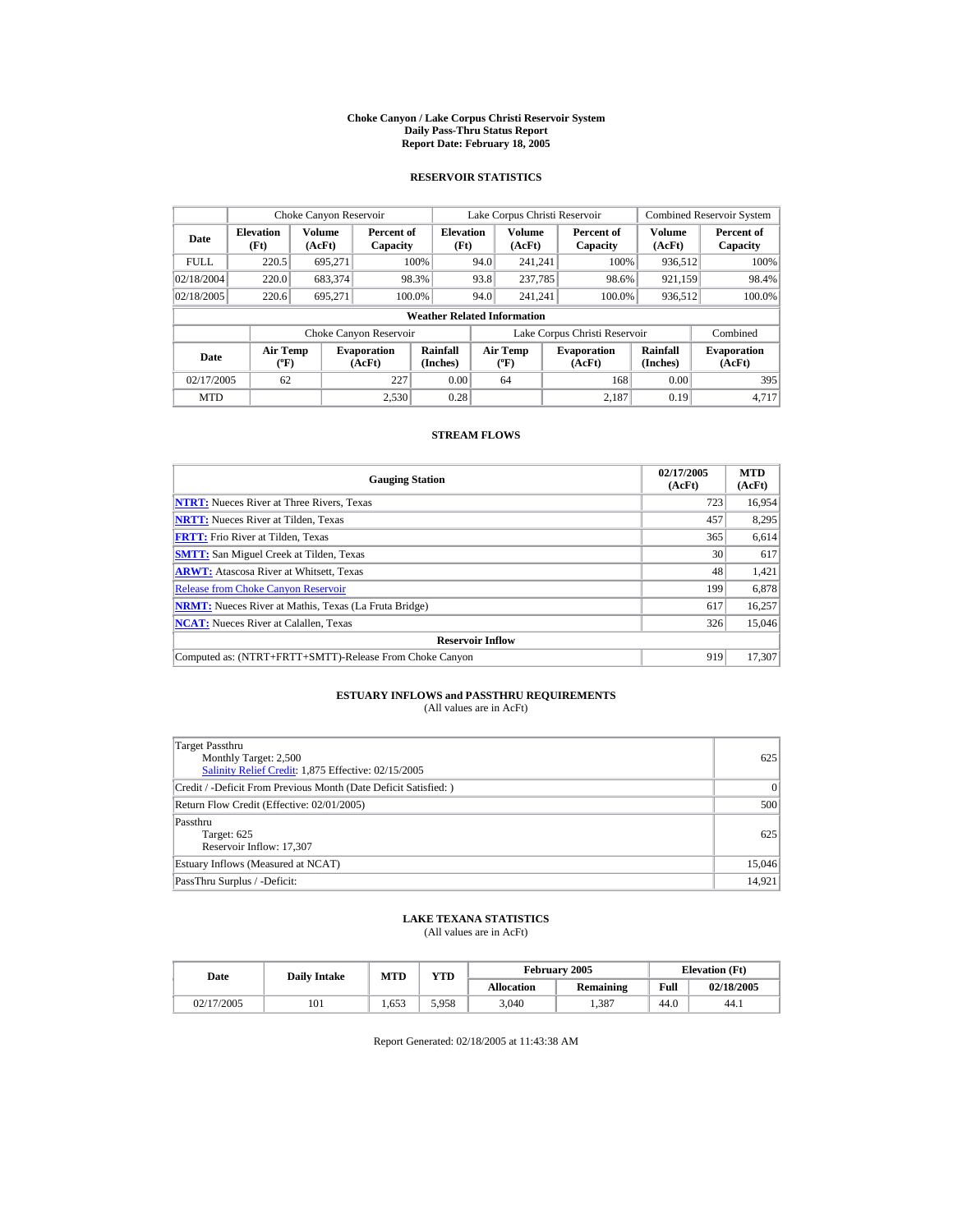#### **Choke Canyon / Lake Corpus Christi Reservoir System Daily Pass-Thru Status Report Report Date: February 19, 2005**

### **RESERVOIR STATISTICS**

|             | Choke Canyon Reservoir                      |                  |                              |                                    |      | Lake Corpus Christi Reservoir            |                                                      |                               | <b>Combined Reservoir System</b> |                        |
|-------------|---------------------------------------------|------------------|------------------------------|------------------------------------|------|------------------------------------------|------------------------------------------------------|-------------------------------|----------------------------------|------------------------|
| Date        | <b>Elevation</b><br>(Ft)                    | Volume<br>(AcFt) | Percent of<br>Capacity       | <b>Elevation</b><br>(Ft)           |      | <b>Volume</b><br>(AcFt)                  |                                                      | Percent of<br>Capacity        | Volume<br>(AcFt)                 | Percent of<br>Capacity |
| <b>FULL</b> | 220.5                                       | 695.271          |                              | 100%                               | 94.0 | 241.241                                  |                                                      | 100%                          | 936.512                          | 100%                   |
| 02/19/2004  | 220.0                                       | 683,374          |                              | 98.3%                              | 93.8 | 237.211                                  |                                                      | 98.3%                         | 920,585                          | 98.3%                  |
| 02/19/2005  | 220.6                                       | 695.271          |                              | 100.0%                             | 94.0 | 241.241                                  |                                                      | 100.0%                        | 936,512                          | 100.0%                 |
|             |                                             |                  |                              | <b>Weather Related Information</b> |      |                                          |                                                      |                               |                                  |                        |
|             |                                             |                  | Choke Canyon Reservoir       |                                    |      |                                          |                                                      | Lake Corpus Christi Reservoir |                                  | Combined               |
| Date        | <b>Air Temp</b><br>$({}^{\circ}\mathrm{F})$ |                  | <b>Evaporation</b><br>(AcFt) | Rainfall<br>(Inches)               |      | <b>Air Temp</b><br>$({}^{\circ}{\rm F})$ | Rainfall<br><b>Evaporation</b><br>(Inches)<br>(AcFt) |                               | <b>Evaporation</b><br>(AcFt)     |                        |
| 02/18/2005  | 63                                          |                  | 136                          | 0.06                               |      | 68                                       |                                                      | 146                           | 0.03                             | 282                    |
| <b>MTD</b>  |                                             |                  | 2.666                        | 0.34                               |      |                                          |                                                      | 2.333                         | 0.22                             | 4.999                  |

### **STREAM FLOWS**

| <b>Gauging Station</b>                                       | 02/18/2005<br>(AcFt) | <b>MTD</b><br>(AcFt) |
|--------------------------------------------------------------|----------------------|----------------------|
| <b>NTRT:</b> Nueces River at Three Rivers, Texas             | 717                  | 17,670               |
| <b>NRTT:</b> Nueces River at Tilden, Texas                   | 455                  | 8.750                |
| <b>FRTT:</b> Frio River at Tilden, Texas                     | 367                  | 6,981                |
| <b>SMTT:</b> San Miguel Creek at Tilden, Texas               | 26                   | 643                  |
| <b>ARWT:</b> Atascosa River at Whitsett, Texas               | 48                   | 1,469                |
| <b>Release from Choke Canyon Reservoir</b>                   | 248                  | 7.126                |
| <b>NRMT:</b> Nueces River at Mathis, Texas (La Fruta Bridge) | 578                  | 16,835               |
| <b>NCAT:</b> Nueces River at Calallen, Texas                 | 463                  | 15,509               |
| <b>Reservoir Inflow</b>                                      |                      |                      |
| Computed as: (NTRT+FRTT+SMTT)-Release From Choke Canyon      | 861                  | 18.169               |

# **ESTUARY INFLOWS and PASSTHRU REQUIREMENTS**<br>(All values are in AcFt)

| Target Passthru<br>Monthly Target: 2,500<br>Salinity Relief Credit: 1,875 Effective: 02/15/2005 | 625    |
|-------------------------------------------------------------------------------------------------|--------|
| Credit / -Deficit From Previous Month (Date Deficit Satisfied: )                                | 0      |
| Return Flow Credit (Effective: 02/01/2005)                                                      | 500    |
| Passthru<br>Target: 625<br>Reservoir Inflow: 18,169                                             | 625    |
| Estuary Inflows (Measured at NCAT)                                                              | 15,509 |
| PassThru Surplus / -Deficit:                                                                    | 15,384 |

## **LAKE TEXANA STATISTICS**

(All values are in AcFt)

| Date       | <b>Daily Intake</b> | <b>MTD</b> | $_{\rm VTD}$ |                   | February 2005 | <b>Elevation</b> (Ft) |            |
|------------|---------------------|------------|--------------|-------------------|---------------|-----------------------|------------|
|            |                     |            |              | <b>Allocation</b> | Remaining     | Full                  | 02/19/2005 |
| 02/18/2005 | 144                 | .796       | 6.101        | 3,040             | .244          | 44.0                  | 44.0       |

Report Generated: 02/19/2005 at 8:22:15 AM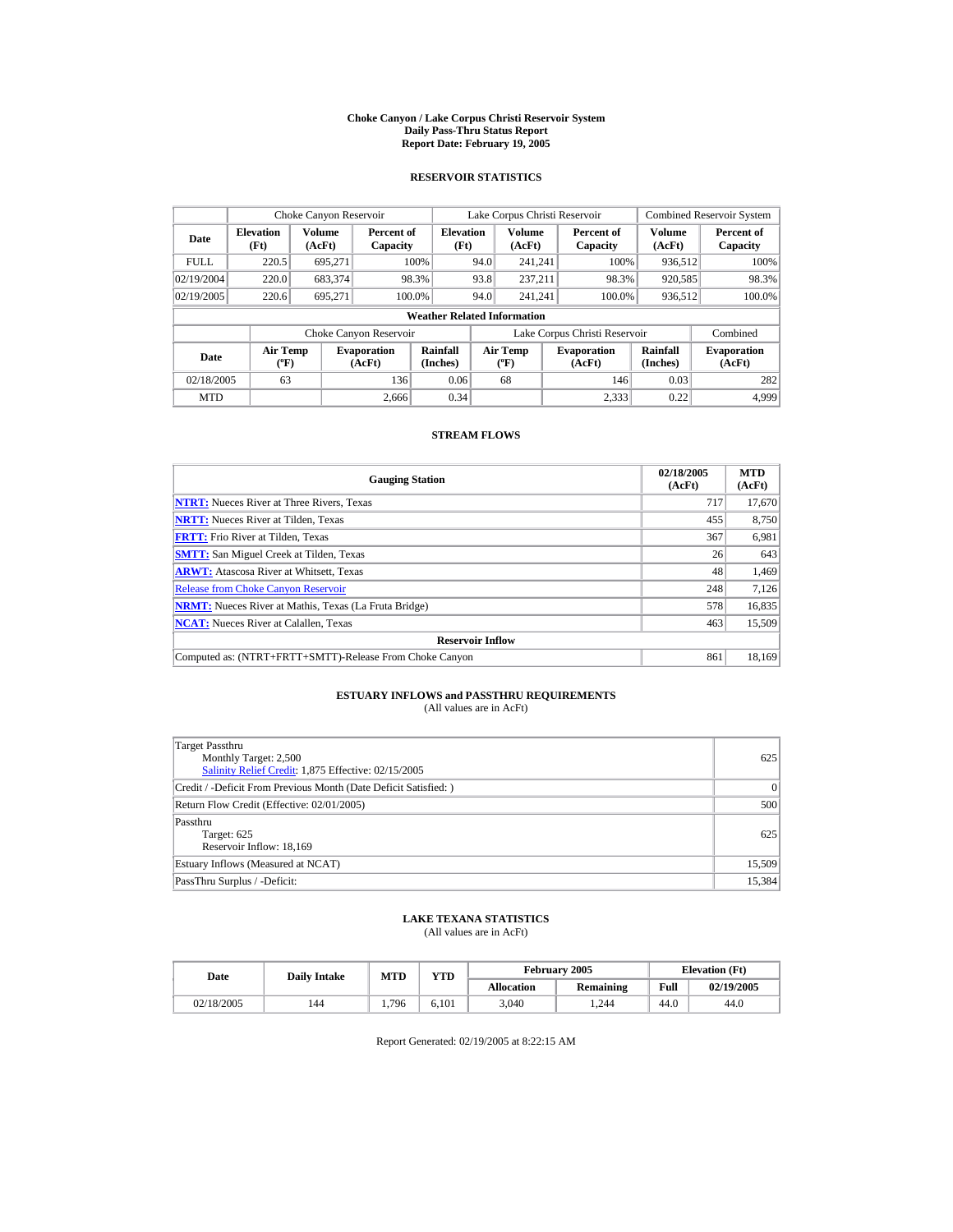#### **Choke Canyon / Lake Corpus Christi Reservoir System Daily Pass-Thru Status Report Report Date: February 20, 2005**

### **RESERVOIR STATISTICS**

| Choke Canyon Reservoir |                                             |                  |                              |                                    |      | Lake Corpus Christi Reservoir            |                                                      |                               |                              | <b>Combined Reservoir System</b> |
|------------------------|---------------------------------------------|------------------|------------------------------|------------------------------------|------|------------------------------------------|------------------------------------------------------|-------------------------------|------------------------------|----------------------------------|
| Date                   | <b>Elevation</b><br>(Ft)                    | Volume<br>(AcFt) | Percent of<br>Capacity       | <b>Elevation</b><br>(Ft)           |      | <b>Volume</b><br>(AcFt)                  |                                                      | Percent of<br>Capacity        | Volume<br>(AcFt)             | Percent of<br>Capacity           |
| <b>FULL</b>            | 220.5                                       | 695.271          |                              | 100%                               | 94.0 | 241.241                                  |                                                      | 100%                          | 936.512                      | 100%                             |
| 02/20/2004             | 220.0                                       | 683,374          |                              | 98.3%                              | 93.8 | 238,168                                  |                                                      | 98.7%                         | 921,542                      | 98.4%                            |
| 02/20/2005             | 220.6                                       | 695.271          | 100.0%                       |                                    | 94.0 | 241.241                                  |                                                      | 100.0%                        | 936,512                      | 100.0%                           |
|                        |                                             |                  |                              | <b>Weather Related Information</b> |      |                                          |                                                      |                               |                              |                                  |
|                        |                                             |                  | Choke Canyon Reservoir       |                                    |      |                                          |                                                      | Lake Corpus Christi Reservoir |                              | Combined                         |
| Date                   | <b>Air Temp</b><br>$({}^{\circ}\mathrm{F})$ |                  | <b>Evaporation</b><br>(AcFt) | Rainfall<br>(Inches)               |      | <b>Air Temp</b><br>$({}^{\circ}{\rm F})$ | Rainfall<br><b>Evaporation</b><br>(Inches)<br>(AcFt) |                               | <b>Evaporation</b><br>(AcFt) |                                  |
| 02/19/2005             | 73                                          |                  | 76                           | 0.01                               |      | 72                                       |                                                      | 45                            | 0.04                         | 121                              |
| <b>MTD</b>             |                                             |                  | 2.742                        | 0.35                               |      |                                          |                                                      | 2.378                         | 0.26                         | 5.120                            |

### **STREAM FLOWS**

| <b>Gauging Station</b>                                       | 02/19/2005<br>(AcFt) | <b>MTD</b><br>(AcFt) |
|--------------------------------------------------------------|----------------------|----------------------|
| <b>NTRT:</b> Nueces River at Three Rivers, Texas             | 778                  | 18,449               |
| <b>NRTT:</b> Nueces River at Tilden, Texas                   | 451                  | 9.200                |
| <b>FRTT:</b> Frio River at Tilden, Texas                     | 365                  | 7,346                |
| <b>SMTT:</b> San Miguel Creek at Tilden, Texas               | 24                   | 667                  |
| <b>ARWT:</b> Atascosa River at Whitsett, Texas               | 48                   | 1,517                |
| <b>Release from Choke Canvon Reservoir</b>                   | 298                  | 7.424                |
| <b>NRMT:</b> Nueces River at Mathis, Texas (La Fruta Bridge) | 488                  | 17.323               |
| <b>NCAT:</b> Nueces River at Calallen, Texas                 | 455                  | 15,963               |
| <b>Reservoir Inflow</b>                                      |                      |                      |
| Computed as: (NTRT+FRTT+SMTT)-Release From Choke Canyon      | 869                  | 19.038               |

# **ESTUARY INFLOWS and PASSTHRU REQUIREMENTS**<br>(All values are in AcFt)

| Target Passthru<br>Monthly Target: 2,500<br>Salinity Relief Credit: 1,875 Effective: 02/15/2005 | 625    |
|-------------------------------------------------------------------------------------------------|--------|
| Credit / -Deficit From Previous Month (Date Deficit Satisfied:)                                 | 0      |
| Return Flow Credit (Effective: 02/01/2005)                                                      | 500    |
| Passthru<br>Target: 625<br>Reservoir Inflow: 19,038                                             | 625    |
| Estuary Inflows (Measured at NCAT)                                                              | 15,963 |
| PassThru Surplus / -Deficit:                                                                    | 15,838 |

## **LAKE TEXANA STATISTICS**

(All values are in AcFt)

| Date       | <b>Daily Intake</b> | MTD   | VTD   |                   | February 2005 |      | <b>Elevation</b> (Ft) |
|------------|---------------------|-------|-------|-------------------|---------------|------|-----------------------|
|            |                     |       |       | <b>Allocation</b> | Remaining     | Full | 02/20/2005            |
| 02/19/2005 | 143                 | 1.940 | 6.245 | 3.040             | .100          | 44.0 | 44.0                  |

Report Generated: 02/20/2005 at 8:16:10 AM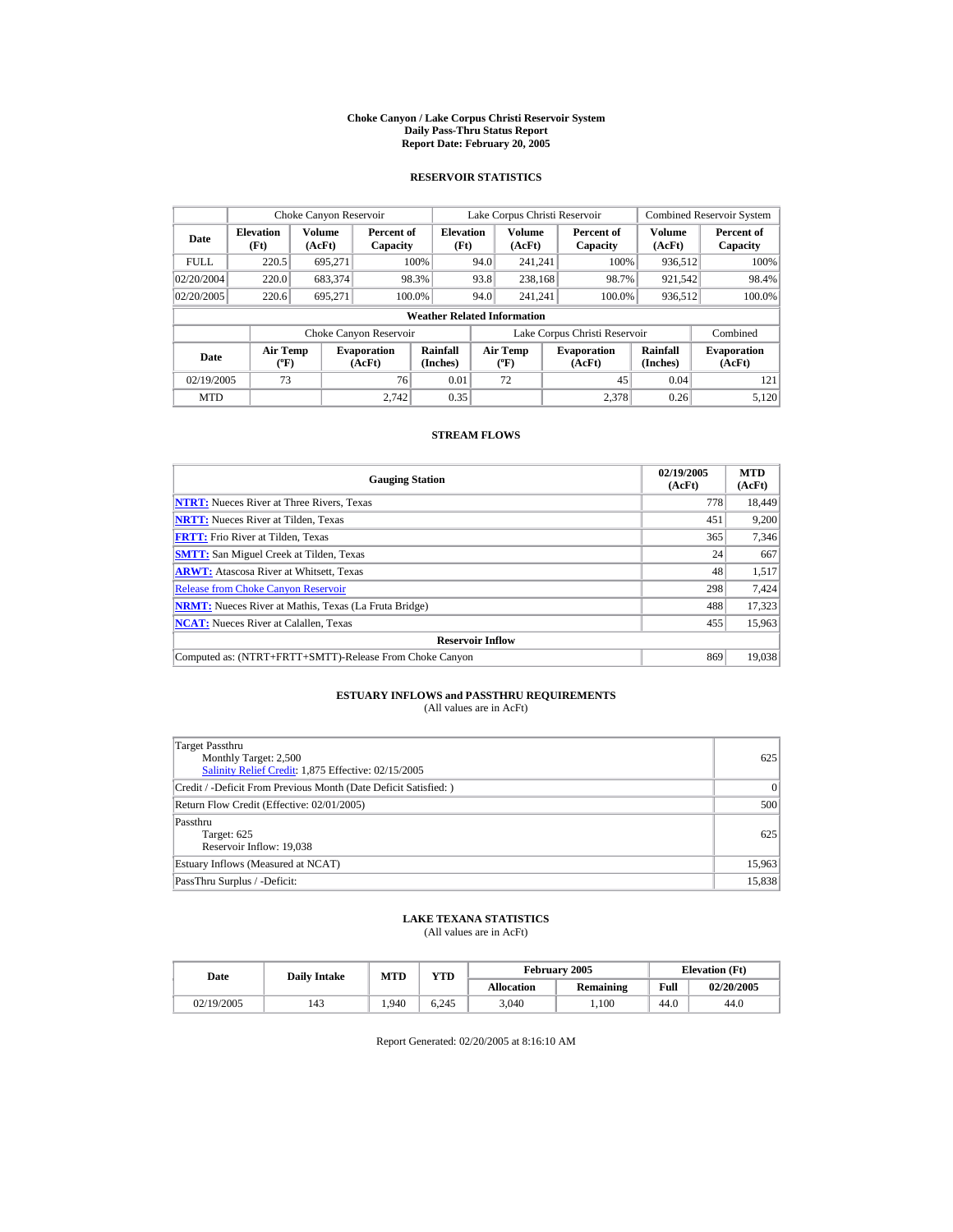#### **Choke Canyon / Lake Corpus Christi Reservoir System Daily Pass-Thru Status Report Report Date: February 21, 2005**

### **RESERVOIR STATISTICS**

|             | Choke Canyon Reservoir                      |                  |                              |                                    |      | Lake Corpus Christi Reservoir    |                               |                             | <b>Combined Reservoir System</b> |
|-------------|---------------------------------------------|------------------|------------------------------|------------------------------------|------|----------------------------------|-------------------------------|-----------------------------|----------------------------------|
| Date        | <b>Elevation</b><br>(Ft)                    | Volume<br>(AcFt) | Percent of<br>Capacity       | <b>Elevation</b><br>(Ft)           |      | Volume<br>(AcFt)                 | Percent of<br>Capacity        | Volume<br>(AcFt)            | Percent of<br>Capacity           |
| <b>FULL</b> | 220.5                                       | 695.271          |                              | 100%                               | 94.0 | 241.241                          | 100%                          | 936,512                     | 100%                             |
| 02/21/2004  | 220.0                                       | 683,117          |                              | 98.3%                              | 93.8 | 237,977                          | 98.6%                         | 921,094                     | 98.4%                            |
| 02/21/2005  | 220.6                                       | 695.271          | 100.0%                       |                                    | 94.0 | 241.241                          | 100.0%                        | 936,512                     | 100.0%                           |
|             |                                             |                  |                              | <b>Weather Related Information</b> |      |                                  |                               |                             |                                  |
|             |                                             |                  | Choke Canyon Reservoir       |                                    |      |                                  | Lake Corpus Christi Reservoir |                             | Combined                         |
| Date        | <b>Air Temp</b><br>$({}^{\circ}\mathrm{F})$ |                  | <b>Evaporation</b><br>(AcFt) | Rainfall<br>(Inches)               |      | <b>Air Temp</b><br>$(^{\circ}F)$ | <b>Evaporation</b><br>(AcFt)  | <b>Rainfall</b><br>(Inches) | <b>Evaporation</b><br>(AcFt)     |
| 02/20/2005  | 78                                          |                  | 136                          | 0.00                               |      | 81                               | 123                           | 0.00                        | 259                              |
| <b>MTD</b>  |                                             |                  | 2.878                        | 0.35                               |      |                                  | 2.501                         | 0.26                        | 5.379                            |

### **STREAM FLOWS**

| <b>Gauging Station</b>                                       | 02/20/2005<br>(AcFt) | <b>MTD</b><br>(AcFt) |
|--------------------------------------------------------------|----------------------|----------------------|
| <b>NTRT:</b> Nueces River at Three Rivers, Texas             | 778                  | 19,227               |
| <b>NRTT:</b> Nueces River at Tilden, Texas                   | 443                  | 9,643                |
| <b>FRTT:</b> Frio River at Tilden, Texas                     | 357                  | 7,704                |
| <b>SMTT:</b> San Miguel Creek at Tilden, Texas               | 22                   | 689                  |
| <b>ARWT:</b> Atascosa River at Whitsett, Texas               | 48                   | 1,564                |
| <b>Release from Choke Canyon Reservoir</b>                   | 298                  | 7.722                |
| <b>NRMT:</b> Nueces River at Mathis, Texas (La Fruta Bridge) | 484                  | 17,807               |
| <b>NCAT:</b> Nueces River at Calallen, Texas                 | 395                  | 16,358               |
| <b>Reservoir Inflow</b>                                      |                      |                      |
| Computed as: (NTRT+FRTT+SMTT)-Release From Choke Canyon      | 860                  | 19.898               |

# **ESTUARY INFLOWS and PASSTHRU REQUIREMENTS**<br>(All values are in AcFt)

| Target Passthru<br>Monthly Target: 2,500<br>Salinity Relief Credit: 1,875 Effective: 02/15/2005 | 625    |
|-------------------------------------------------------------------------------------------------|--------|
| Credit / -Deficit From Previous Month (Date Deficit Satisfied:)                                 | 0      |
| Return Flow Credit (Effective: 02/01/2005)                                                      | 500    |
| Passthru<br>Target: 625<br>Reservoir Inflow: 19,898                                             | 625    |
| Estuary Inflows (Measured at NCAT)                                                              | 16,358 |
| PassThru Surplus / -Deficit:                                                                    | 16,233 |

## **LAKE TEXANA STATISTICS**

(All values are in AcFt)

| Date       | <b>Daily Intake</b> | MTD   |       |                   | February 2005 | <b>Elevation</b> (Ft) |            |
|------------|---------------------|-------|-------|-------------------|---------------|-----------------------|------------|
|            |                     |       | VTD   | <b>Allocation</b> | Remaining     | Full                  | 02/21/2005 |
| 02/20/2005 | 143                 | 2.083 | 6.388 | 3.040             | 957           | 44.0                  | 44.0       |

Report Generated: 02/21/2005 at 8:26:40 AM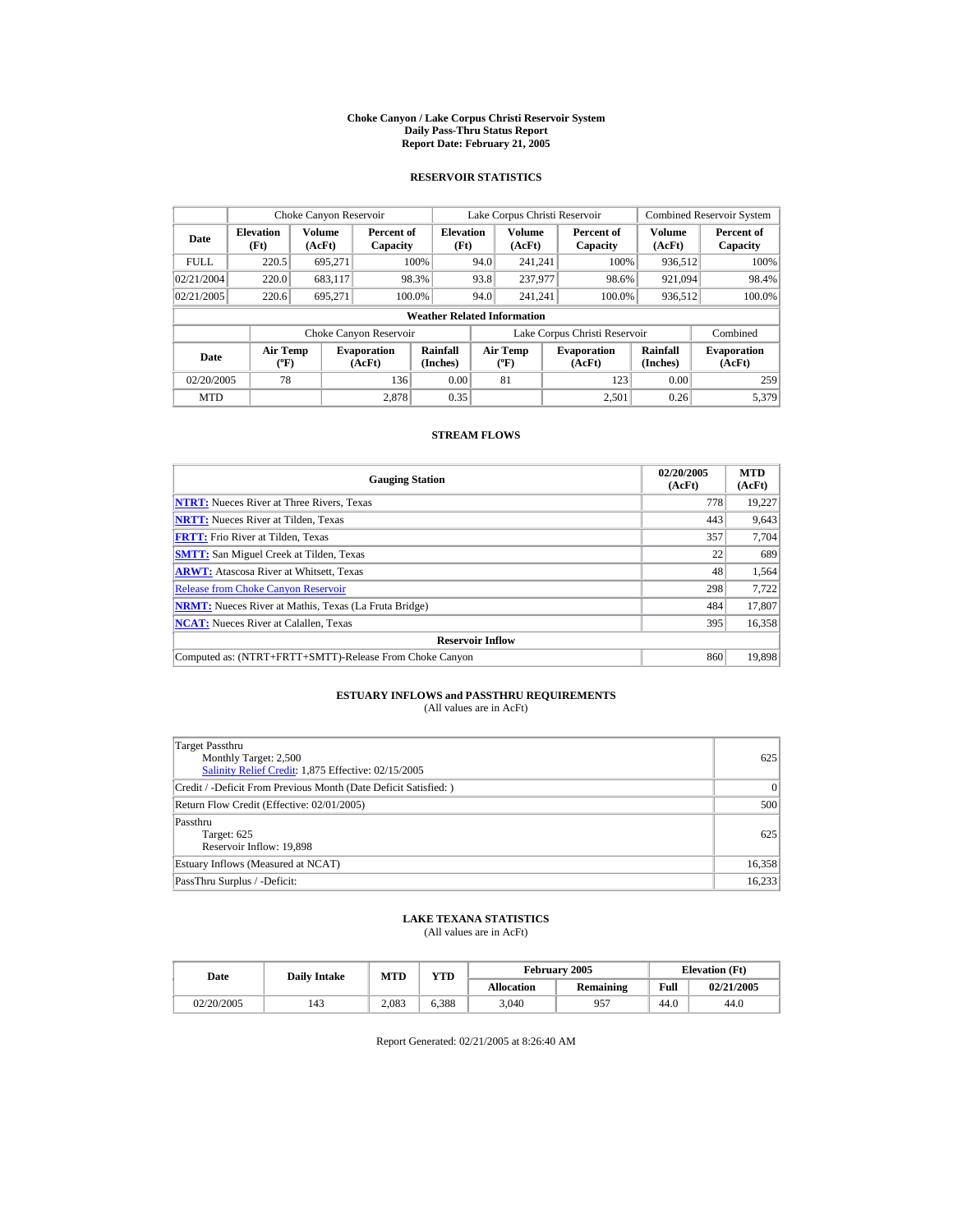#### **Choke Canyon / Lake Corpus Christi Reservoir System Daily Pass-Thru Status Report Report Date: February 22, 2005**

### **RESERVOIR STATISTICS**

| Choke Canyon Reservoir                                                              |       |                  |                        |                                    |                                   | Lake Corpus Christi Reservoir |                               |                              | <b>Combined Reservoir System</b> |
|-------------------------------------------------------------------------------------|-------|------------------|------------------------|------------------------------------|-----------------------------------|-------------------------------|-------------------------------|------------------------------|----------------------------------|
| <b>Elevation</b><br>Date<br>(Ft)                                                    |       | Volume<br>(AcFt) | Percent of<br>Capacity | <b>Elevation</b><br>(Ft)           |                                   | Volume<br>(AcFt)              | Percent of<br>Capacity        | Volume<br>(AcFt)             | Percent of<br>Capacity           |
| <b>FULL</b>                                                                         | 220.5 | 695.271          |                        | 100%                               | 94.0                              | 241.241                       | 100%                          | 936,512                      | 100%                             |
| 02/22/2004                                                                          | 220.0 | 683.117          |                        | 98.3%                              | 93.8                              | 237,403                       | 98.4%                         | 920,520                      | 98.3%                            |
| 02/22/2005                                                                          | 220.6 | 695.271          |                        | 100.0%                             | 94.0                              | 241.241                       | 100.0%                        | 936,512                      | 100.0%                           |
|                                                                                     |       |                  |                        | <b>Weather Related Information</b> |                                   |                               |                               |                              |                                  |
|                                                                                     |       |                  | Choke Canyon Reservoir |                                    |                                   |                               | Lake Corpus Christi Reservoir |                              | Combined                         |
| <b>Air Temp</b><br><b>Evaporation</b><br>Date<br>$({}^{\circ}\mathrm{F})$<br>(AcFt) |       |                  | Rainfall<br>(Inches)   |                                    | Air Temp<br>$({}^{\circ}{\rm F})$ | <b>Evaporation</b><br>(AcFt)  | Rainfall<br>(Inches)          | <b>Evaporation</b><br>(AcFt) |                                  |
| 02/21/2005                                                                          | 77    |                  | 91                     | 0.00                               |                                   | 78                            | 67                            | 0.00                         | 158                              |
| <b>MTD</b>                                                                          |       |                  | 2.969                  | 0.35                               |                                   |                               | 2.568                         | 0.26                         | 5.537                            |

### **STREAM FLOWS**

| <b>Gauging Station</b>                                       | 02/21/2005<br>(AcFt) | <b>MTD</b><br>(AcFt) |
|--------------------------------------------------------------|----------------------|----------------------|
| <b>NTRT:</b> Nueces River at Three Rivers, Texas             | 772                  | 19,999               |
| <b>NRTT:</b> Nueces River at Tilden, Texas                   | 435                  | 10,078               |
| <b>FRTT:</b> Frio River at Tilden, Texas                     | 355                  | 8,059                |
| <b>SMTT:</b> San Miguel Creek at Tilden, Texas               | 22                   | 711                  |
| <b>ARWT:</b> Atascosa River at Whitsett, Texas               | 48                   | 1,612                |
| <b>Release from Choke Canyon Reservoir</b>                   | 298                  | 8,019                |
| <b>NRMT:</b> Nueces River at Mathis, Texas (La Fruta Bridge) | 484                  | 18.292               |
| <b>NCAT:</b> Nueces River at Calallen, Texas                 | 359                  | 16,718               |
| <b>Reservoir Inflow</b>                                      |                      |                      |
| Computed as: (NTRT+FRTT+SMTT)-Release From Choke Canyon      | 852                  | 20,749               |

# **ESTUARY INFLOWS and PASSTHRU REQUIREMENTS**<br>(All values are in AcFt)

| Target Passthru<br>Monthly Target: 2,500<br>Salinity Relief Credit: 1,875 Effective: 02/15/2005 | 625    |
|-------------------------------------------------------------------------------------------------|--------|
| Credit / -Deficit From Previous Month (Date Deficit Satisfied:)                                 | 0      |
| Return Flow Credit (Effective: 02/01/2005)                                                      | 500    |
| Passthru<br>Target: 625<br>Reservoir Inflow: 20,749                                             | 625    |
| Estuary Inflows (Measured at NCAT)                                                              | 16,718 |
| PassThru Surplus / -Deficit:                                                                    | 16,593 |

## **LAKE TEXANA STATISTICS**

(All values are in AcFt)

| Date       | <b>Daily Intake</b> | <b>MTD</b>             | <b>YTD</b>      |                   | February 2005 | <b>Elevation</b> (Ft) |            |
|------------|---------------------|------------------------|-----------------|-------------------|---------------|-----------------------|------------|
|            |                     |                        |                 | <b>Allocation</b> | Remaining     | Full                  | 02/22/2005 |
| 02/21/2005 | 143                 | 2.22<br><u>_ _ _ _</u> | $-21$<br>0.OS 1 | 3,040             | Q12<br>813    | 44.0                  | 44.0       |

Report Generated: 02/22/2005 at 9:06:45 AM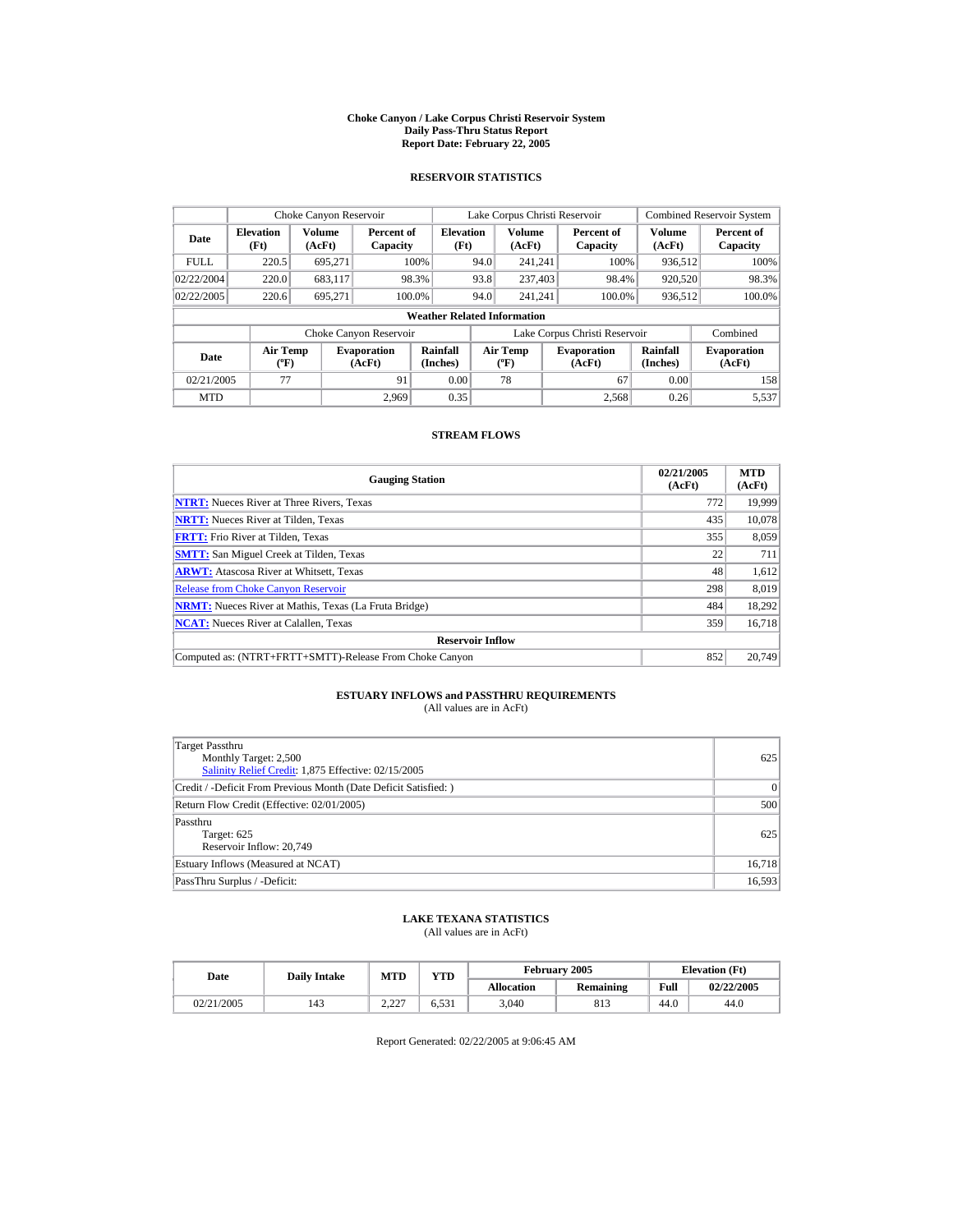#### **Choke Canyon / Lake Corpus Christi Reservoir System Daily Pass-Thru Status Report Report Date: February 23, 2005**

### **RESERVOIR STATISTICS**

|                                                     | Choke Canyon Reservoir   |                         |                              |                                    |      | Lake Corpus Christi Reservoir     |                               |                         | <b>Combined Reservoir System</b> |
|-----------------------------------------------------|--------------------------|-------------------------|------------------------------|------------------------------------|------|-----------------------------------|-------------------------------|-------------------------|----------------------------------|
| Date                                                | <b>Elevation</b><br>(Ft) | <b>Volume</b><br>(AcFt) | Percent of<br>Capacity       | <b>Elevation</b><br>(Ft)           |      | <b>Volume</b><br>(AcFt)           | Percent of<br>Capacity        | <b>Volume</b><br>(AcFt) | Percent of<br>Capacity           |
| <b>FULL</b>                                         | 220.5                    | 695.271                 |                              | 100%                               | 94.0 | 241.241                           | 100%                          | 936,512                 | 100%                             |
| 02/23/2004                                          | 220.0                    | 683,117                 |                              | 98.3%                              | 93.8 | 237,403                           | 98.4%                         | 920,520                 | 98.3%                            |
| 02/23/2005                                          | 220.6                    | 695.271                 |                              | 100.0%                             | 94.0 | 241.241                           | 100.0%                        | 936,512                 | 100.0%                           |
|                                                     |                          |                         |                              | <b>Weather Related Information</b> |      |                                   |                               |                         |                                  |
|                                                     |                          |                         | Choke Canyon Reservoir       |                                    |      |                                   | Lake Corpus Christi Reservoir |                         | Combined                         |
| <b>Air Temp</b><br>Date<br>$({}^{\circ}\mathrm{F})$ |                          |                         | <b>Evaporation</b><br>(AcFt) | Rainfall<br>(Inches)               |      | Air Temp<br>$({}^{\circ}{\rm F})$ | <b>Evaporation</b><br>(AcFt)  | Rainfall<br>(Inches)    | <b>Evaporation</b><br>(AcFt)     |
| 79<br>02/22/2005<br>212                             |                          |                         | 0.00                         |                                    | 80   | 157                               | 0.00                          | 369                     |                                  |
| <b>MTD</b>                                          |                          |                         | 3,181                        | 0.35                               |      |                                   | 2.725                         | 0.26                    | 5,906                            |

### **STREAM FLOWS**

| <b>Gauging Station</b>                                       | 02/22/2005<br>(AcFt) | <b>MTD</b><br>(AcFt) |
|--------------------------------------------------------------|----------------------|----------------------|
| <b>NTRT:</b> Nueces River at Three Rivers, Texas             | 812                  | 20,811               |
| <b>NRTT:</b> Nueces River at Tilden, Texas                   | 427                  | 10.505               |
| <b>FRTT:</b> Frio River at Tilden, Texas                     | 353                  | 8,412                |
| <b>SMTT:</b> San Miguel Creek at Tilden, Texas               | 20                   | 730                  |
| <b>ARWT:</b> Atascosa River at Whitsett, Texas               | 48                   | 1,659                |
| <b>Release from Choke Canvon Reservoir</b>                   | 472                  | 8.492                |
| <b>NRMT:</b> Nueces River at Mathis, Texas (La Fruta Bridge) | 540                  | 18,832               |
| <b>NCAT:</b> Nueces River at Calallen, Texas                 | 367                  | 17,085               |
| <b>Reservoir Inflow</b>                                      |                      |                      |
| Computed as: (NTRT+FRTT+SMTT)-Release From Choke Canyon      | 713                  | 21,462               |

# **ESTUARY INFLOWS and PASSTHRU REQUIREMENTS**<br>(All values are in AcFt)

| Target Passthru<br>Monthly Target: 2,500<br>Salinity Relief Credit: 1,875 Effective: 02/15/2005 | 625    |
|-------------------------------------------------------------------------------------------------|--------|
| Credit / -Deficit From Previous Month (Date Deficit Satisfied: )                                | 0      |
| Return Flow Credit (Effective: 02/01/2005)                                                      | 500    |
| Passthru<br>Target: 625<br>Reservoir Inflow: 21,462                                             | 625    |
| Estuary Inflows (Measured at NCAT)                                                              | 17,085 |
| PassThru Surplus / -Deficit:                                                                    | 16,960 |

### **LAKE TEXANA STATISTICS**

(All values are in AcFt)

| Date       |     | VTD<br>MTD<br><b>Daily Intake</b> |       |                   | February 2005 | <b>Elevation</b> (Ft) |            |
|------------|-----|-----------------------------------|-------|-------------------|---------------|-----------------------|------------|
|            |     |                                   |       | <b>Allocation</b> | Remaining     | Full                  | 02/23/2005 |
| 02/22/2005 | 143 | 2.370                             | 6.675 | 3.040             | 670           | 44.0                  | 44.)       |

Report Generated: 02/23/2005 at 9:21:23 AM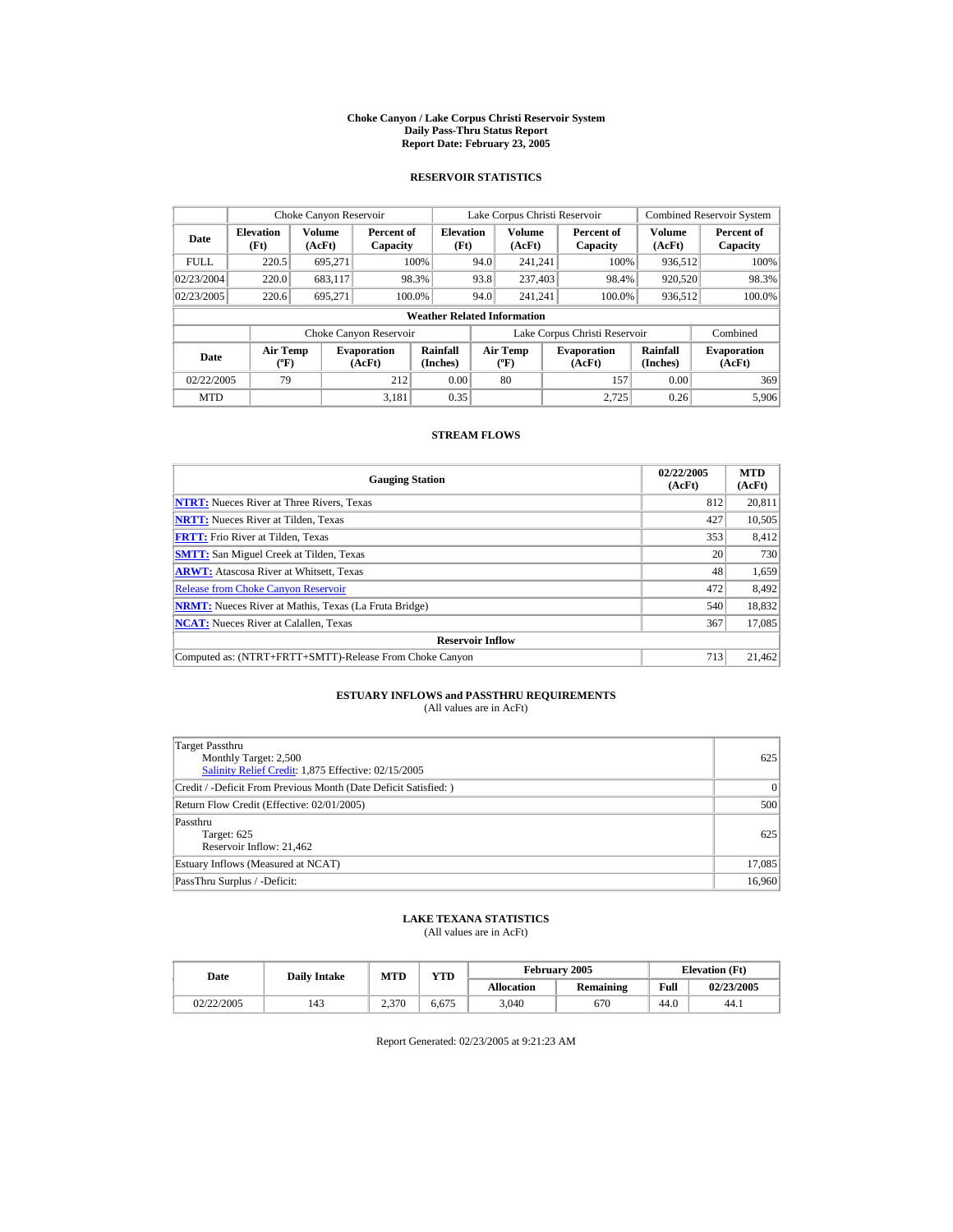#### **Choke Canyon / Lake Corpus Christi Reservoir System Daily Pass-Thru Status Report Report Date: February 24, 2005**

### **RESERVOIR STATISTICS**

|                                                     | Choke Canyon Reservoir   |                         |                              |                                    |      | Lake Corpus Christi Reservoir     |                               |                         | <b>Combined Reservoir System</b> |
|-----------------------------------------------------|--------------------------|-------------------------|------------------------------|------------------------------------|------|-----------------------------------|-------------------------------|-------------------------|----------------------------------|
| Date                                                | <b>Elevation</b><br>(Ft) | <b>Volume</b><br>(AcFt) | Percent of<br>Capacity       | <b>Elevation</b><br>(Ft)           |      | <b>Volume</b><br>(AcFt)           | Percent of<br>Capacity        | <b>Volume</b><br>(AcFt) | Percent of<br>Capacity           |
| <b>FULL</b>                                         | 220.5                    | 695.271                 |                              | 100%                               | 94.0 | 241.241                           | 100%                          | 936,512                 | 100%                             |
| 02/24/2004                                          | 220.2                    | 686.214                 |                              | 98.7%                              | 93.8 | 237,785                           | 98.6%                         | 923,999                 | 98.7%                            |
| 02/24/2005                                          | 220.7                    | 695.271                 |                              | 100.0%                             | 94.0 | 241.241                           | 100.0%                        | 936,512                 | 100.0%                           |
|                                                     |                          |                         |                              | <b>Weather Related Information</b> |      |                                   |                               |                         |                                  |
|                                                     |                          |                         | Choke Canyon Reservoir       |                                    |      |                                   | Lake Corpus Christi Reservoir |                         | Combined                         |
| <b>Air Temp</b><br>Date<br>$({}^{\circ}\mathrm{F})$ |                          |                         | <b>Evaporation</b><br>(AcFt) | Rainfall<br>(Inches)               |      | Air Temp<br>$({}^{\circ}{\rm F})$ | <b>Evaporation</b><br>(AcFt)  | Rainfall<br>(Inches)    | <b>Evaporation</b><br>(AcFt)     |
| 85<br>303<br>02/23/2005                             |                          | 1.41                    |                              | 87                                 | 213  | 0.46                              | 516                           |                         |                                  |
| <b>MTD</b>                                          |                          |                         | 3,484                        | 1.76                               |      |                                   | 2.938                         | 0.72                    | 6.422                            |

### **STREAM FLOWS**

| <b>Gauging Station</b>                                       | 02/23/2005<br>(AcFt) | <b>MTD</b><br>(AcFt) |
|--------------------------------------------------------------|----------------------|----------------------|
| <b>NTRT:</b> Nueces River at Three Rivers, Texas             | 1.070                | 21,881               |
| <b>NRTT:</b> Nueces River at Tilden, Texas                   | 427                  | 10,931               |
| <b>FRTT:</b> Frio River at Tilden, Texas                     | 349                  | 8,762                |
| <b>SMTT:</b> San Miguel Creek at Tilden, Texas               | 19                   | 749                  |
| <b>ARWT:</b> Atascosa River at Whitsett, Texas               | 48                   | 1.707                |
| <b>Release from Choke Canvon Reservoir</b>                   | 596                  | 9,087                |
| <b>NRMT:</b> Nueces River at Mathis, Texas (La Fruta Bridge) | 824                  | 19,655               |
| <b>NCAT:</b> Nueces River at Calallen, Texas                 | 417                  | 17,502               |
| <b>Reservoir Inflow</b>                                      |                      |                      |
| Computed as: (NTRT+FRTT+SMTT)-Release From Choke Canyon      | 842                  | 22,304               |

# **ESTUARY INFLOWS and PASSTHRU REQUIREMENTS**<br>(All values are in AcFt)

| Target Passthru<br>Monthly Target: 2,500<br>Salinity Relief Credit: 1,875 Effective: 02/15/2005 | 625    |
|-------------------------------------------------------------------------------------------------|--------|
| Credit / -Deficit From Previous Month (Date Deficit Satisfied: )                                | 0      |
| Return Flow Credit (Effective: 02/01/2005)                                                      | 500    |
| Passthru<br>Target: 625<br>Reservoir Inflow: 22,304                                             | 625    |
| Estuary Inflows (Measured at NCAT)                                                              | 17,502 |
| PassThru Surplus / -Deficit:                                                                    | 17.377 |

### **LAKE TEXANA STATISTICS**

(All values are in AcFt)

| Date       | <b>Daily Intake</b> | MTD   | VTD   |                   | February 2005 | <b>Elevation</b> (Ft) |            |
|------------|---------------------|-------|-------|-------------------|---------------|-----------------------|------------|
|            |                     |       |       | <b>Allocation</b> | Remaining     | Full                  | 02/24/2005 |
| 02/23/2005 | 143                 | 2.512 | 6.817 | 3.040             | 528           | 44.0                  | 44.0       |

Report Generated: 02/24/2005 at 11:28:12 AM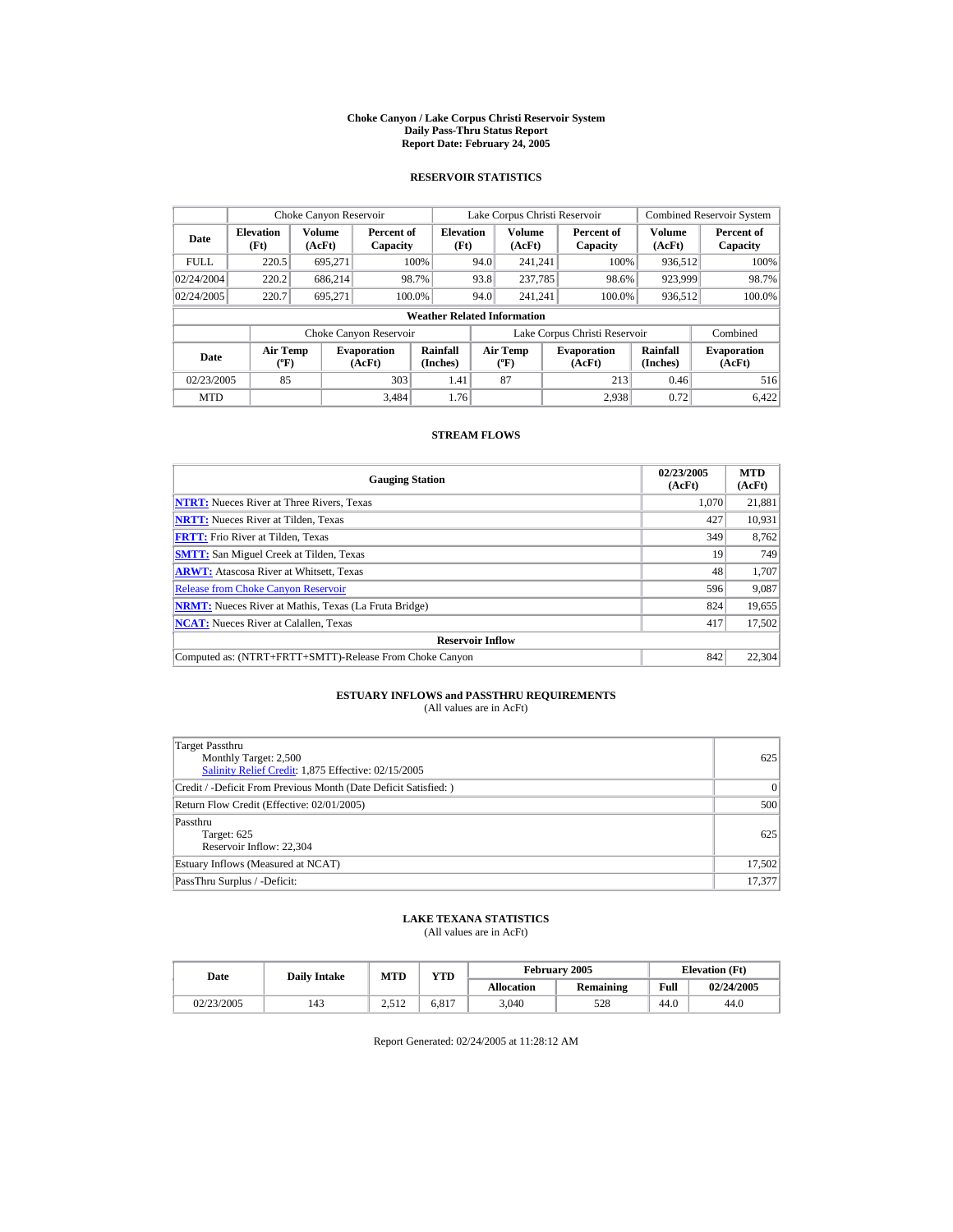#### **Choke Canyon / Lake Corpus Christi Reservoir System Daily Pass-Thru Status Report Report Date: February 25, 2005**

### **RESERVOIR STATISTICS**

|             | Choke Canyon Reservoir             |                         |                              |                          |      | Lake Corpus Christi Reservoir        |  |                               |                         | <b>Combined Reservoir System</b> |  |  |
|-------------|------------------------------------|-------------------------|------------------------------|--------------------------|------|--------------------------------------|--|-------------------------------|-------------------------|----------------------------------|--|--|
| Date        | <b>Elevation</b><br>(Ft)           | <b>Volume</b><br>(AcFt) | Percent of<br>Capacity       | <b>Elevation</b><br>(Ft) |      | <b>Volume</b><br>(AcFt)              |  | Percent of<br>Capacity        | <b>Volume</b><br>(AcFt) | Percent of<br>Capacity           |  |  |
| <b>FULL</b> | 220.5                              | 695.271                 |                              | 100%                     | 94.0 | 241.241                              |  | 100%                          | 936,512                 | 100%                             |  |  |
| 02/25/2004  | 220.3                              | 688.797                 |                              | 99.1%                    | 93.8 | 238.168                              |  | 98.7%                         | 926,965                 | 99.0%                            |  |  |
| 02/25/2005  | 220.6                              | 695.271                 | 100.0%                       |                          | 94.0 | 241.241                              |  | 100.0%                        | 936,512                 | 100.0%                           |  |  |
|             | <b>Weather Related Information</b> |                         |                              |                          |      |                                      |  |                               |                         |                                  |  |  |
|             |                                    |                         | Choke Canyon Reservoir       |                          |      |                                      |  | Lake Corpus Christi Reservoir |                         | Combined                         |  |  |
| Date        | Air Temp<br>$({}^o\mathrm{F})$     |                         | <b>Evaporation</b><br>(AcFt) | Rainfall<br>(Inches)     |      | Air Temp<br>$({}^{\circ}\mathbf{F})$ |  | <b>Evaporation</b><br>(AcFt)  | Rainfall<br>(Inches)    | <b>Evaporation</b><br>(AcFt)     |  |  |
| 02/24/2005  | 66                                 |                         | 257                          | 0.00                     |      | 67                                   |  | 179                           | 0.01                    | 436                              |  |  |
| <b>MTD</b>  |                                    |                         | 3.741                        | 1.76                     |      |                                      |  | 3.117                         | 0.73                    | 6,858                            |  |  |

### **STREAM FLOWS**

| <b>Gauging Station</b>                                       | 02/24/2005<br>(AcFt) | <b>MTD</b><br>(AcFt) |
|--------------------------------------------------------------|----------------------|----------------------|
| <b>NTRT:</b> Nueces River at Three Rivers, Texas             | 1,298                | 22,109               |
| <b>NRTT:</b> Nueces River at Tilden, Texas                   | 429                  | 10,933               |
| <b>FRTT:</b> Frio River at Tilden, Texas                     | 379                  | 8,792                |
| <b>SMTT:</b> San Miguel Creek at Tilden, Texas               | 129                  | 860                  |
| <b>ARWT:</b> Atascosa River at Whitsett, Texas               | 48                   | 1,707                |
| <b>Release from Choke Canyon Reservoir</b>                   | 1,272                | 9,764                |
| <b>NRMT:</b> Nueces River at Mathis, Texas (La Fruta Bridge) | 1.276                | 20,108               |
| <b>NCAT:</b> Nueces River at Calallen, Texas                 | 693                  | 17,778               |
| <b>Reservoir Inflow</b>                                      |                      |                      |
| Computed as: (NTRT+FRTT+SMTT)-Release From Choke Canyon      | 534                  | 21,996               |

# **ESTUARY INFLOWS and PASSTHRU REQUIREMENTS**<br>(All values are in AcFt)

| Target Passthru<br>Monthly Target: 2,500<br>Salinity Relief Credit: 1,875 Effective: 02/15/2005 | 625             |
|-------------------------------------------------------------------------------------------------|-----------------|
| Credit / -Deficit From Previous Month (Date Deficit Satisfied: )                                | $\vert 0 \vert$ |
| Return Flow Credit (Effective: 02/01/2005)                                                      | 500             |
| Passthru<br>Target: 625<br>Reservoir Inflow: 21,996                                             | 625             |
| Estuary Inflows (Measured at NCAT)                                                              | 17,778          |
| PassThru Surplus / -Deficit:                                                                    | 17,653          |

## **LAKE TEXANA STATISTICS**

(All values are in AcFt)

|            | MTD<br>Date<br><b>Daily Intake</b> |       | <b>YTD</b> |                   | February 2005 | <b>Elevation</b> (Ft) |            |
|------------|------------------------------------|-------|------------|-------------------|---------------|-----------------------|------------|
|            |                                    |       |            | <b>Allocation</b> | Remaining     | Full                  | 02/25/2005 |
| 02/24/2005 | 142                                | 2.654 | 6.959      | 3.040             | 386           | 44.0                  | 44.1       |

Report Generated: 02/25/2005 at 9:51:19 AM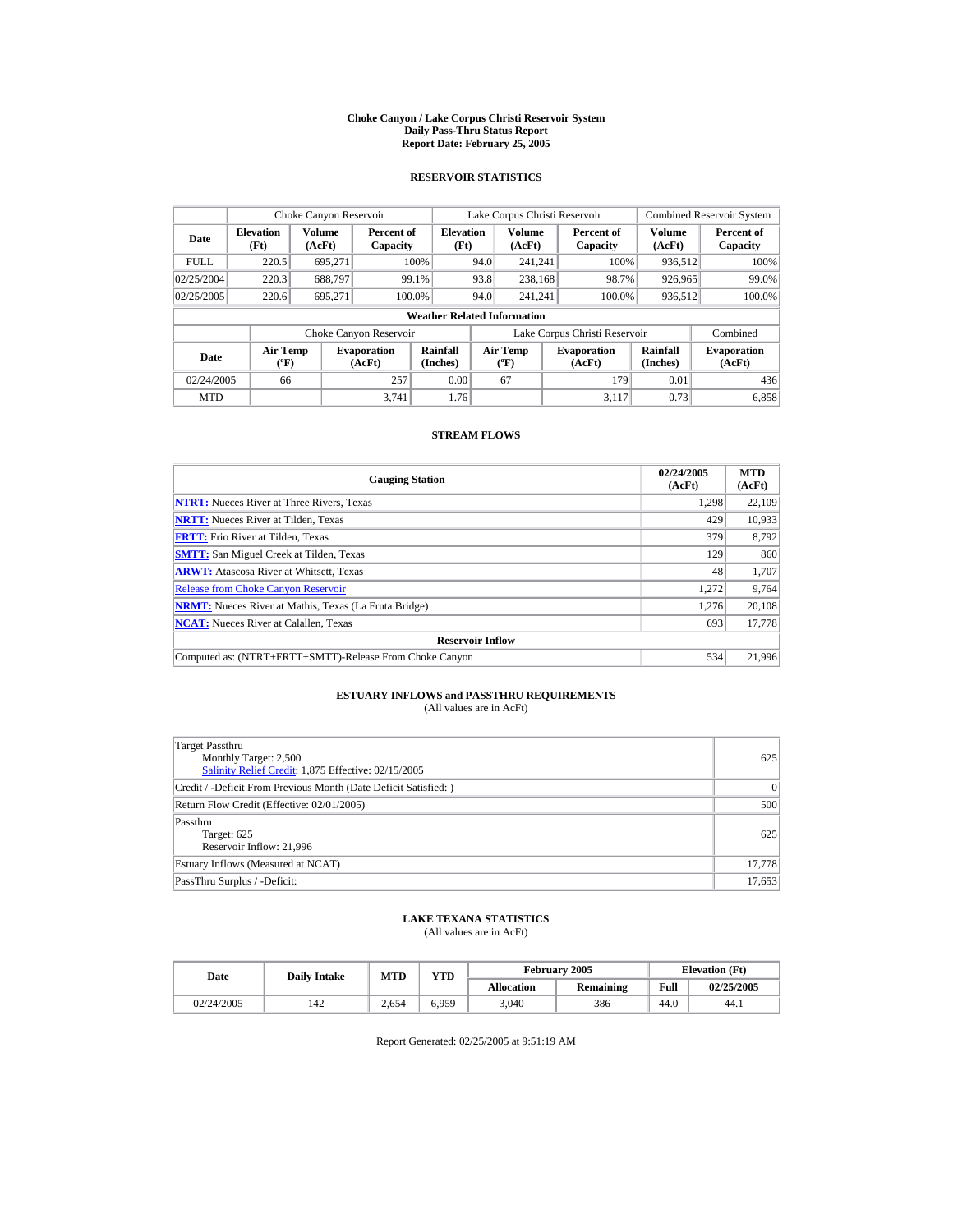#### **Choke Canyon / Lake Corpus Christi Reservoir System Daily Pass-Thru Status Report Report Date: February 26, 2005**

### **RESERVOIR STATISTICS**

| Choke Canyon Reservoir |                                             |                  |                              |                                    |      | Lake Corpus Christi Reservoir            |                                                      |                               |                              | <b>Combined Reservoir System</b> |
|------------------------|---------------------------------------------|------------------|------------------------------|------------------------------------|------|------------------------------------------|------------------------------------------------------|-------------------------------|------------------------------|----------------------------------|
| Date                   | <b>Elevation</b><br>(Ft)                    | Volume<br>(AcFt) | Percent of<br>Capacity       | <b>Elevation</b><br>(Ft)           |      | <b>Volume</b><br>(AcFt)                  |                                                      | Percent of<br>Capacity        | Volume<br>(AcFt)             | Percent of<br>Capacity           |
| <b>FULL</b>            | 220.5                                       | 695.271          |                              | 100%                               | 94.0 | 241.241                                  |                                                      | 100%                          | 936.512                      | 100%                             |
| 02/26/2004             | 220.2                                       | 688,025          |                              | 99.0%                              | 93.9 | 238,551                                  |                                                      | 98.9%                         | 926,576                      | 98.9%                            |
| 02/26/2005             | 220.7                                       | 695.271          |                              | 100.0%                             | 94.0 | 241.241                                  |                                                      | 100.0%                        | 936,512                      | 100.0%                           |
|                        |                                             |                  |                              | <b>Weather Related Information</b> |      |                                          |                                                      |                               |                              |                                  |
|                        |                                             |                  | Choke Canyon Reservoir       |                                    |      |                                          |                                                      | Lake Corpus Christi Reservoir |                              | Combined                         |
| Date                   | <b>Air Temp</b><br>$({}^{\circ}\mathrm{F})$ |                  | <b>Evaporation</b><br>(AcFt) | Rainfall<br>(Inches)               |      | <b>Air Temp</b><br>$({}^{\circ}{\rm F})$ | Rainfall<br><b>Evaporation</b><br>(Inches)<br>(AcFt) |                               | <b>Evaporation</b><br>(AcFt) |                                  |
| 02/25/2005             | 57                                          |                  | 182                          | 0.47                               |      | 58                                       |                                                      | 34                            | 0.45                         | 216                              |
| <b>MTD</b>             |                                             |                  | 3.923                        | 2.23                               |      |                                          |                                                      | 3.151                         | 1.18                         | 7.074                            |

### **STREAM FLOWS**

| <b>Gauging Station</b>                                       | 02/25/2005<br>(AcFt) | <b>MTD</b><br>(AcFt) |
|--------------------------------------------------------------|----------------------|----------------------|
| <b>NTRT:</b> Nueces River at Three Rivers, Texas             | 2,382                | 24,491               |
| <b>NRTT:</b> Nueces River at Tilden, Texas                   | 425                  | 11,358               |
| <b>FRTT:</b> Frio River at Tilden, Texas                     | 389                  | 9,181                |
| <b>SMTT:</b> San Miguel Creek at Tilden, Texas               | 377                  | 1,237                |
| <b>ARWT:</b> Atascosa River at Whitsett, Texas               | 1.886                | 3,593                |
| <b>Release from Choke Canyon Reservoir</b>                   | 1.818                | 11,582               |
| <b>NRMT:</b> Nueces River at Mathis, Texas (La Fruta Bridge) | 1.459                | 21,567               |
| <b>NCAT:</b> Nueces River at Calallen, Texas                 | 1,195                | 18,973               |
| <b>Reservoir Inflow</b>                                      |                      |                      |
| Computed as: (NTRT+FRTT+SMTT)-Release From Choke Canyon      | 1.330                | 23.326               |

# **ESTUARY INFLOWS and PASSTHRU REQUIREMENTS**<br>(All values are in AcFt)

| Target Passthru<br>Monthly Target: 2,500<br>Salinity Relief Credit: 1,875 Effective: 02/15/2005 | 625    |
|-------------------------------------------------------------------------------------------------|--------|
| Credit / -Deficit From Previous Month (Date Deficit Satisfied: )                                | 0      |
| Return Flow Credit (Effective: 02/01/2005)                                                      | 500    |
| Passthru<br>Target: 625<br>Reservoir Inflow: 23,326                                             | 625    |
| Estuary Inflows (Measured at NCAT)                                                              | 18,973 |
| PassThru Surplus / -Deficit:                                                                    | 18,848 |

### **LAKE TEXANA STATISTICS**

(All values are in AcFt)

| Date       | <b>Daily Intake</b> | MTD   | VTD   |                   | February 2005 |      | <b>Elevation</b> (Ft) |
|------------|---------------------|-------|-------|-------------------|---------------|------|-----------------------|
|            |                     |       |       | <b>Allocation</b> | Remaining     | Full | 02/26/2005            |
| 02/25/2005 | 141                 | 2.796 | 7.101 | 3,040             | 244           | 44.0 | 44.1                  |

Report Generated: 02/26/2005 at 10:09:01 AM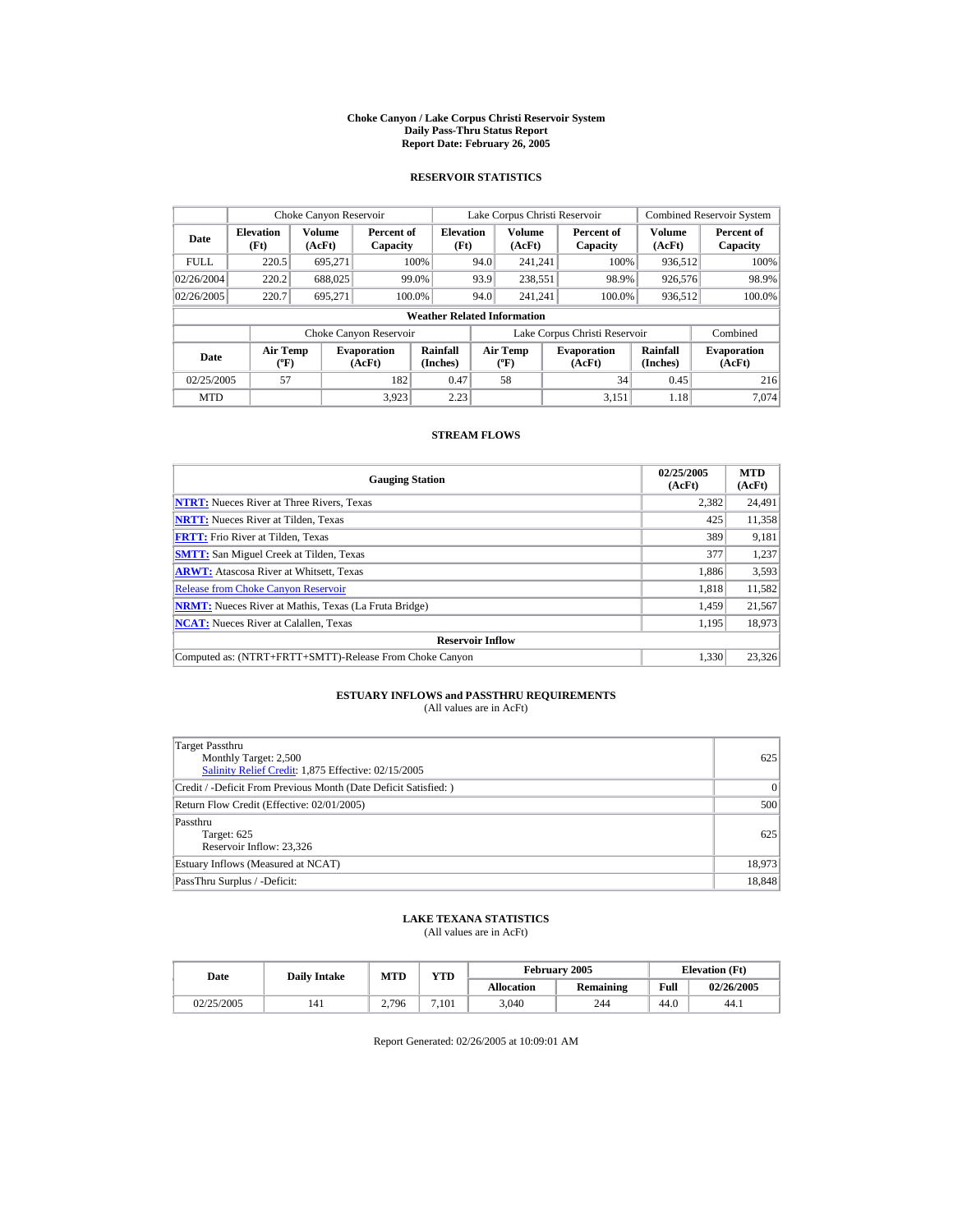#### **Choke Canyon / Lake Corpus Christi Reservoir System Daily Pass-Thru Status Report Report Date: February 27, 2005**

### **RESERVOIR STATISTICS**

|             | Choke Canyon Reservoir                      |                  |                              |                                    |      | Lake Corpus Christi Reservoir     |                               |                      | <b>Combined Reservoir System</b> |
|-------------|---------------------------------------------|------------------|------------------------------|------------------------------------|------|-----------------------------------|-------------------------------|----------------------|----------------------------------|
| Date        | <b>Elevation</b><br>(Ft)                    | Volume<br>(AcFt) | Percent of<br>Capacity       | <b>Elevation</b><br>(Ft)           |      | Volume<br>(AcFt)                  | Percent of<br>Capacity        | Volume<br>(AcFt)     | Percent of<br>Capacity           |
| <b>FULL</b> | 220.5                                       | 695.271          |                              | 100%                               | 94.0 | 241.241                           | 100%                          | 936,512              | 100%                             |
| 02/27/2004  | 220.2                                       | 687.768          |                              | 98.9%                              | 93.9 | 238,743                           | 99.0%                         | 926.511              | 98.9%                            |
| 02/27/2005  | 220.7                                       | 695.271          | 100.0%                       |                                    | 94.0 | 241.241                           | 100.0%                        | 936,512              | 100.0%                           |
|             |                                             |                  |                              | <b>Weather Related Information</b> |      |                                   |                               |                      |                                  |
|             |                                             |                  | Choke Canyon Reservoir       |                                    |      |                                   | Lake Corpus Christi Reservoir |                      | Combined                         |
| Date        | <b>Air Temp</b><br>$({}^{\circ}\mathrm{F})$ |                  | <b>Evaporation</b><br>(AcFt) | Rainfall<br>(Inches)               |      | Air Temp<br>$({}^{\circ}{\rm F})$ | <b>Evaporation</b><br>(AcFt)  | Rainfall<br>(Inches) | <b>Evaporation</b><br>(AcFt)     |
| 02/26/2005  | 53                                          |                  | 76                           | 0.71                               |      | 50                                | 157                           | 1.51                 | 233                              |
| <b>MTD</b>  |                                             |                  | 3.999                        | 2.94                               |      |                                   | 3.308                         | 2.69                 | 7.307                            |

### **STREAM FLOWS**

| <b>Gauging Station</b>                                       | 02/26/2005<br>(AcFt) | <b>MTD</b><br>(AcFt) |
|--------------------------------------------------------------|----------------------|----------------------|
| <b>NTRT:</b> Nueces River at Three Rivers, Texas             | 2.997                | 27,488               |
| <b>NRTT:</b> Nueces River at Tilden, Texas                   | 447                  | 11,805               |
| <b>FRTT:</b> Frio River at Tilden, Texas                     | 399                  | 9,580                |
| <b>SMTT:</b> San Miguel Creek at Tilden, Texas               | 540                  | 1,777                |
| <b>ARWT:</b> Atascosa River at Whitsett, Texas               | 1,630                | 5,223                |
| <b>Release from Choke Canvon Reservoir</b>                   | 1.612                | 13,194               |
| <b>NRMT:</b> Nueces River at Mathis, Texas (La Fruta Bridge) | 2,342                | 23,909               |
| <b>NCAT:</b> Nueces River at Calallen, Texas                 | 1,713                | 20,686               |
| <b>Reservoir Inflow</b>                                      |                      |                      |
| Computed as: (NTRT+FRTT+SMTT)-Release From Choke Canyon      | 2.324                | 25,650               |

# **ESTUARY INFLOWS and PASSTHRU REQUIREMENTS**<br>(All values are in AcFt)

| Target Passthru<br>Monthly Target: 2,500<br>Salinity Relief Credit: 1,875 Effective: 02/15/2005 | 625    |
|-------------------------------------------------------------------------------------------------|--------|
| Credit / -Deficit From Previous Month (Date Deficit Satisfied: )                                | 0      |
| Return Flow Credit (Effective: 02/01/2005)                                                      | 500    |
| Passthru<br>Target: 625<br>Reservoir Inflow: 25,650                                             | 625    |
| Estuary Inflows (Measured at NCAT)                                                              | 20,686 |
| PassThru Surplus / -Deficit:                                                                    | 20.561 |

### **LAKE TEXANA STATISTICS**

(All values are in AcFt)

| Date       | <b>Daily Intake</b> | MTD   | <b>VTD</b> |                   | February 2005 |      | <b>Elevation</b> (Ft) |
|------------|---------------------|-------|------------|-------------------|---------------|------|-----------------------|
|            |                     |       |            | <b>Allocation</b> | Remaining     | Full | 02/27/2005            |
| 02/26/2005 | 141                 | 2.937 | 7.242      | 3.040             | 103           | 44.0 | 44.)                  |

Report Generated: 02/28/2005 at 9:12:18 AM